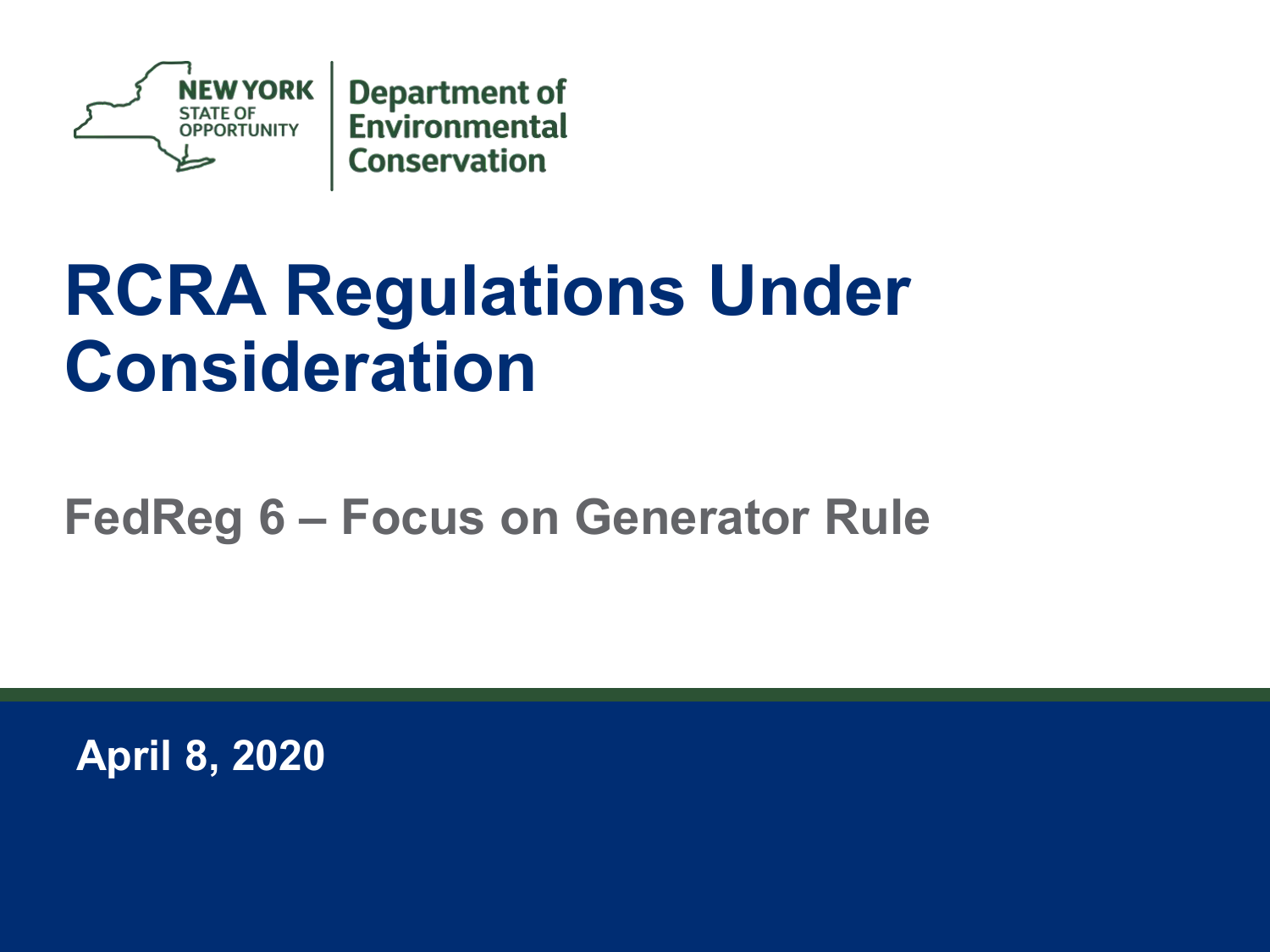### **Webinar Reminders**

Please *remain muted* (all participants were muted on entry) If we need to unmute you to clarify a question, the host will unmute you.

- If you have a question or comments, please send them to all or to the participant labeled as "1Comments"
- If you have questions or concerns about a particular issue at a particular facility, please email [hwregs@dec.ny.gov](mailto:hwregs@dec.ny.gov)
- If you accidentally unmute yourself, the host will mute you; if you continue to unmute yourself we will need to remove you from the meeting

Thank you for your cooperation!

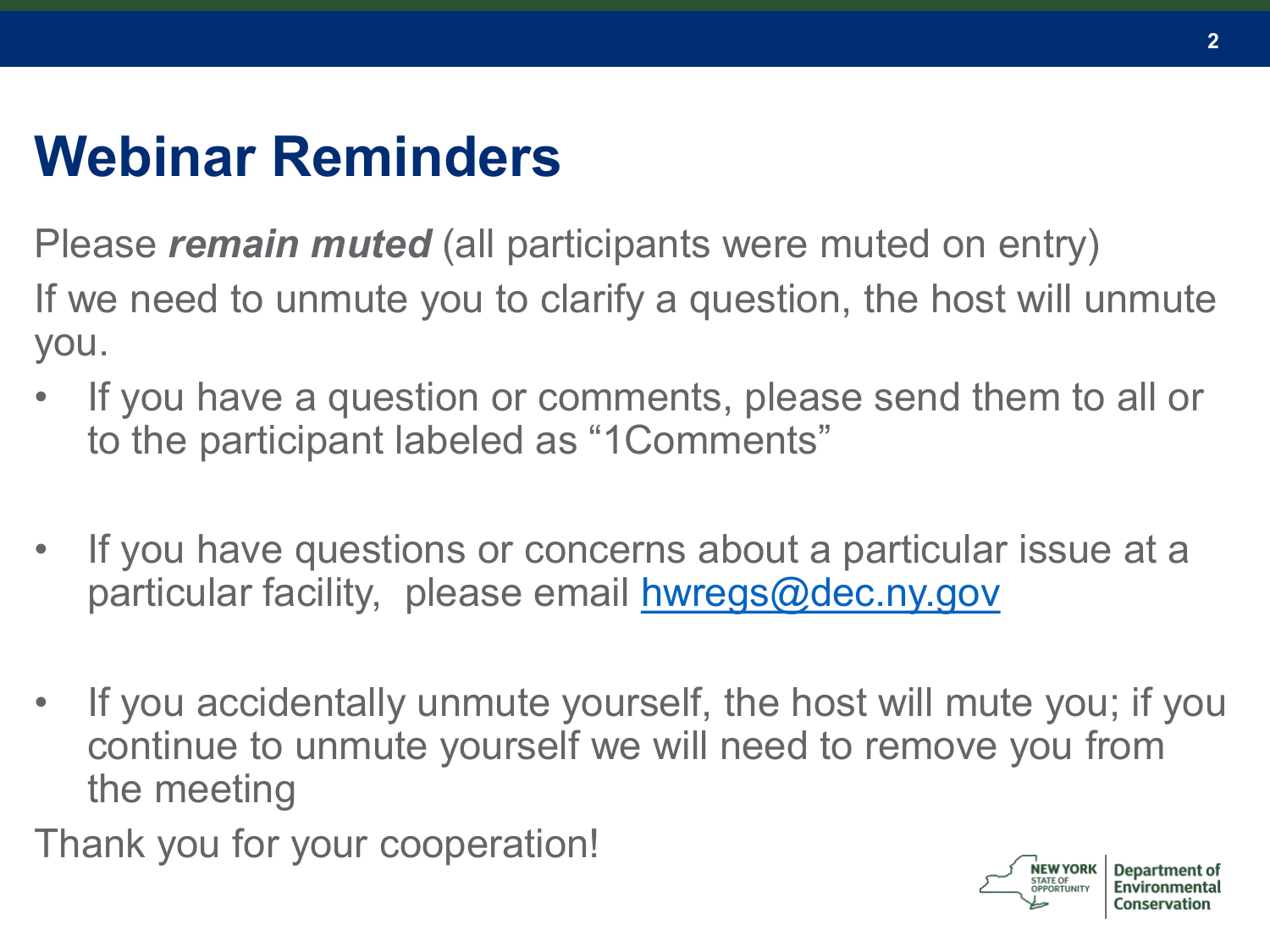# **Agenda**

- Covid-19 related information
- Status of the current rulemakings
- Overview of the EPA Rules we plan to include in FedReg6
- Focus on Generator Rule
- **Open discussion**
- Next steps

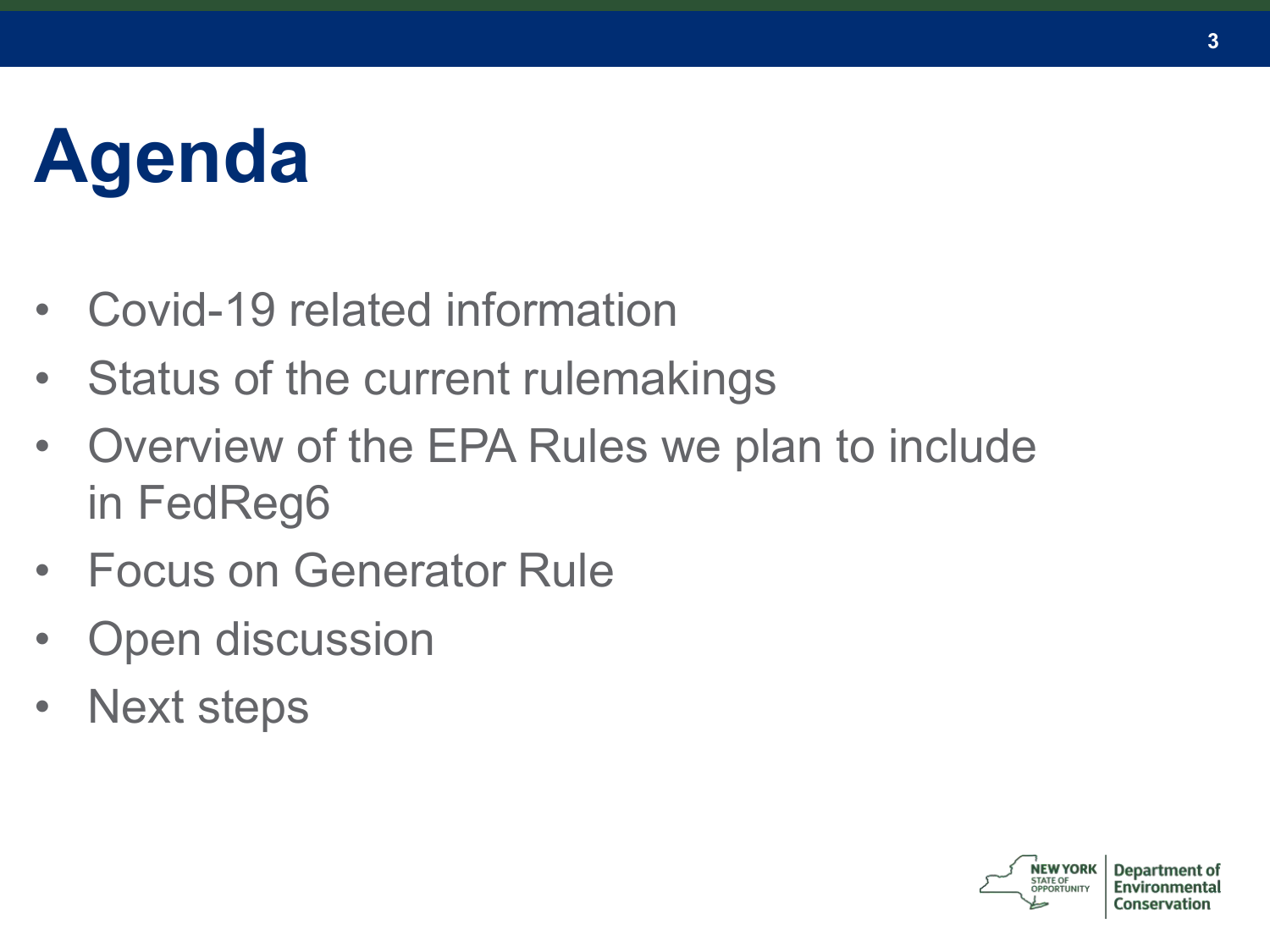### **COVID-19 emergency issues**

- Extension of time please contact the Regional Materials Manager and/or Tom Killeen
- Handwritten signatures procedures issued March 27, 2020, outlined at:
- <https://www.dec.ny.gov/chemical/8793.html>
- How to contact DEC:
- <http://www.dec.ny.gov/about/558.html>

[Thomas.killeen@dec.ny.gov](mailto:Thomas.killeen@dec.ny.gov) [Michelle.ching@dec.ny.gov](mailto:Michelle.ching@dec.ny.gov)

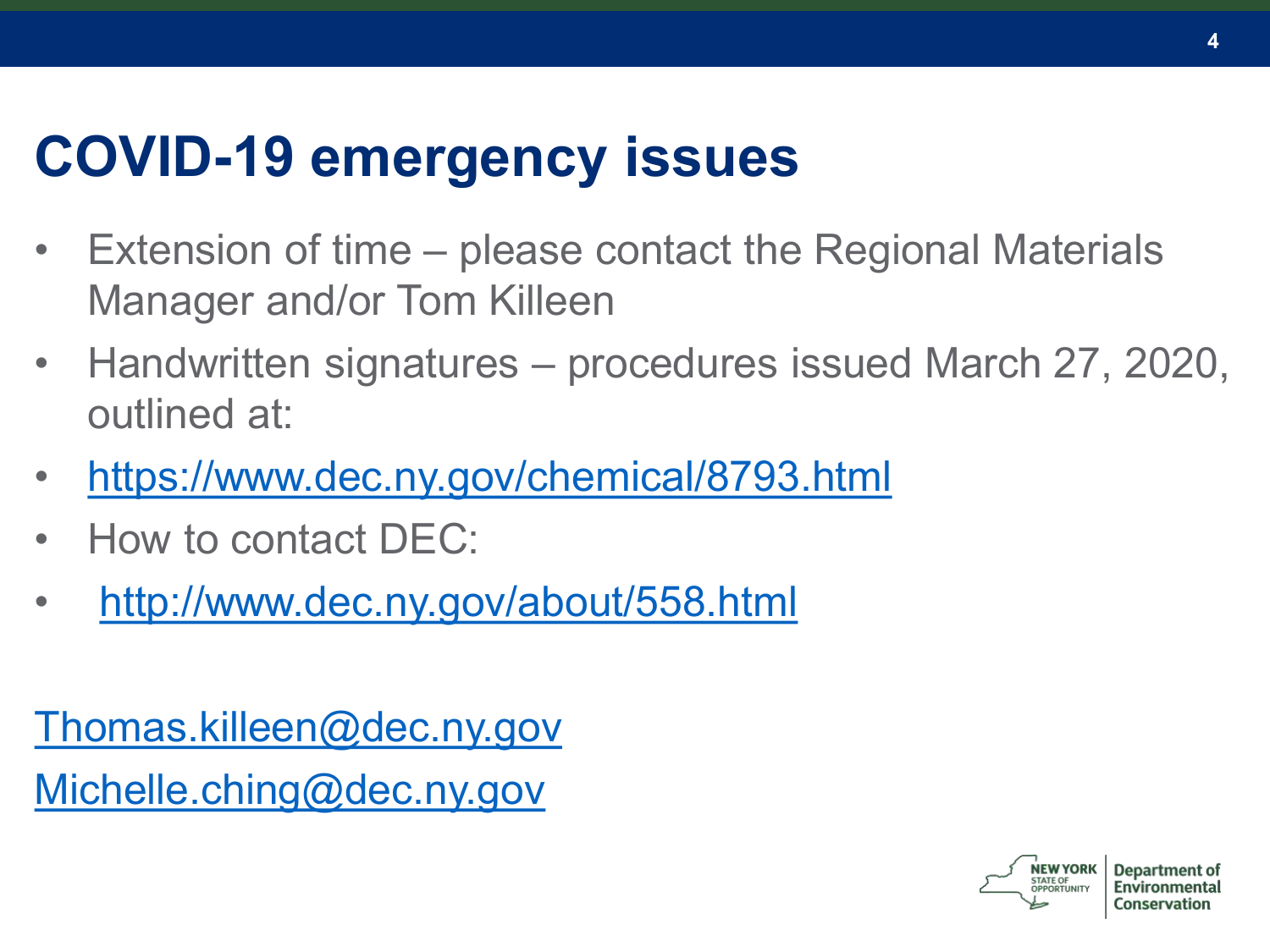### **Handwritten Signatures**

Alternative procedures issued March 27, 2020

- Effective within New York State;
- Requirements of other NYS agencies, other states, or the federal government are effective if applicable;
- Will end on September 7, 2020 unless extended or revoked.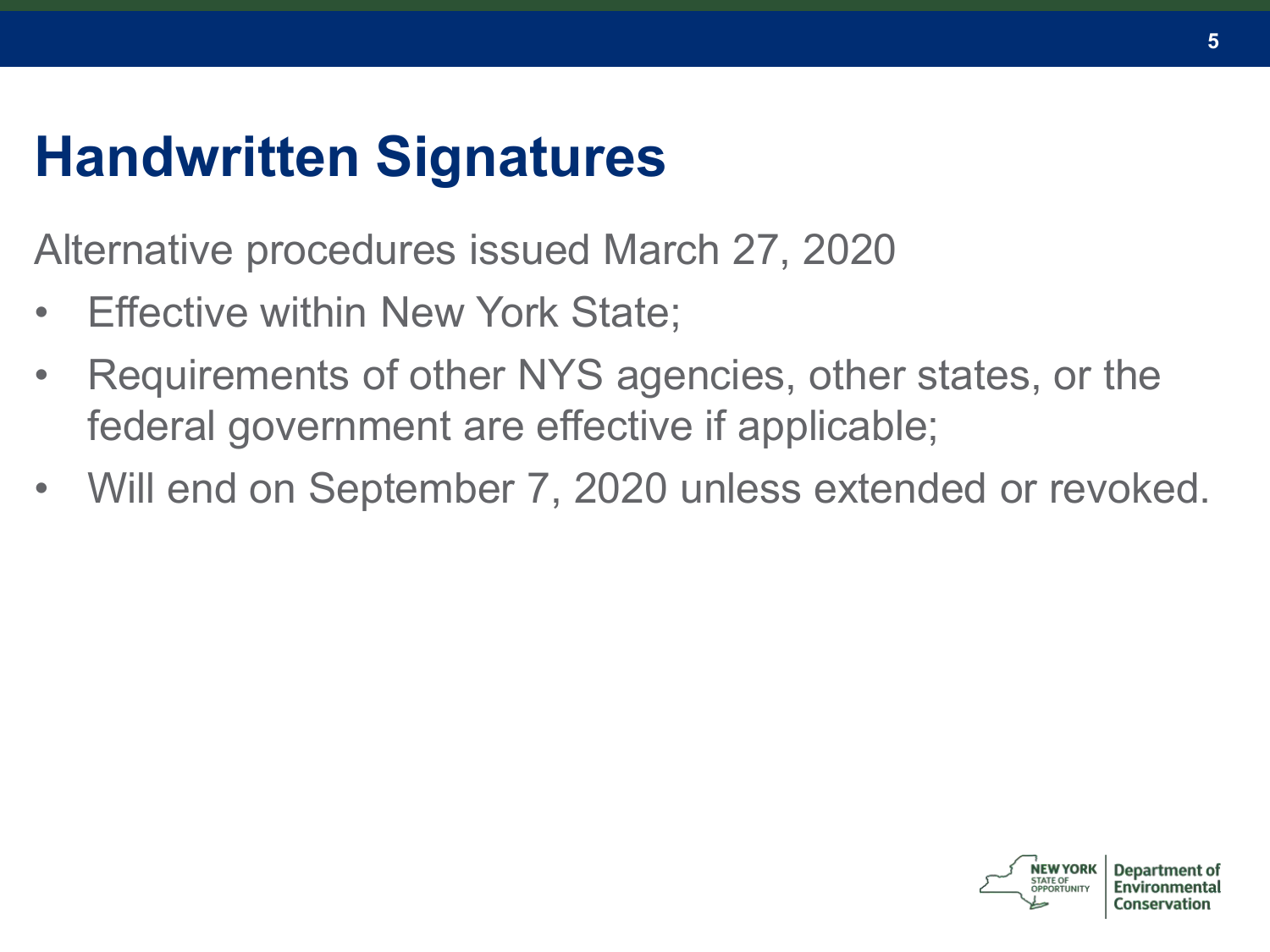#### **Non-Hazardous Waste and Used Oil Shipments**

This procedure may be used for both paper and electronicbased waste shipping papers:

1. The driver picking up the waste must print the name of the generator in the Generator Name box.

2. The driver must write "on behalf of" in the Generator Signature box and then sign the driver's name in the appropriate space.

3. lf there is only a Generator Signature box on the waste shipping document, the driver must write "on behalf of', print the generator's name, and then sign the driver's name in that box.

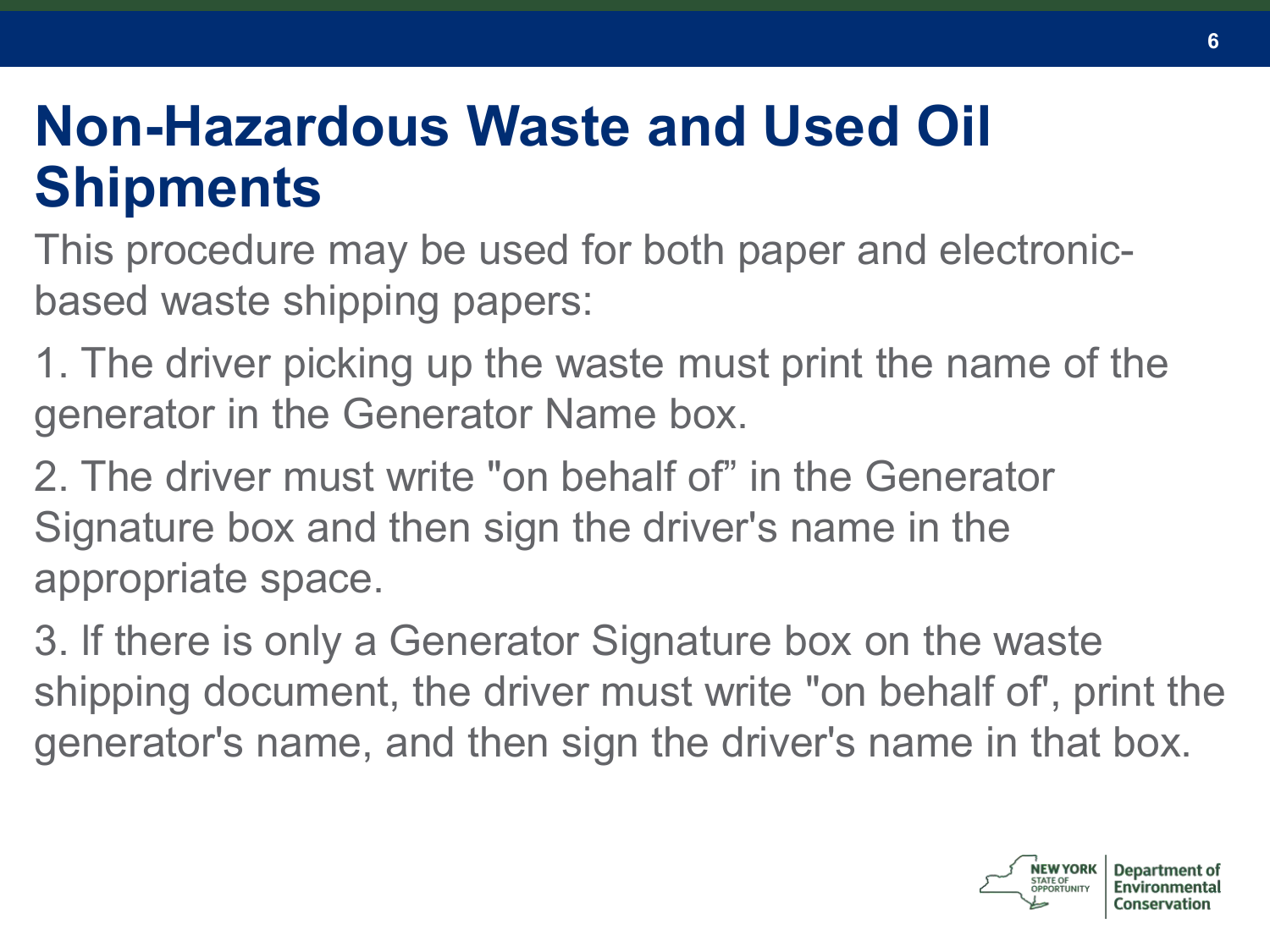### Hazardous Waste Shipments

1. Affected parties shall use hybrid and electronic hazardous waste manifests, whenever those options are available to all parties listed on the manifest.

2. lf the options identified in paragraph 1, above, are not available to all parties listed on the manifest and a paper-based hazardous waste manifest must be used, affected parties shall follow the specified procedure from Appendix 30 of 6 NYCRR Part 372 for a transporter signing "on behalf of' a generator for a hazardous waste shipment.

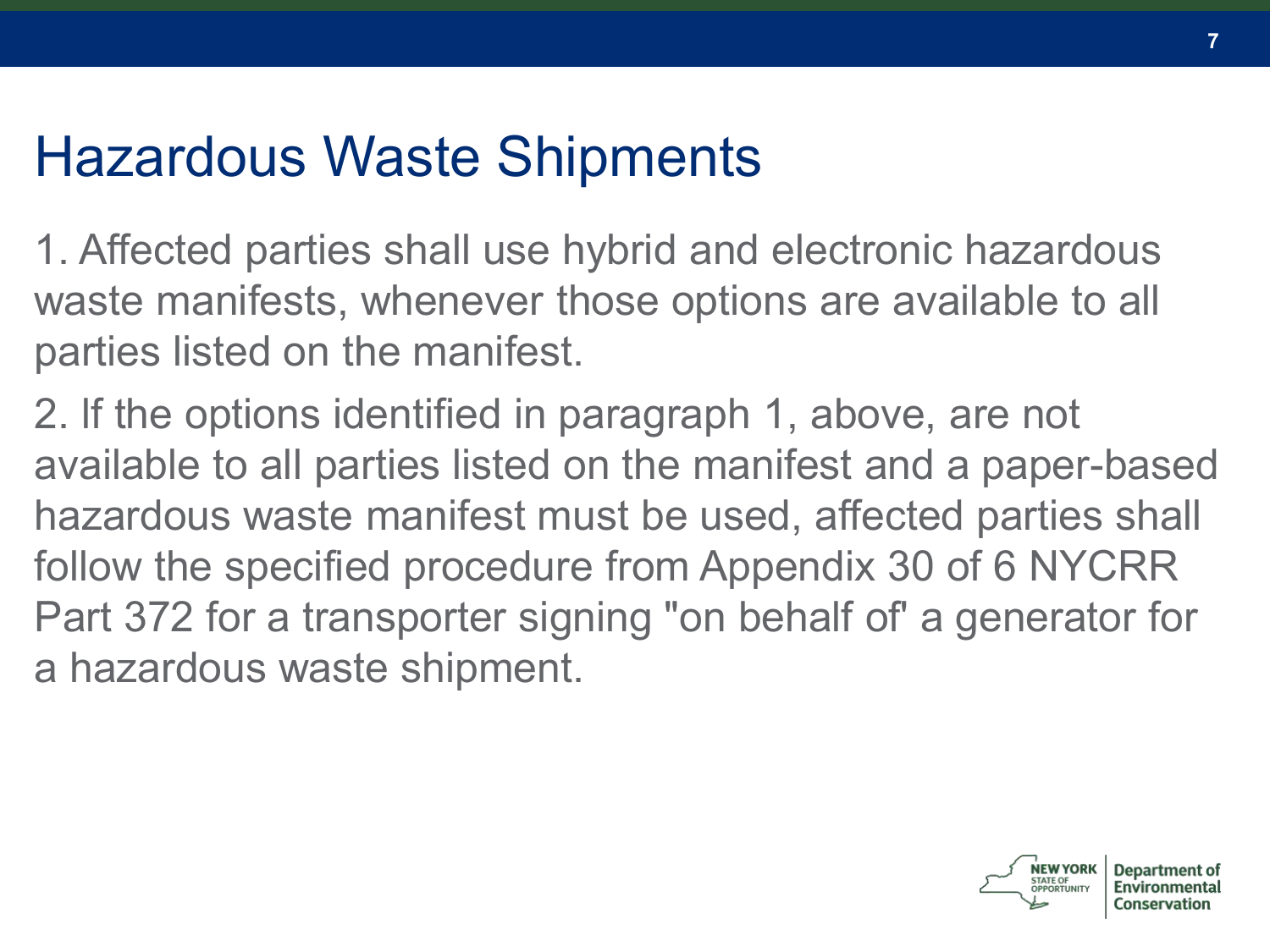#### Low-Level Radioactive Waste Shipments

Follow the specified procedure in 6 NYCRR 381.12 for a transporter signing "on behalf of' a generator for a low-level radioactive waste shipment.

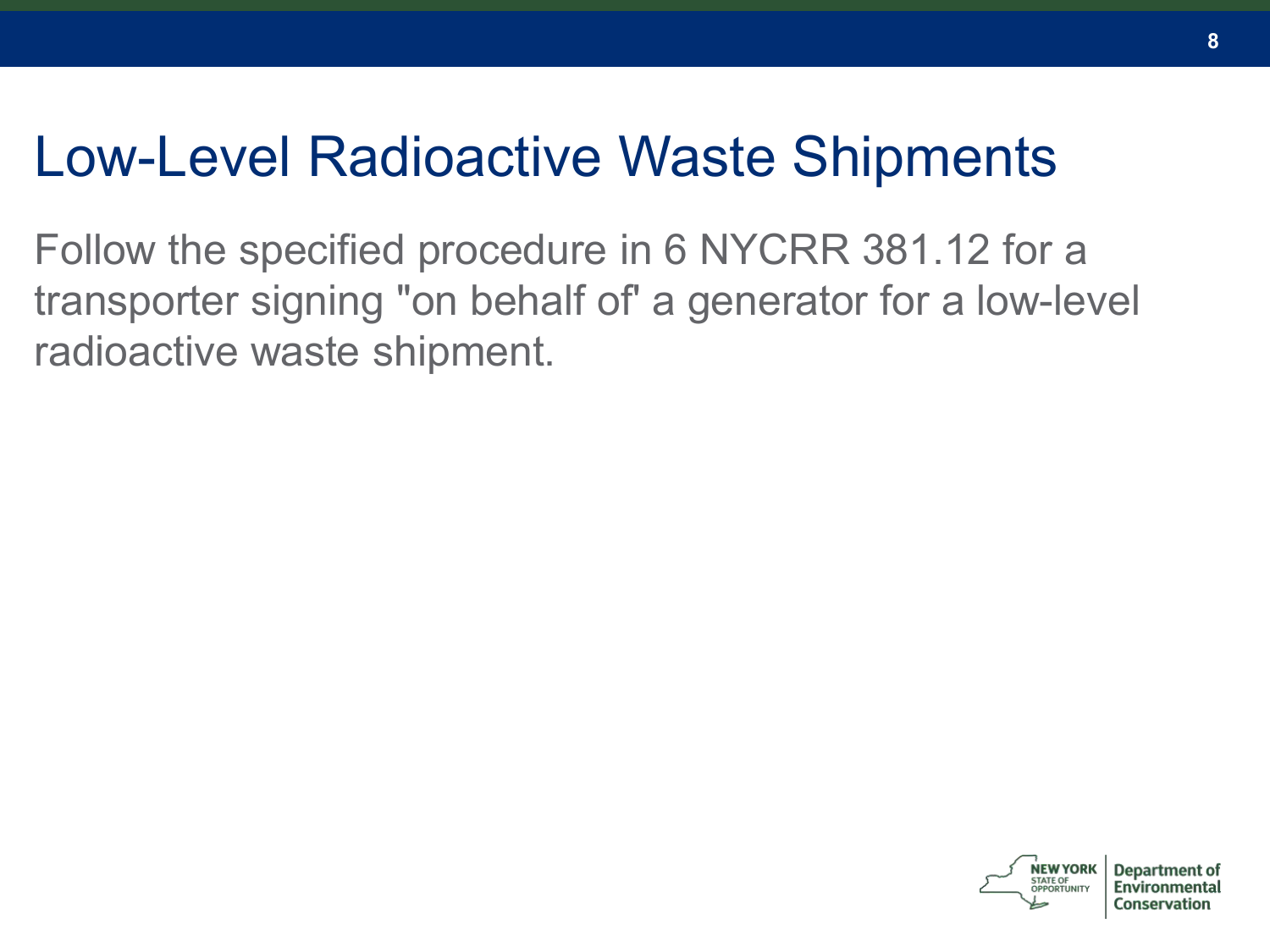# **Status of FedReg 5**

- Proposed regulations public comment period ended on **August 26, 2019**
- A response to comments has been prepared.
- Express terms including revisions based on comments have been prepared.
- File regulatory revisions with NYS Department of State **February 18, 2020**
- Published regulatory changes on DEC website **March 4, 2020**
- Final regulations published in State Register **March 4, 2020**
- Regulatory changes effective **April 19, 2020**

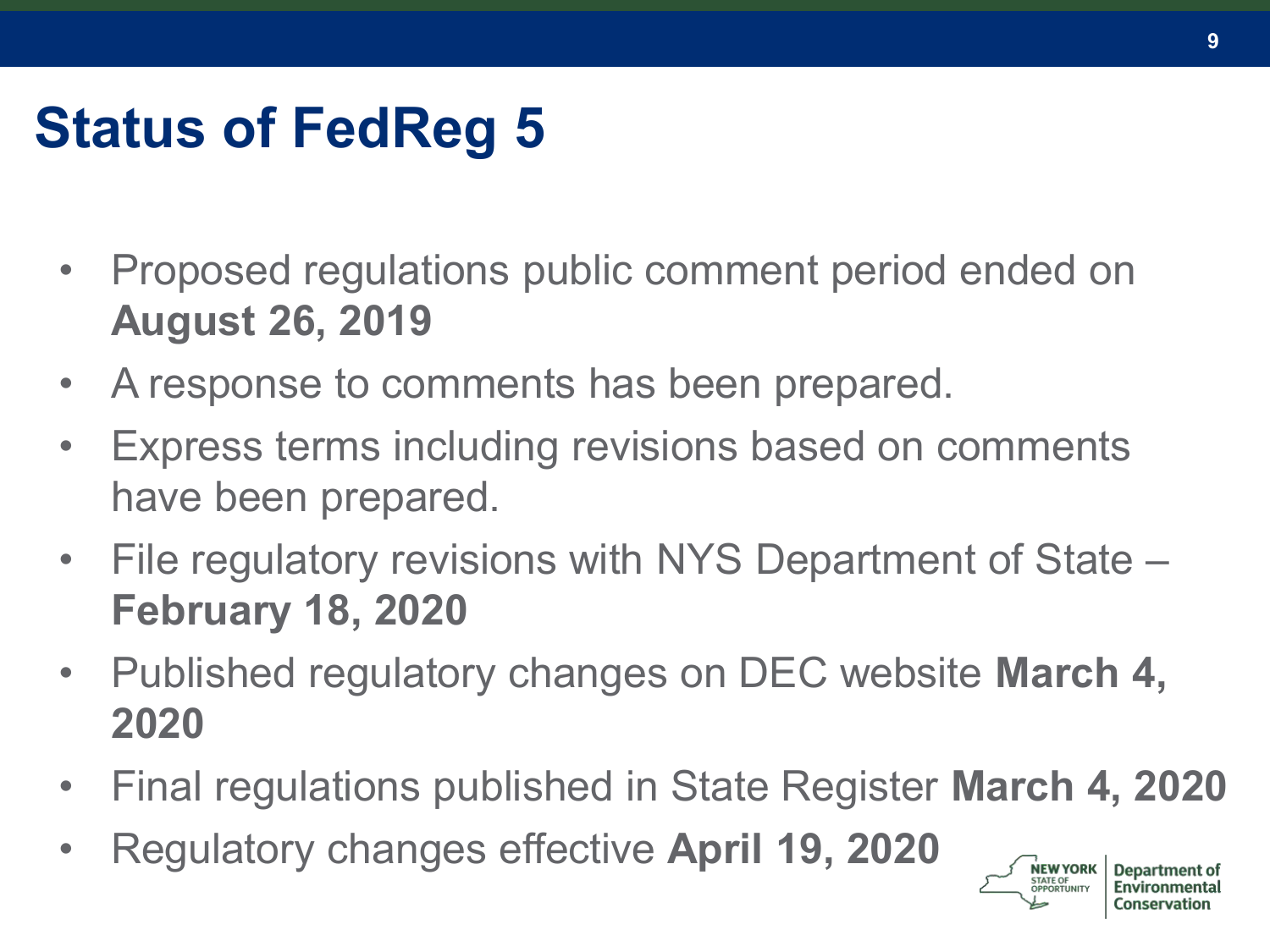## **FedReg 5 Summary**

- The rule covers the incorporation of 38 federal rules predominantly from 2002 to 2012.
- 11 of those rules are directly related to regulation of Hazardous Waste Combustors



Denartr Conservation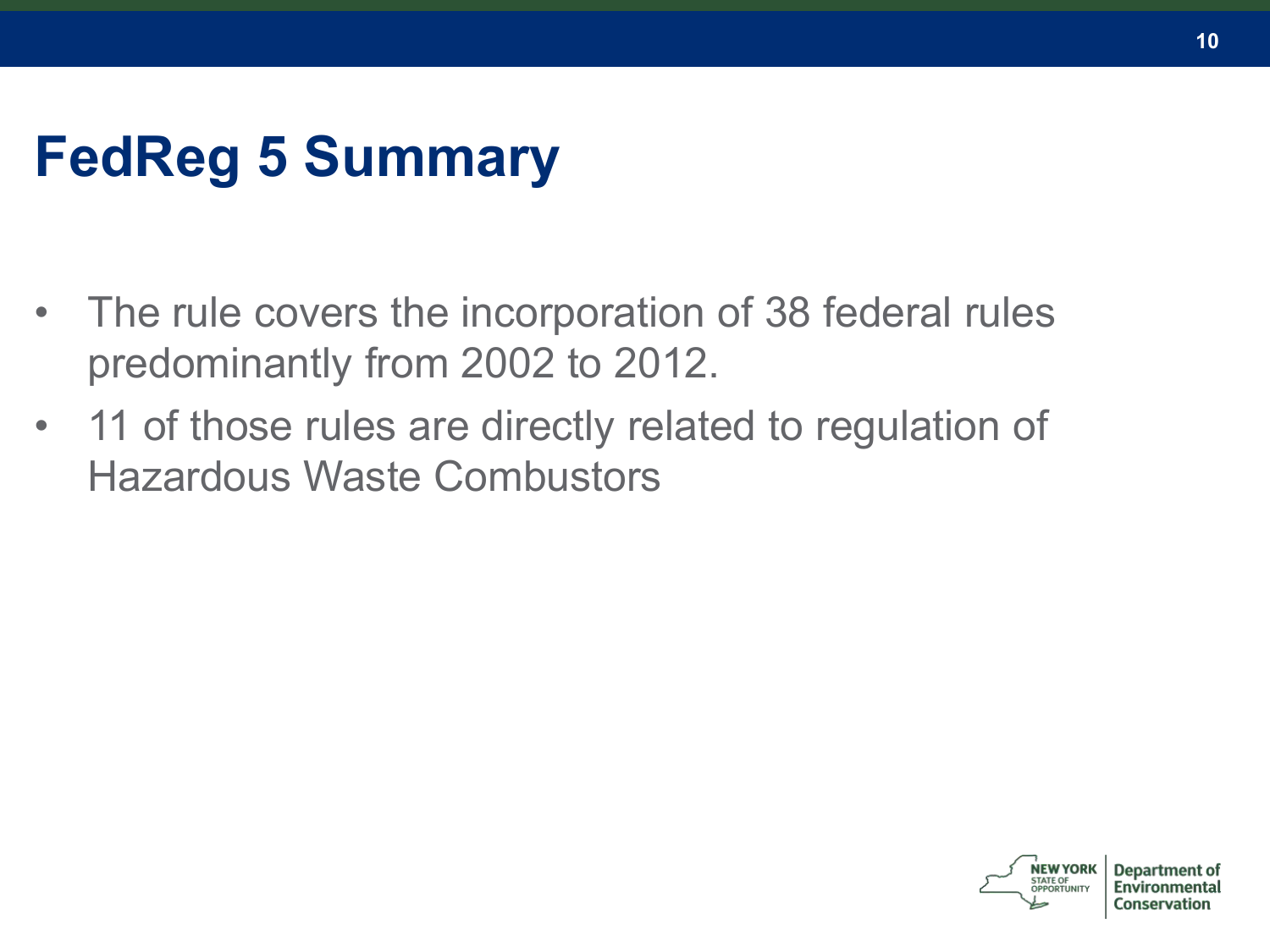## **FedReg 5 Summary**

- *Changes to the Standards for Hazardous Air Pollutants for Hazardous Waste Combustors* **from September 30, 1999 to present**.
- *TCLP Use with Manufactured Gas Plant (MGP) Waste***.**
- *Universal Waste Rule* **for mercury containing equipment.**
- *Methods Innovation Rule.*
- *RCRA Burden Reduction Initiative.*
- **The** *Cathode Ray Tubes(CRT)* **Rule**.
- *Alternative Requirements for College Labs***.**

**State Initiatives:**

- *Notification under 6 NYCRR 371.1(c)(7).*
- *Loading and unloading areas are part of a tank system.*
- *"Small Quantity Generator" definition*.

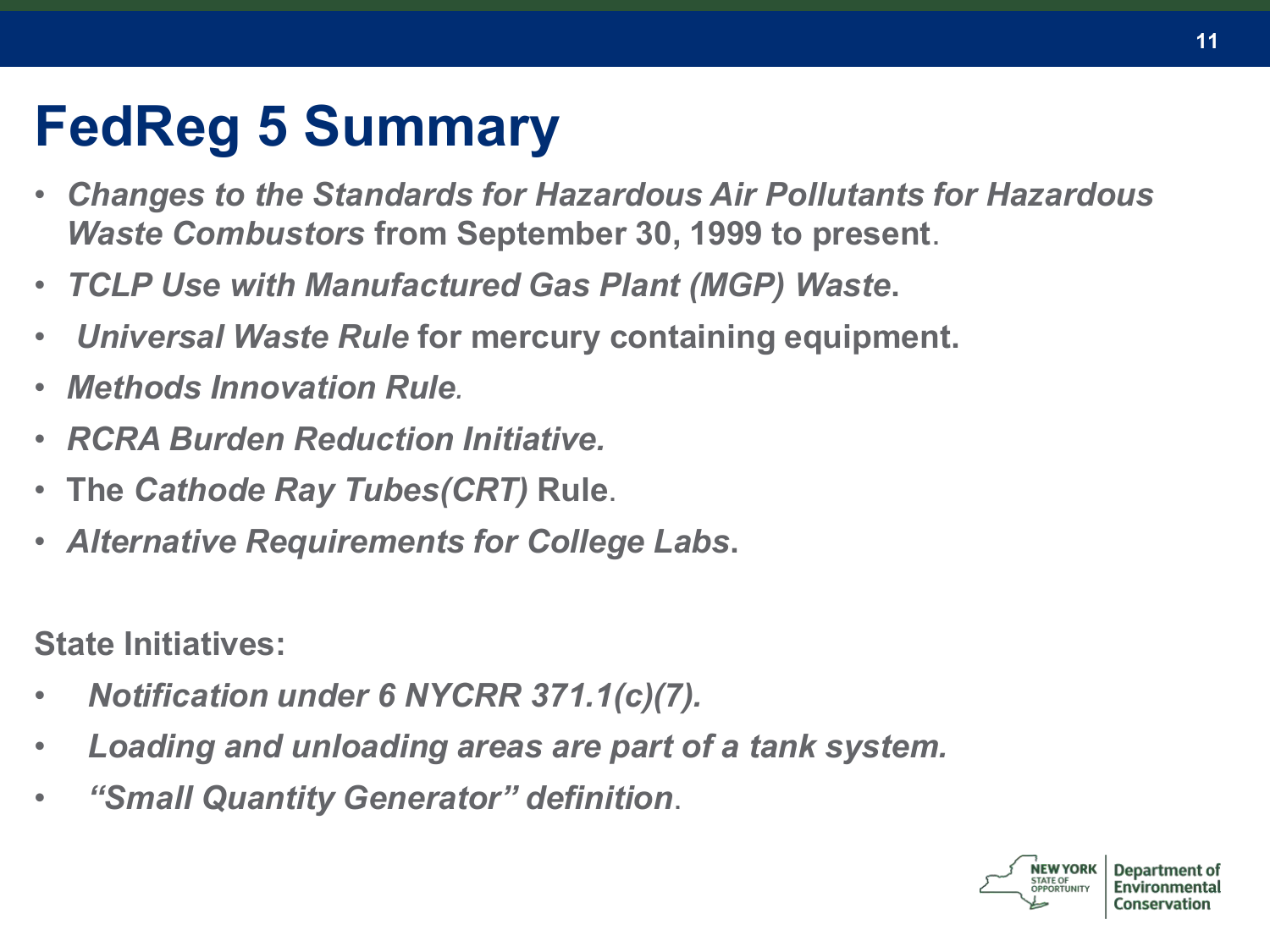# **FedReg6 Overview**



**Department of** Environmental Conservation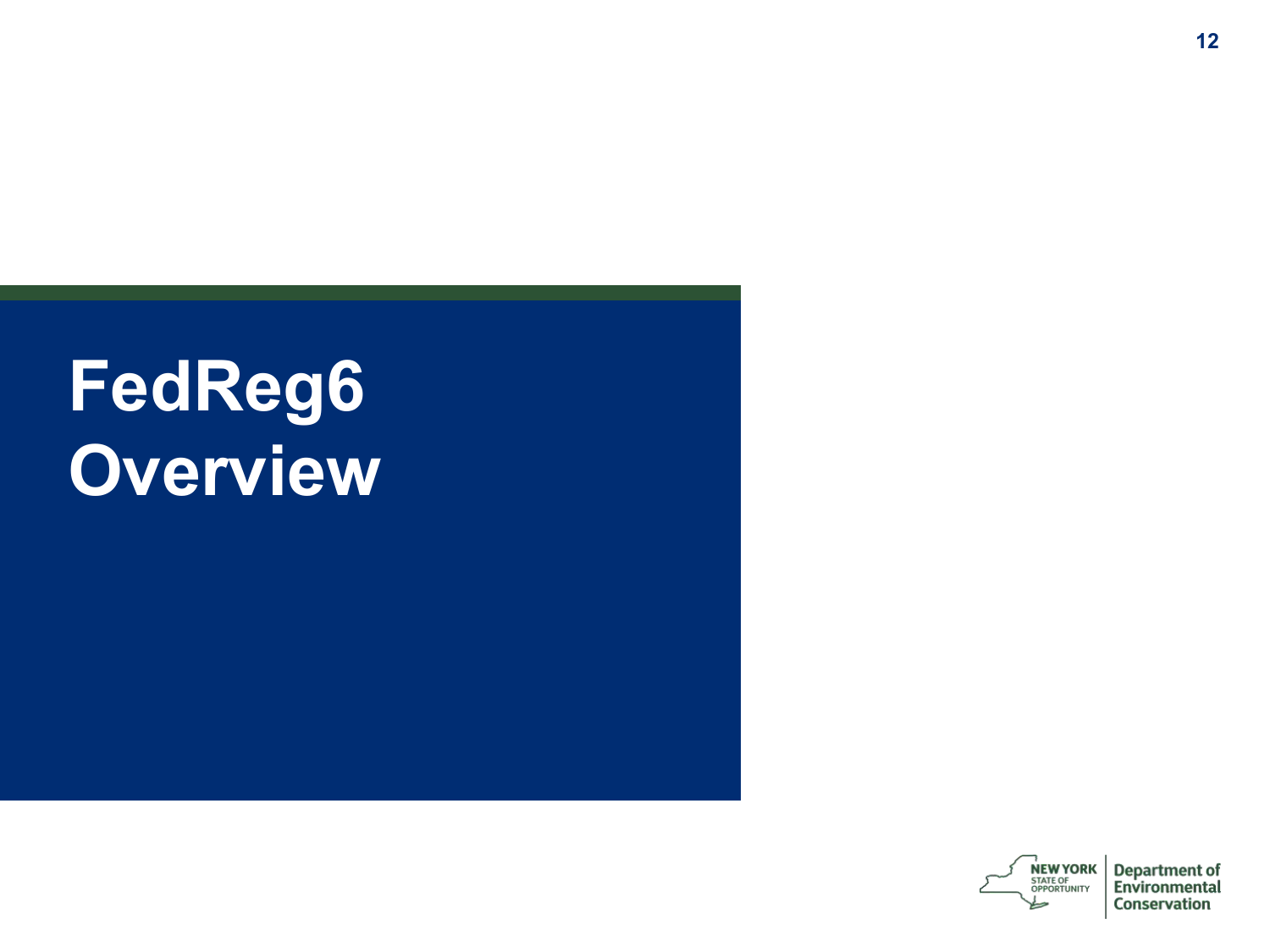# **Status of FedReg 6**

Prepare draft regulations and evaluation documents (explaining the effects)

Next steps:

- Early Public Outreach– webinars and meetings
- More focused outreach/prepare draft regulations
- Evaluate comments, revise as needed
- Propose regulations public meetings and hearing(s)
- Evaluate comments, revise as needed
- Approval process
- Publish final regulations
- Effective 60 days later



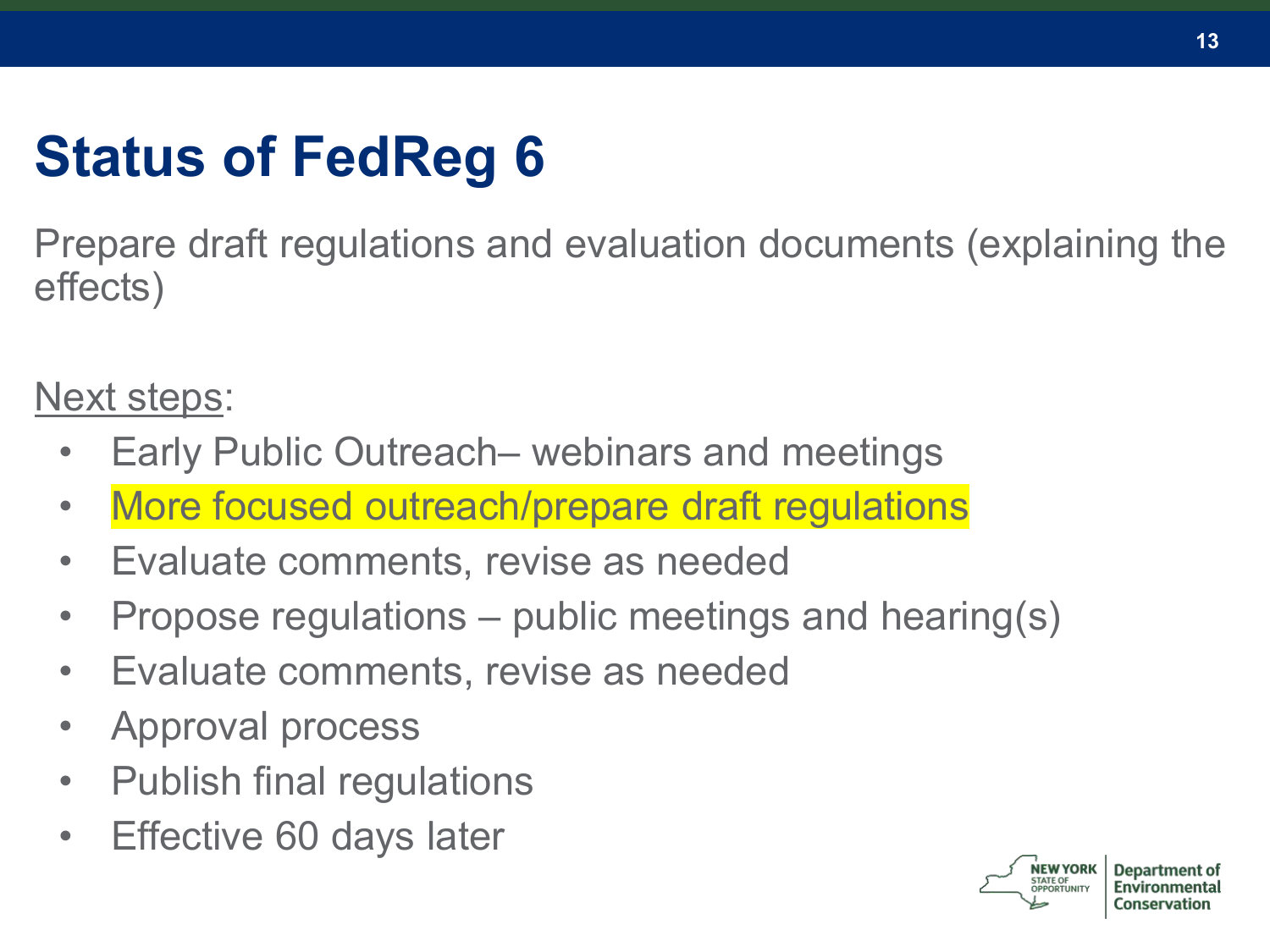## **EPA Rules Included in FedReg 6**

- **Conditional Exclusions for Solvent Contaminated Wipes (Wipes Rule)** (78 FR 46448) – will replace policy **DSH-HW-03-09 Regulatory Status of Laundered Industrial Rags & Soiled Clothing.**
- **Conditional Exclusion for Carbon Dioxide (CO<sup>2</sup> ) Streams in Geologic Sequestration Activities** (79 FR 350)
- **Hazardous Waste Electronic Manifest Rule (e-Manifest Rule)** (79 FR 7518) **and User Fee Rule** (83 FR 420). Much of this rule went into effect June 30, 2018.



Denartn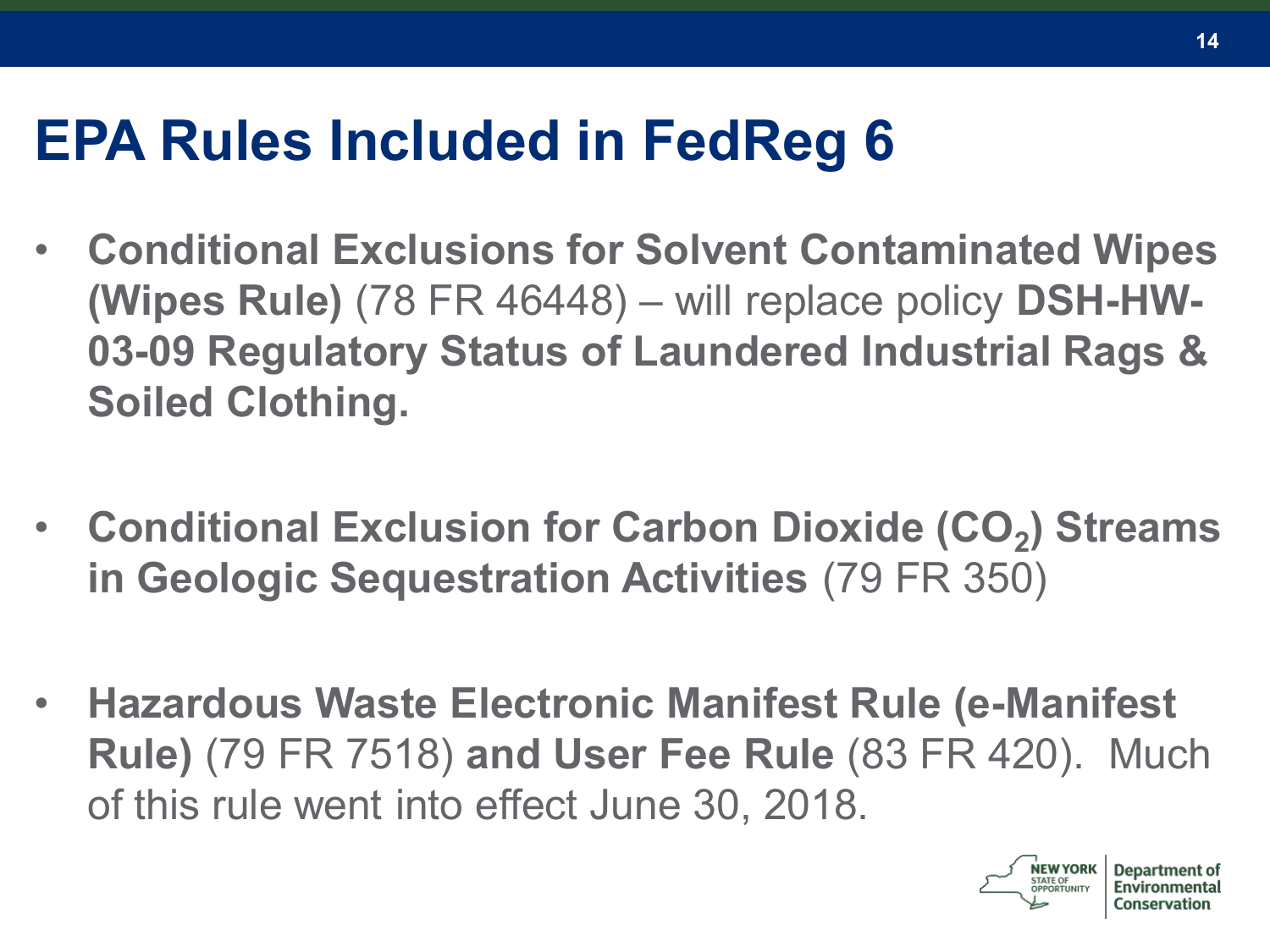## **EPA Rules Included in FedReg 6 (cont.)**

- **Revisions to the Definition of Solid Waste** (73 FR 64668) *as amended by:* **Revisions to the Definition of Solid Waste (DSW Rule)** (80 FR 1694) – Legal challenges to this rule appear to be over. DEC will adopt many provisions of this rule, but some statutory requirements will not allow full adoption of the transfer based exclusion.
- **Hazardous Waste Export-Import Revisions (Export-Import Rule)** (81 FR 85696) – Enforceable only by EPA, and in effect on January 1, 2017.
- **Hazardous Waste Generator Improvements Rule (GIR)** (81 FR 85732) - The primary focus of this presentation.

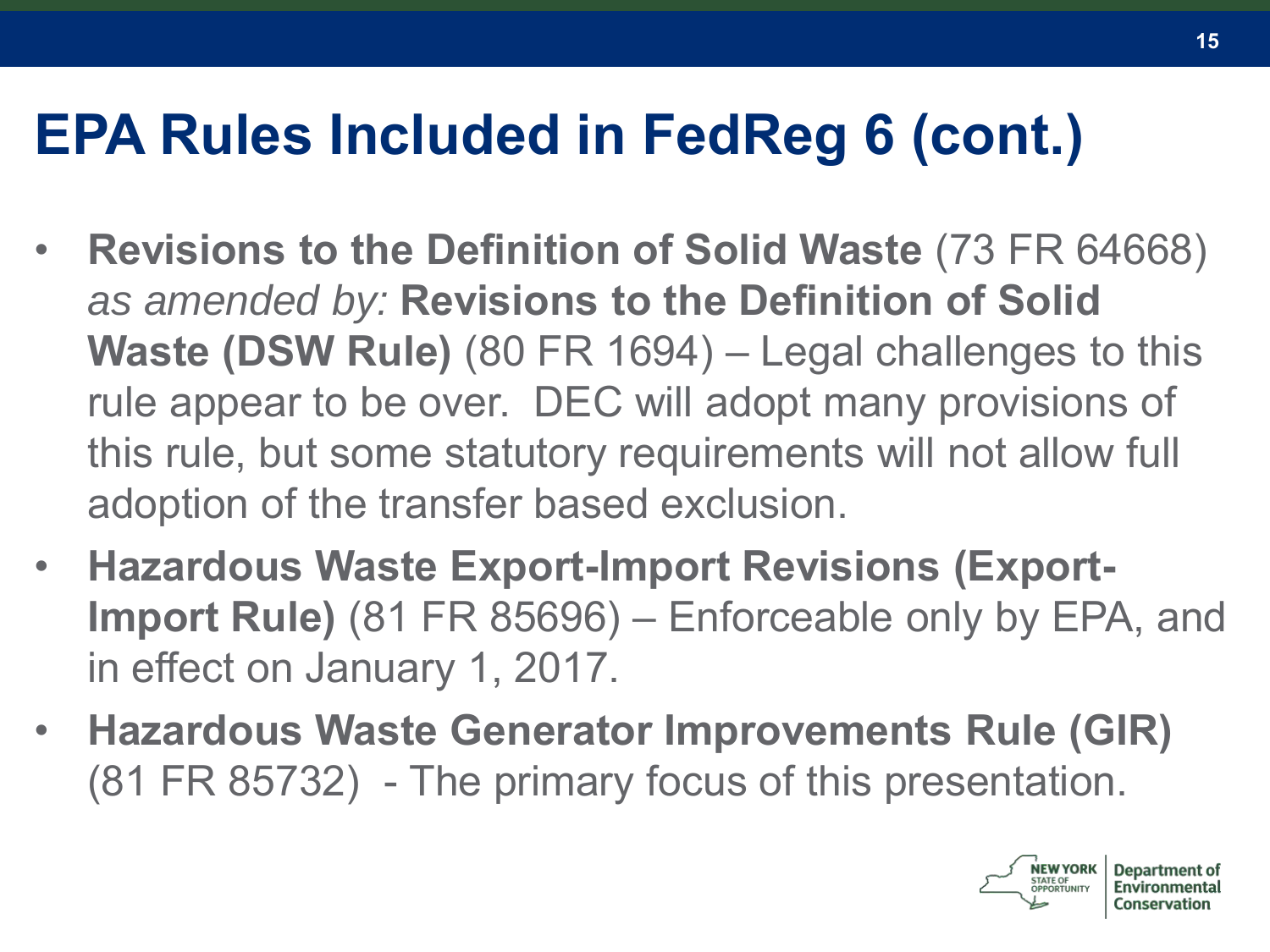## **EPA Rules Included in FedReg 6 (cont.)**

- **Air Bags Rule (Interim Final Rule)** (83 FR 61552) Creates a streamlined method to handle waste airbags particularly those from the Takata Recall.
- **Pharmaceuticals Rule (40 CFR 266, Subpart P)** (84 FR 5816) – Sewering ban in effect nationwide on August 21, 2019. Changes to Nicotine listing P075 are in effect in NY as of August 21, 2019 under an enforcement discretion letter.
- **Aerosol Cans Rule**  (84 FR 67202, December 9, 2019) Adds aerosol cans to the list of wastes that may be managed as universal waste.

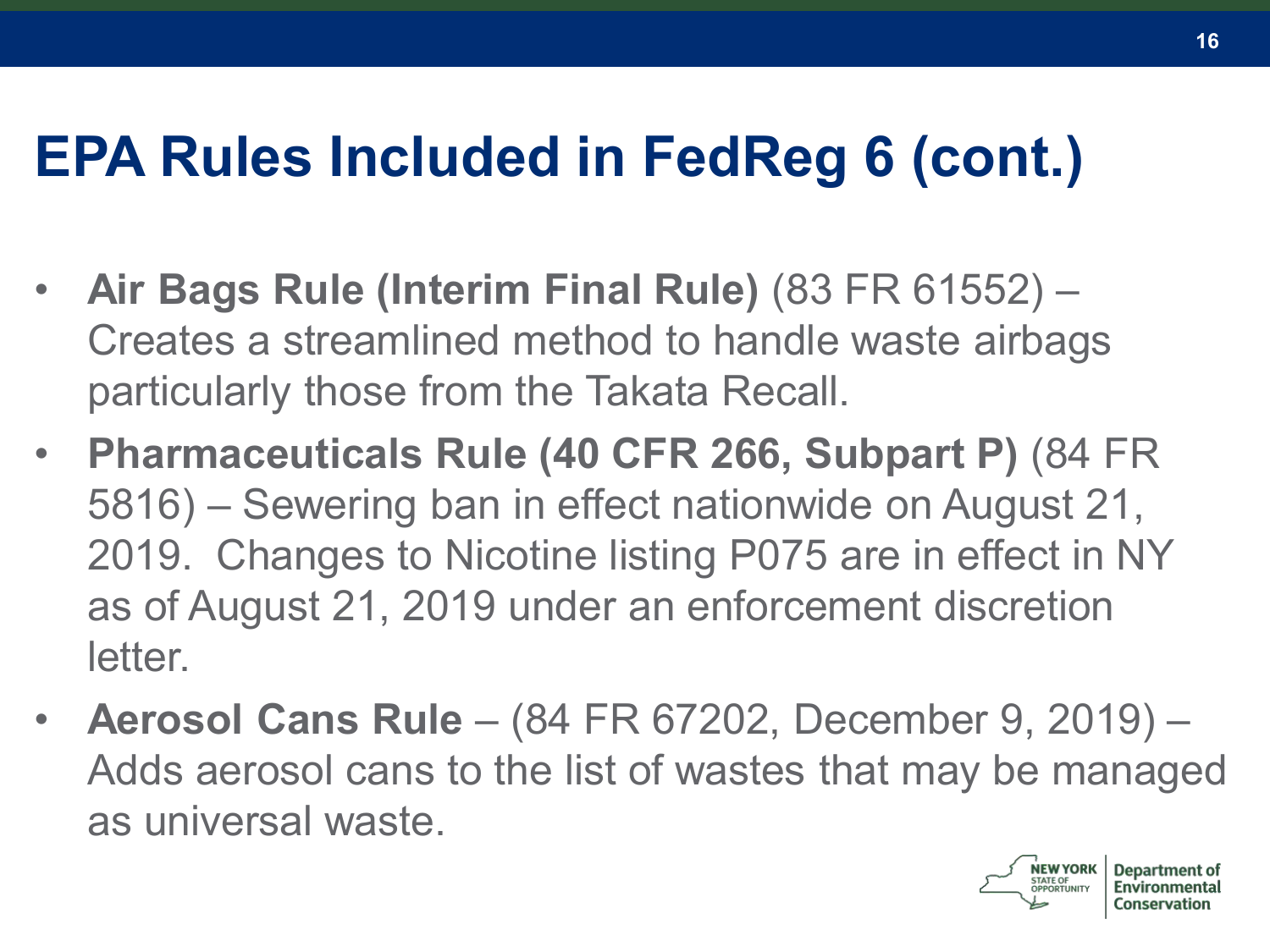### **EPA Rules – Upcoming Rules**

• **Modernizing Ignitable Liquids Determinations (Update to ignitability test method)** – The current test method for ignitability has been out of date for some time. Rule was proposed by EPA on April 2, 2019.

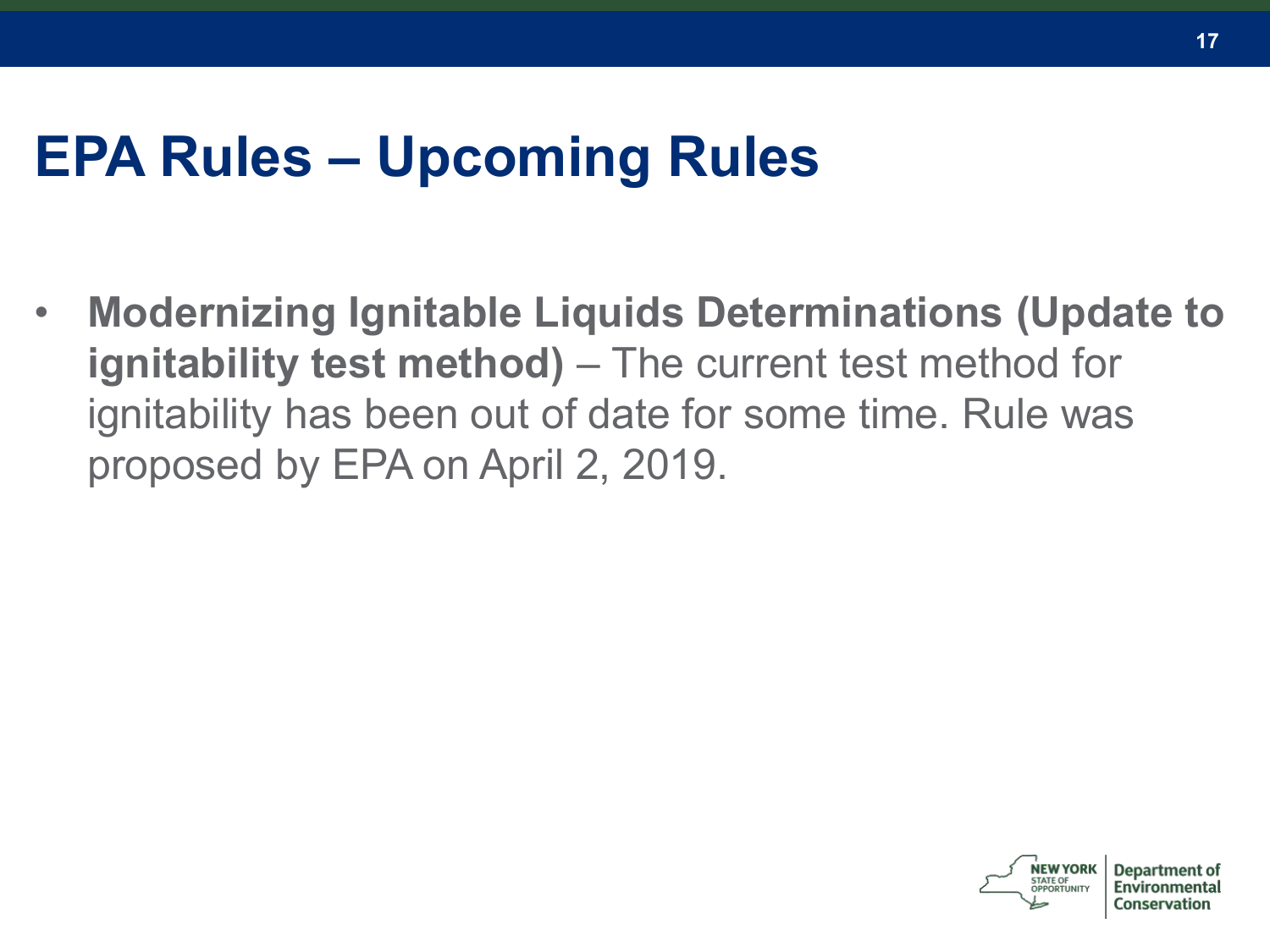### **State Initiatives**

- Define "staging" to eliminate confusion about "no prior storage" with respect to the recycling exemption.
- Add cold crushing option for used oil filters.
- Add paint waste and solar panels to Universal Waste Rule.
- Extend secondary containment of liquids provisions to all liquid storage of greater than 185 gallons throughout the state, and include a phase-in period (by quantity or by location?)
- Extend closure requirements to all LQGs statewide.



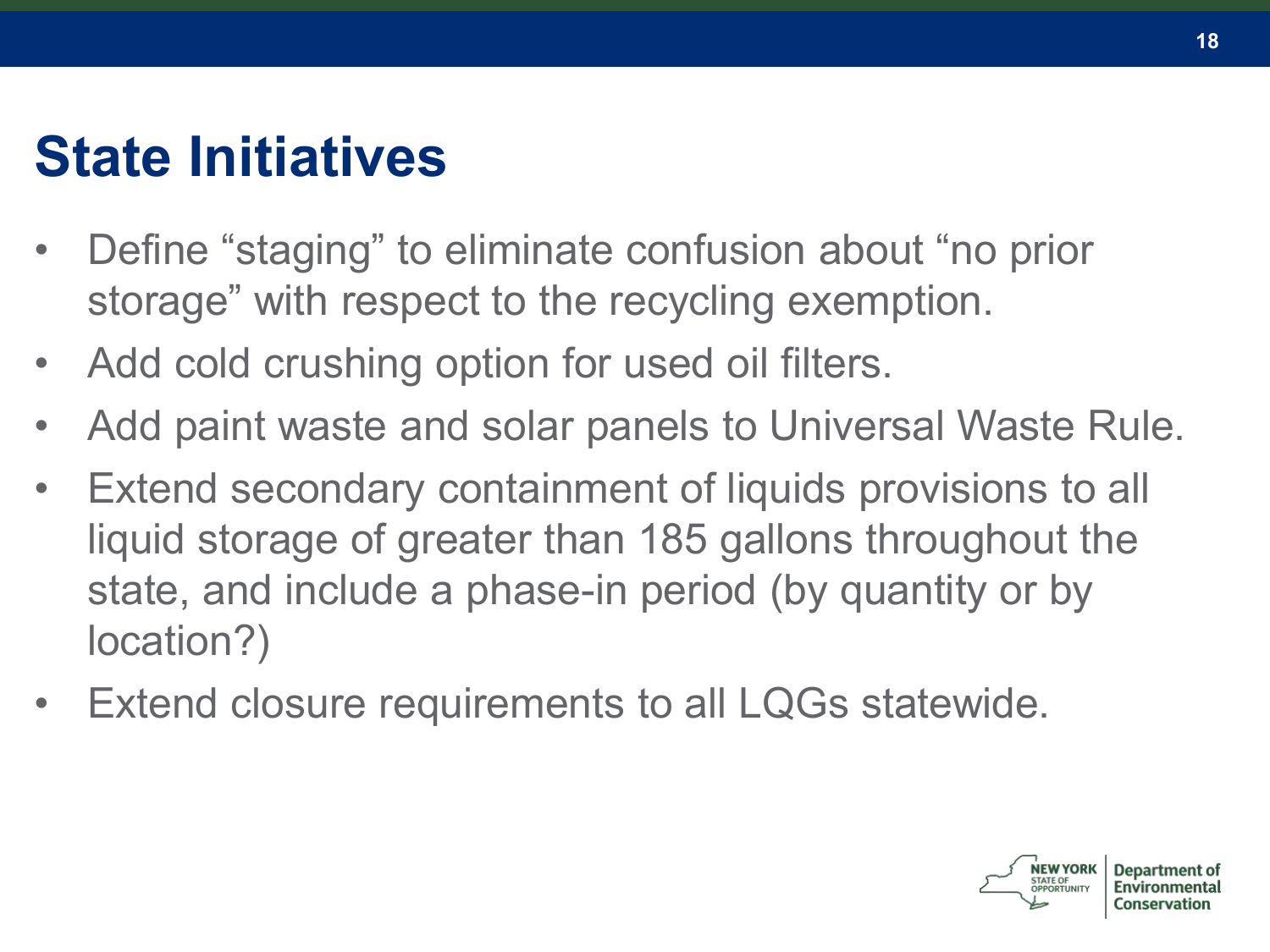### **Additional State Initiatives Under Consideration**

- Part 364 CESQG self-transport quantity
- Part 364 Used oil transport quantities
- Clarify that materials that are not solid waste for the purposes of the hazardous waste regulations may still be regulated under the state Part 360 series solid waste management regulations
- Amend drilling waste exclusion in 371.1(e)(2)(v)

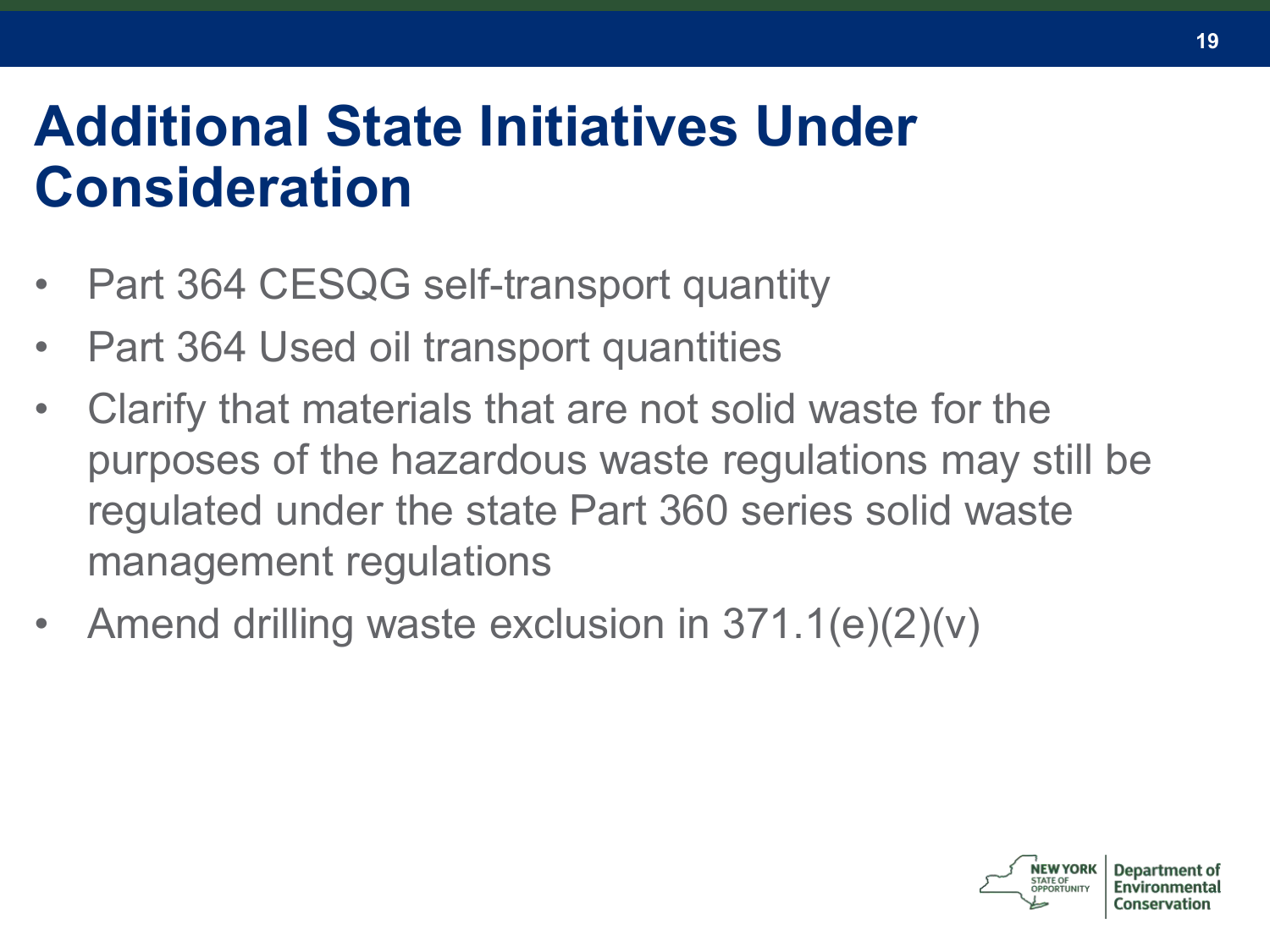# **Enforcement Discretion Letters**

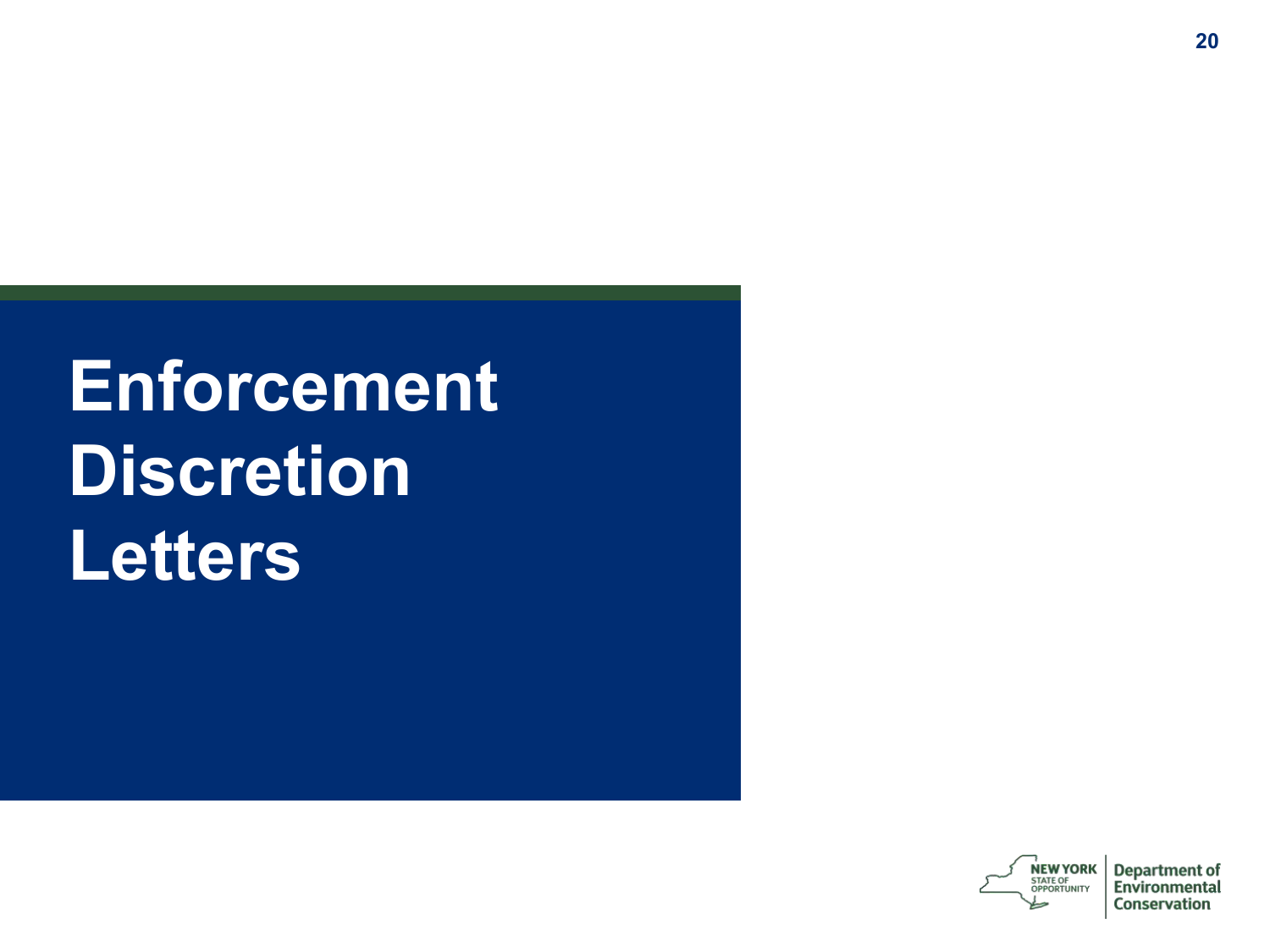# **Pharms Rule: Nicotine Listing Policy**

Listing has been amended to exclude FDA-approved over-thecounter nicotine replacement therapies (OTC NRTs)

| <b>Nicotine P075 Listing</b>                                 |                                                                                                                                                                                                                                                    |  |
|--------------------------------------------------------------|----------------------------------------------------------------------------------------------------------------------------------------------------------------------------------------------------------------------------------------------------|--|
| <b>No Longer Part of Listing</b>                             | <b>Still Included in Listing</b>                                                                                                                                                                                                                   |  |
| • Nicotine Patches<br>• Nicotine Gums<br>• Nicotine Lozenges | • E-liquids/e-juices in e-cigarettes,<br>cartridges, or vials<br>• Prescription nicotine (e.g., nasal<br>spray, inhaler)<br>• Legacy pesticides containing nicotine<br>Nicotine used in research and<br>manufacturing<br>Other unused formulations |  |



**Department of** 

Conservation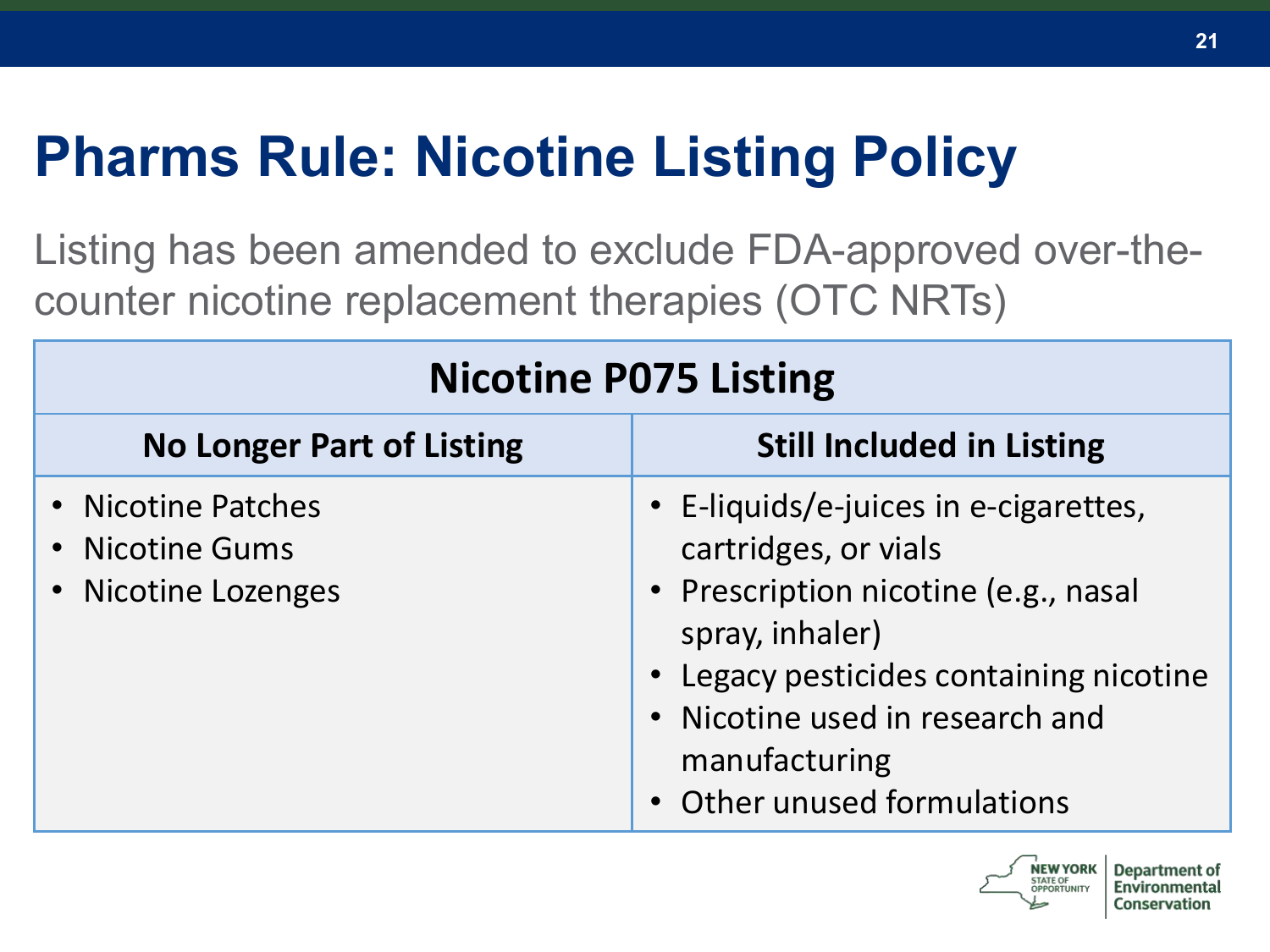## **Conditional exemption for Vehicle Airbags**

- Reduced requirements for airbags sent for safe disposal.
- Airbags managed under the special exemption won't be counted towards generator status.
- Airbags may be deployed while still installed in a vehicle that will be recycled for scrap metal value – deploying installed airbags in vehicles that will go for scrap metal recycling is considered exempt treatment.
- Generator can electronically deploy non-defective airbag modules outside of the vehicle and direct the metal for recycling under the hazardous scrap metal exemption; CESQGs can electronically deploy non-defective airbags.

DEC Enforcement Directive signed July 5, 2019; includes state notification requirement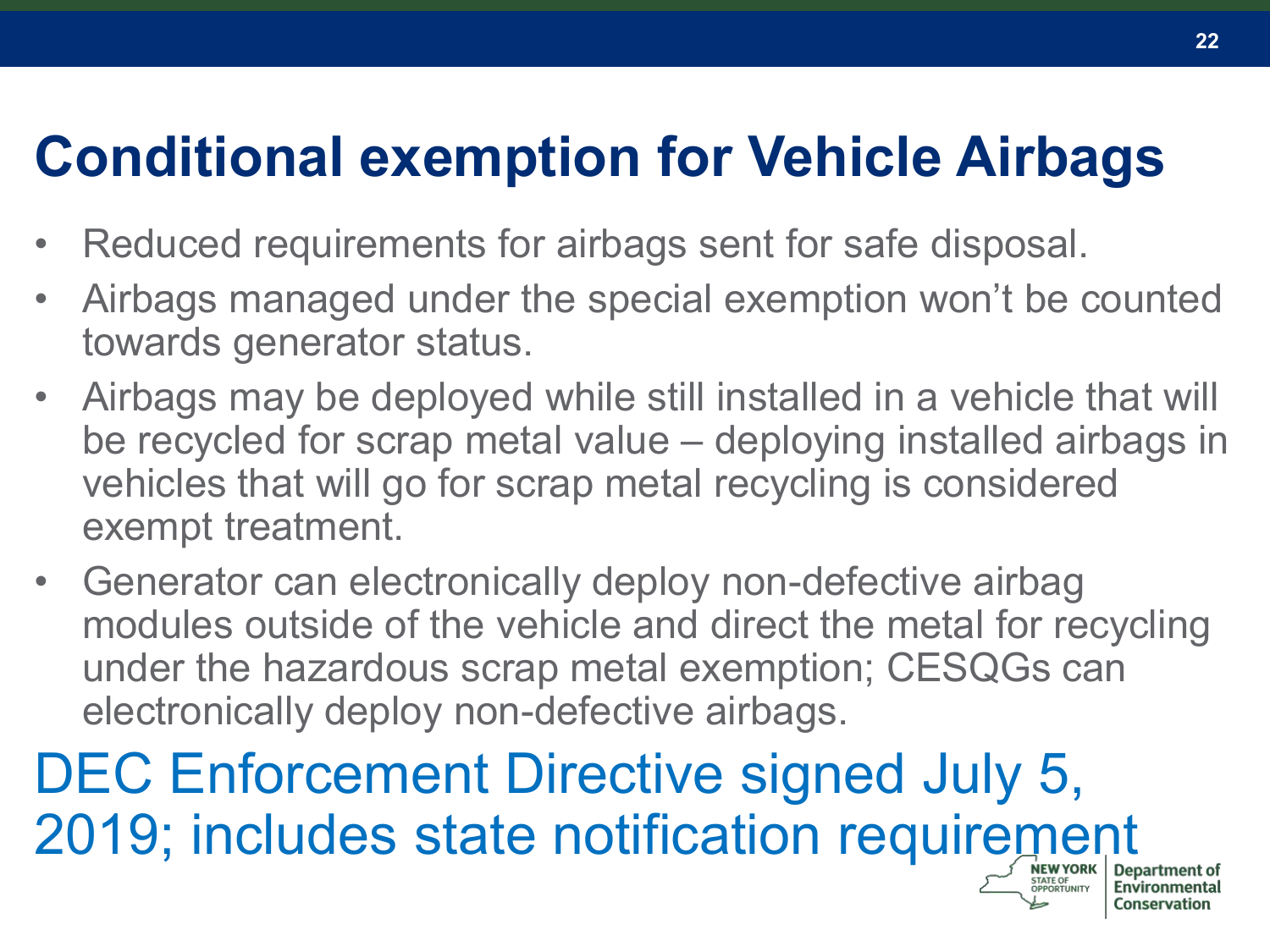# **Universal Waste Rule Revisions**

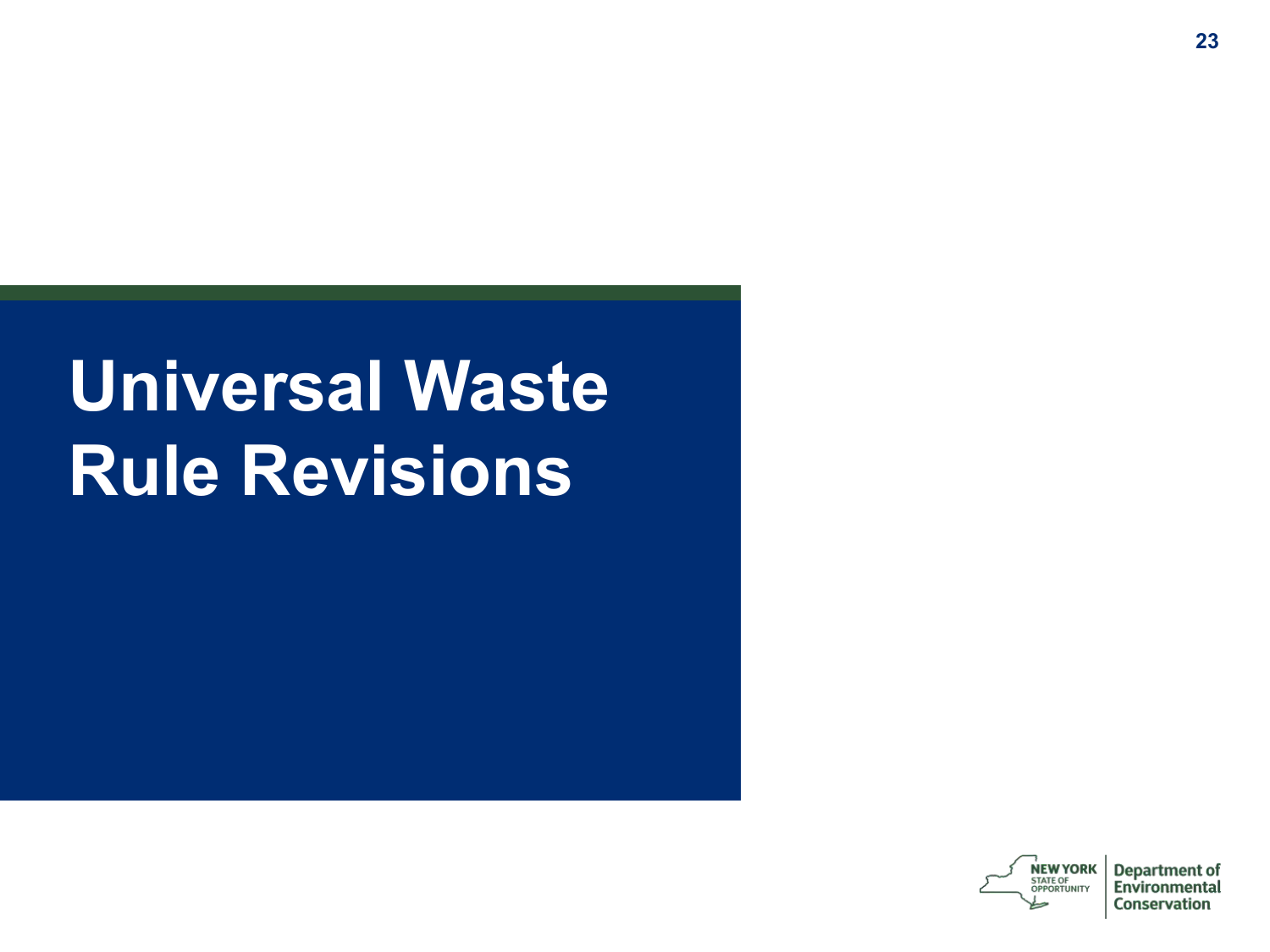### **Universal Waste Rule Revisions**

- Aerosol Cans
- Waste Paint
- Solar Panels

Solar panels will be considered in FedReg6; we may proceed with aerosol cans and paint waste as a separate rulemaking.

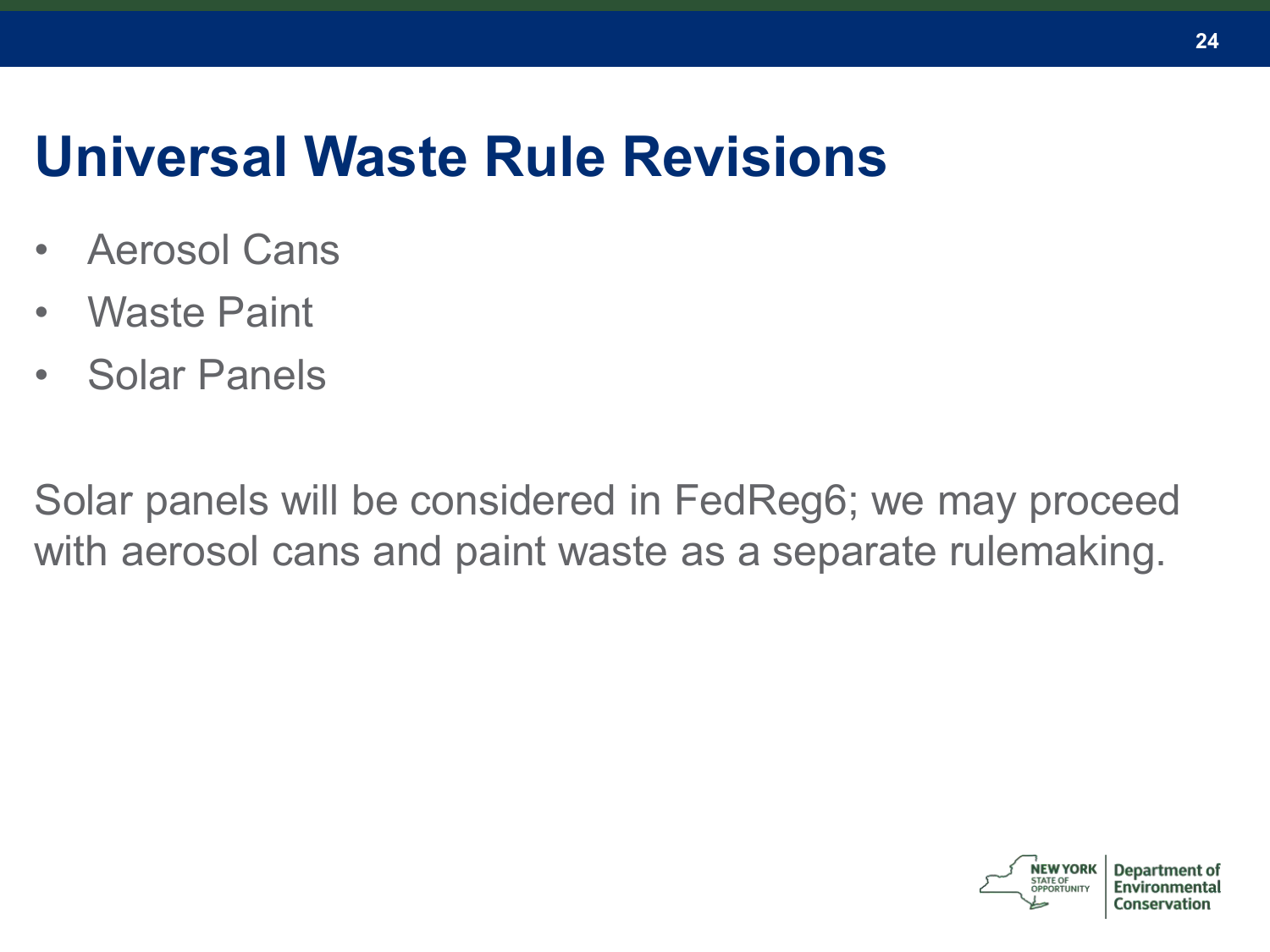### **Aerosol Cans**

- May be hazardous waste due to contents and/or due to propellant
- Fire and explosion hazard from containers still under pressure

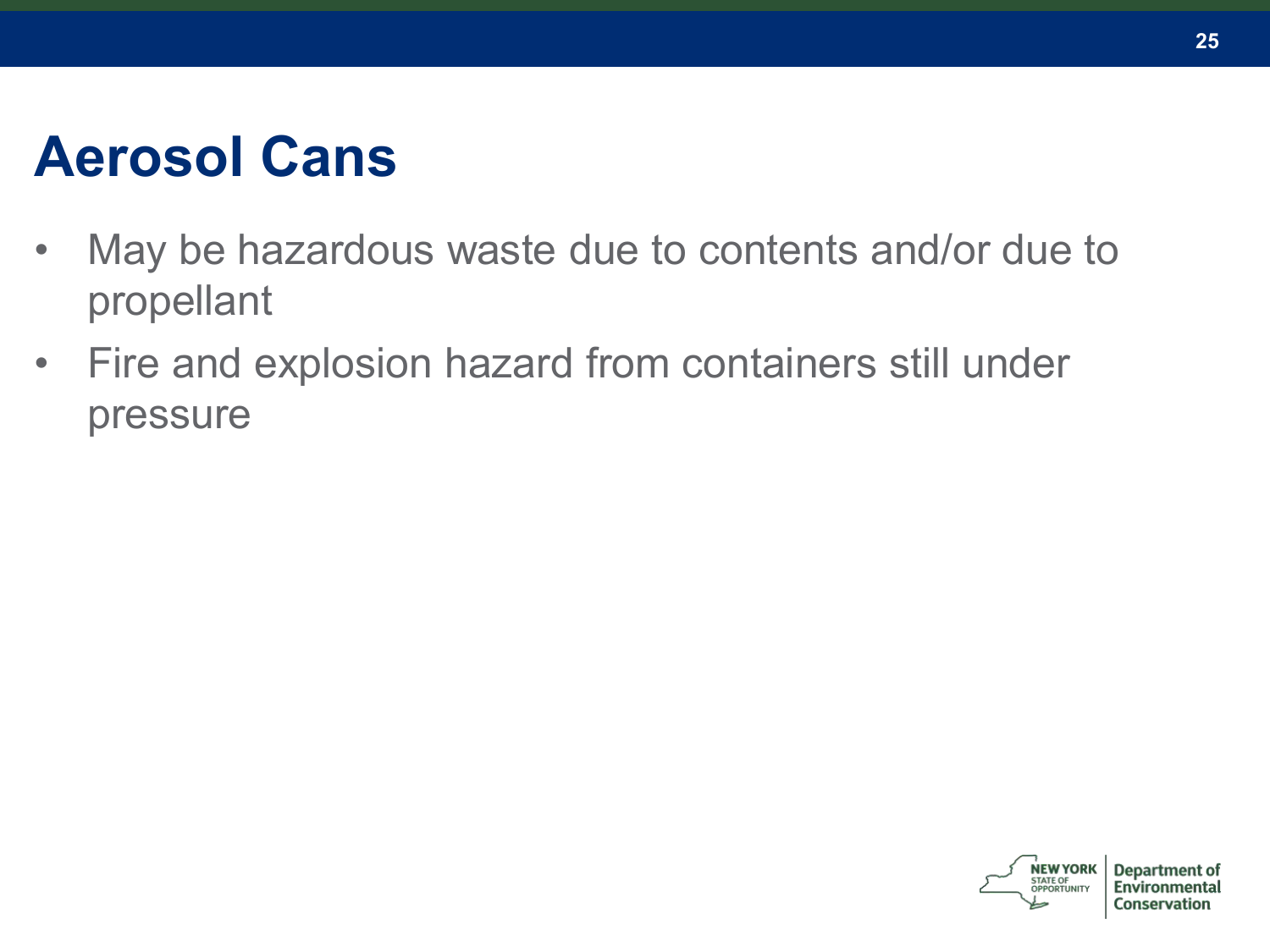## **EPA's Aerosol Can Rule**

Handlers may:

- sort aerosol cans by type;
- consolidate intact aerosol cans in larger containers;
- remove actuators to reduce the risk of accidental release;
- When following certain conditions, are allowed to puncture and drain aerosol cans when the emptied cans are to be recycled.

Accumulation:

- Container storage performance standards;
- Temperature control;
- Follow written procedures for puncturing, including procedures for segregation incompatible waste

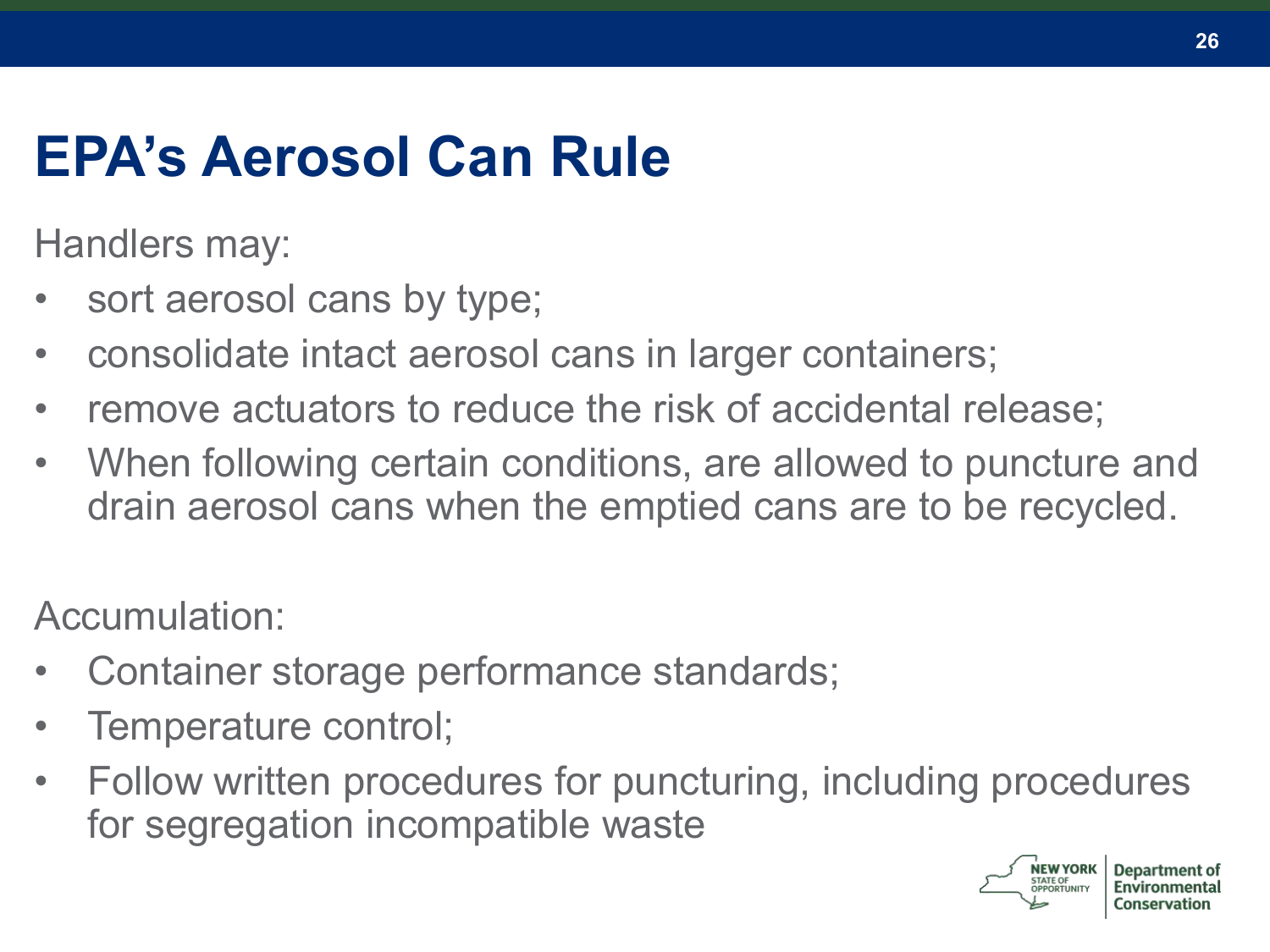### **Paint Waste**

- New state product stewardship law will require take-back system, likely to take effect in 2021
- New law covers architectural paint sold in 5-gallon or smaller container from consumers (consumers include businesses)
- Oil-based paints may be an ignitable hazardous waste
- Universal waste classification would facilitate collection from non-households
- What standards should be applicable?
- What universe should other types of paint waste such as marine paints and other specialty paints be included in universal waste rule?



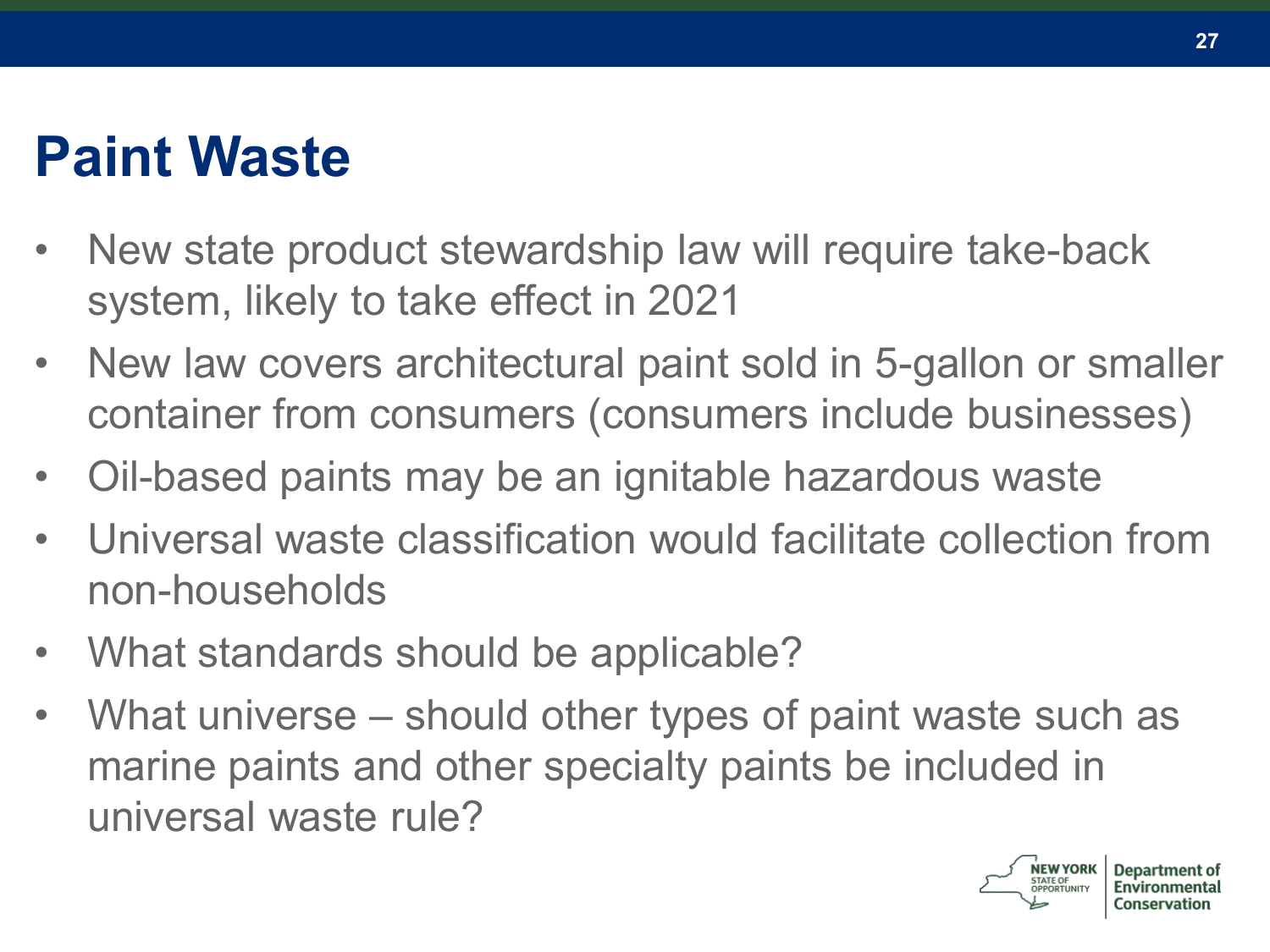# **Generator Improvements Rule**

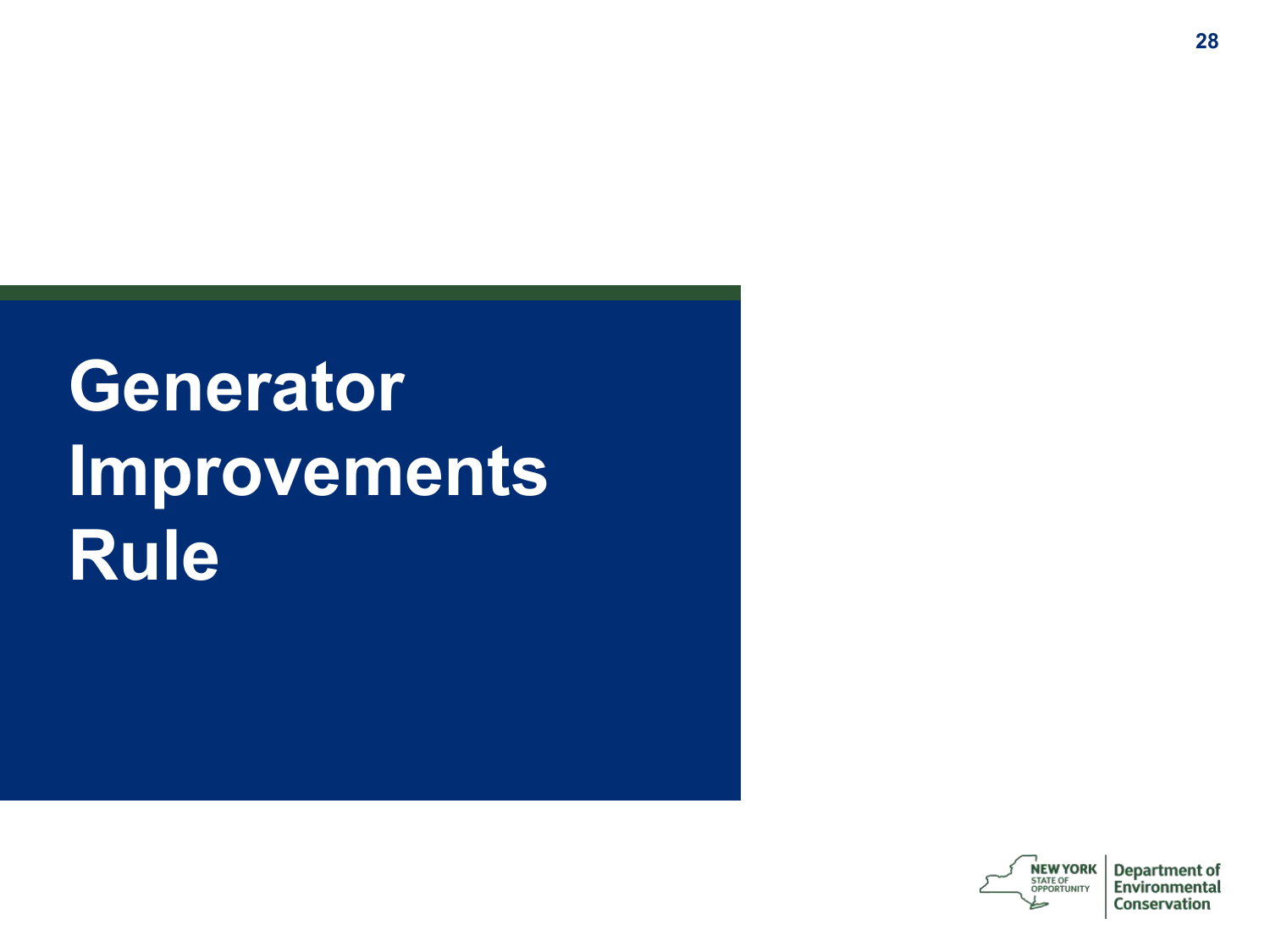### **General EPA-NYS Crosswalk <sup>29</sup>**

| <b>State Regulation</b><br>(6 NYCRR) | <b>EPA Regulation</b><br><b>Code of Federal Regulations (40</b><br>CFR) | <b>Description</b>                                                                                                                                                |
|--------------------------------------|-------------------------------------------------------------------------|-------------------------------------------------------------------------------------------------------------------------------------------------------------------|
| <b>Part 370</b>                      | <b>Part 260</b>                                                         | Hazardous Waste Management System: General                                                                                                                        |
| <b>Part 371</b>                      | <b>Part 261</b>                                                         | Identification and Listing of Hazardous Waste                                                                                                                     |
| <b>Part 372</b>                      | <b>Part 262</b>                                                         | Standards Applicable to Generators of Hazardous<br>Waste                                                                                                          |
| Part 372, Part 364                   | <b>Part 263</b>                                                         | Standards Applicable to Transporters of Hazardous<br>Waste                                                                                                        |
| Subpart 373-1, Part<br>621, Part 624 | Parts 270/124                                                           | Hazardous Waste Treatment, Storage and Disposal<br>Facility Permitting Requirements; Uniform<br>Procedures (Part 621) and Permit Hearing<br>Procedures (Part 624) |
| <b>Subpart 373-2</b>                 | <b>Part 264</b>                                                         | Final Status: Standards for Owners and Operators<br>of Hazardous Waste Treatment, Storage, and<br><b>Disposal Facilities</b>                                      |
| <u>Subpart 373-3</u>                 | <b>Part 265</b>                                                         | Interim Status: Standards for Owners and<br>Operators of Hazardous Waste Treatment,<br>Storage, and Disposal Facilities                                           |
| <u>Subpart 374-1</u>                 | <b>Part 266</b>                                                         | Standards for the Management of Specific<br>Hazardous Wastes and Specific Types of<br>Hazardous Waste Management Facilities                                       |
| Subpart 374-2                        | <b>Part 279</b>                                                         | Standards for the Management of Used Oil                                                                                                                          |
| Subpart 374-3                        | <b>Part 273</b>                                                         | Standards for Universal Waste Management                                                                                                                          |
| Subpart 374-4                        | no equivalent                                                           | Standards for the Management of Elemental<br>Mercury and Dental Amalgam Wastes at Dental<br>Facilities                                                            |
| <b>Part 376</b>                      | <b>Part 268</b>                                                         | Land Disposal Restrictions and Treatment<br>al<br><b>Standards</b>                                                                                                |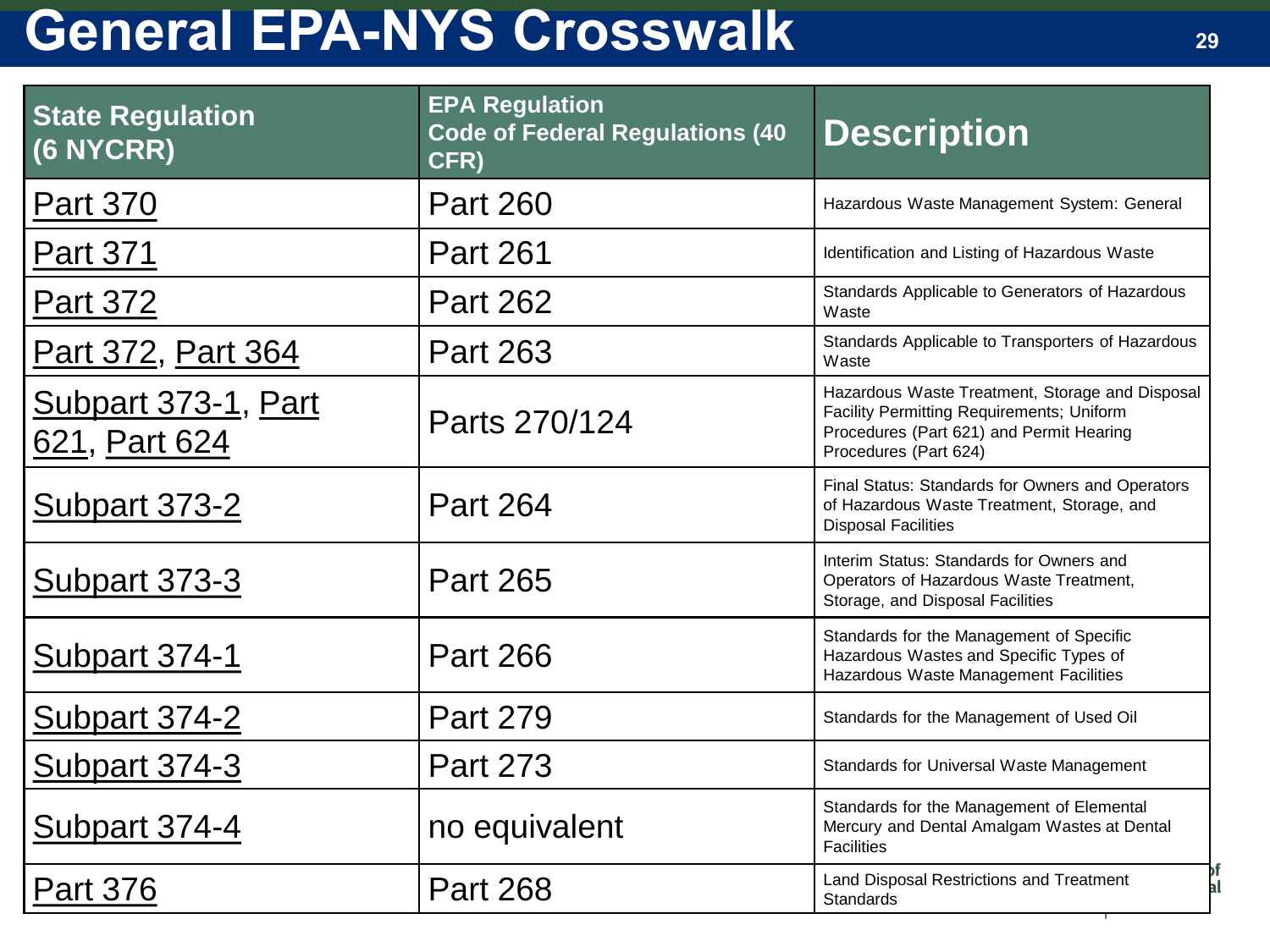## **Hazardous Waste Generator Improvements Rule (GIR)**

81 FR 85732, Published November 28, 2016

Effective in non-authorized states May 30, 2017

State modification deadline to adopt more stringent provisions was July 1, 2018 (July 1, 2019 if statutory changes needed)

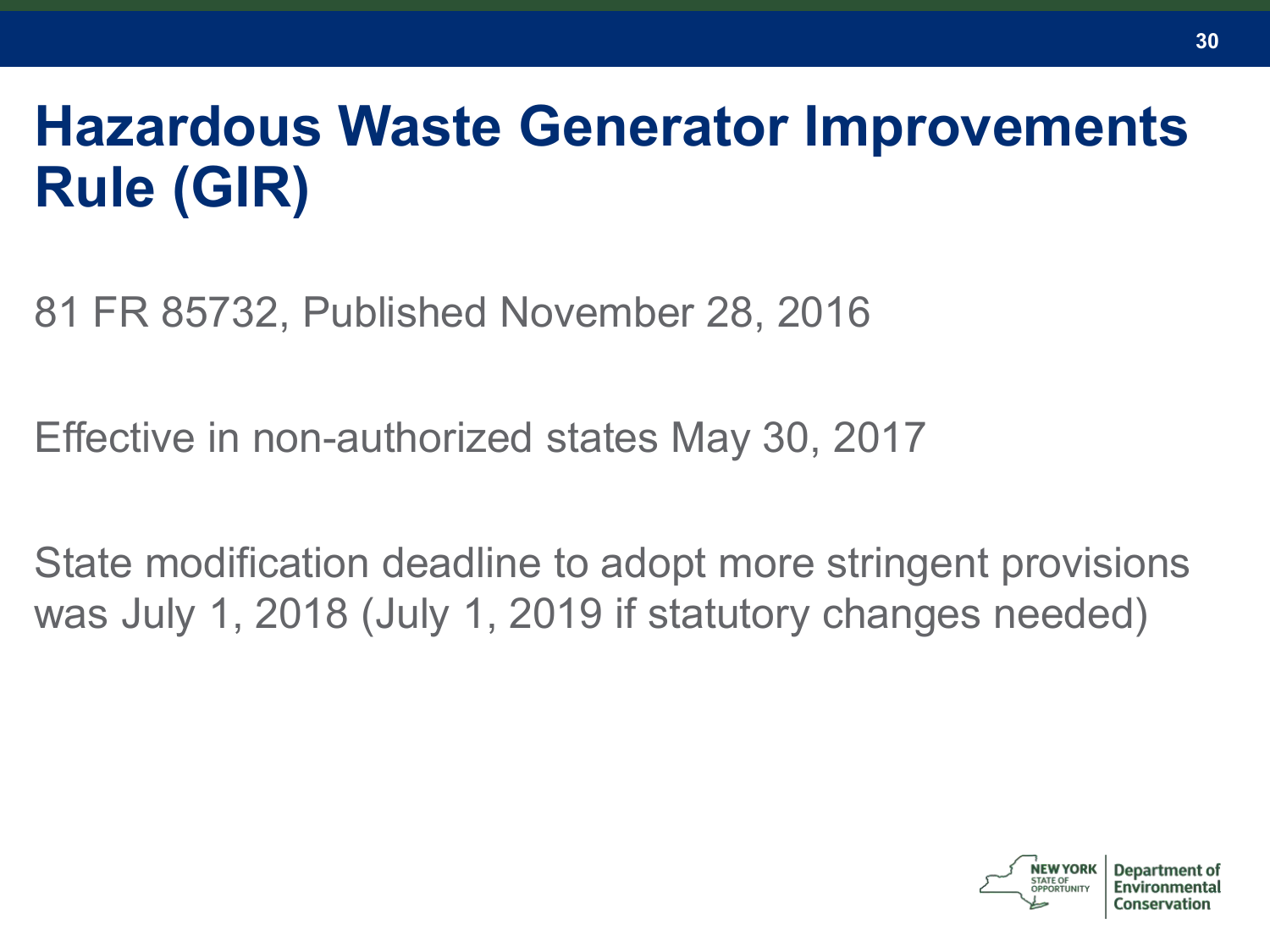### **Generator Improvements Rule**

More stringent Provisions Include:

- SQGs and LQGs must re-notify.
- SGQs and LQGs must indicate the hazards of the contents when labeling containers and tanks.
- LQG contingency plan quick reference guide.
- LQG that cannot "clean close" their facility or accumulation unit, must close the unit or facility as a landfill.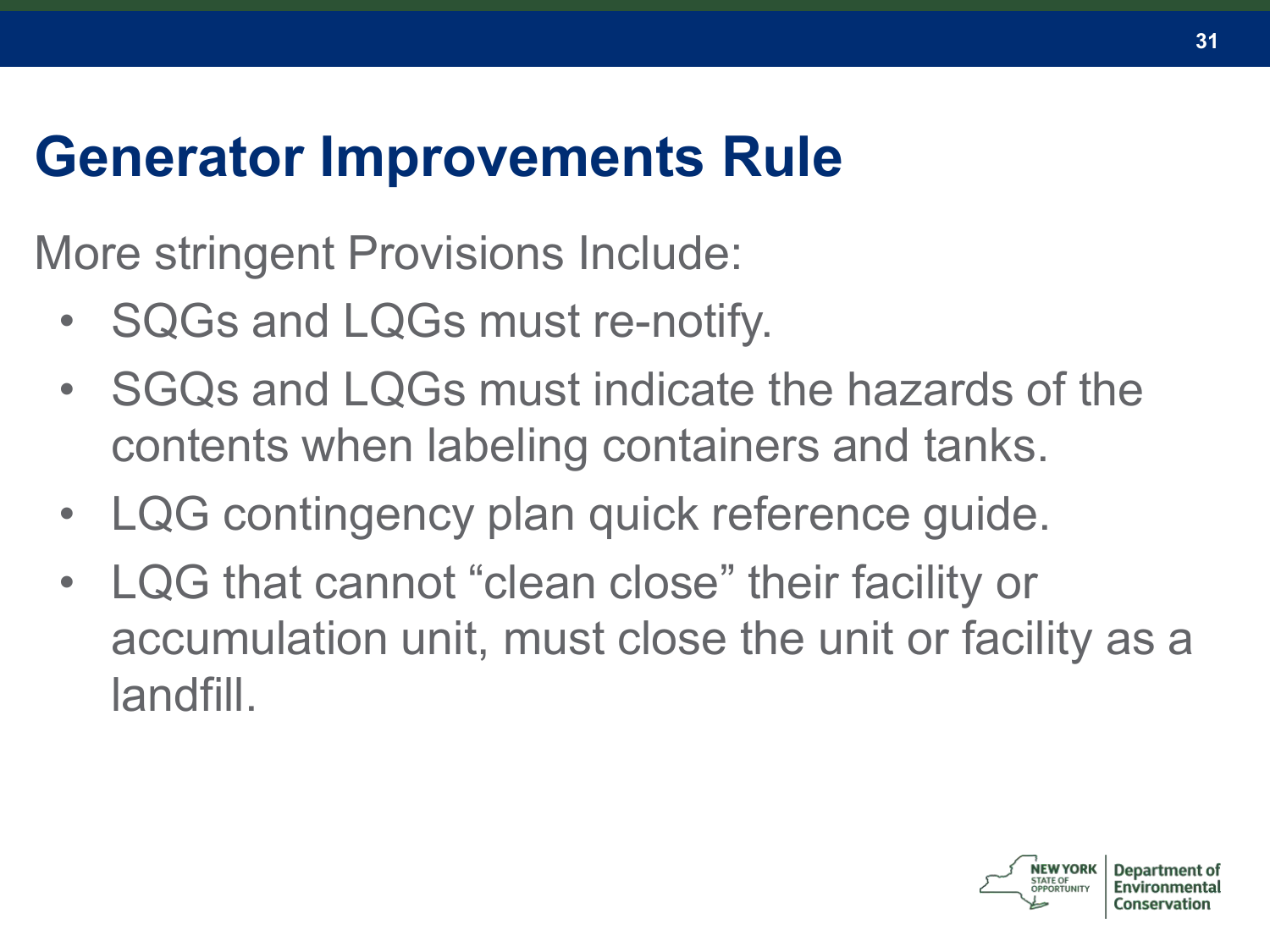### **Generator Improvements Rule**

- Less stringent Provisions:
	- VSQG allowed to send waste to LQG if both are under control of the same person (*Consolidation of VSQG Waste*).
	- VSQGs and SQGs are allowed to conduct episodic events, provided that certain conditions are met.
	- LQGs are allowed to seek a waiver from the 50-foot setback requirement for ignitable or reactive hazardous waste.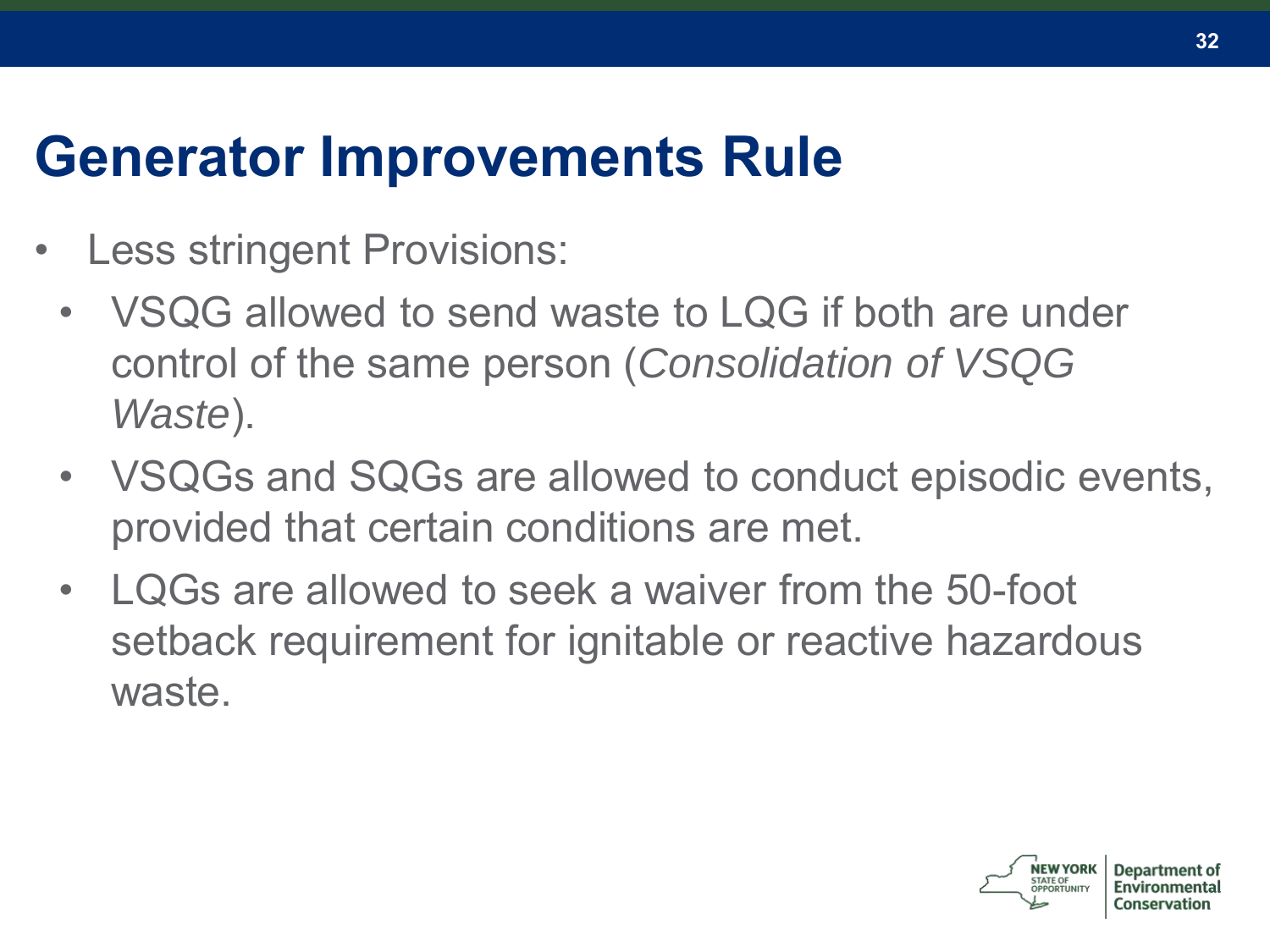## **Some Key Provisions**

- Reorganizes the regulations less cross-referencing
- Hazardous waste determinations more explicit, adds recordkeeping for SQGs and LQGs
- Generator Categories can't be different categories for acute vs non-acute hazardous waste
- Labeling hazards of the waste
- Preparedness and Prevention
- LQG Quick Reference Guide to the Contingency Plan

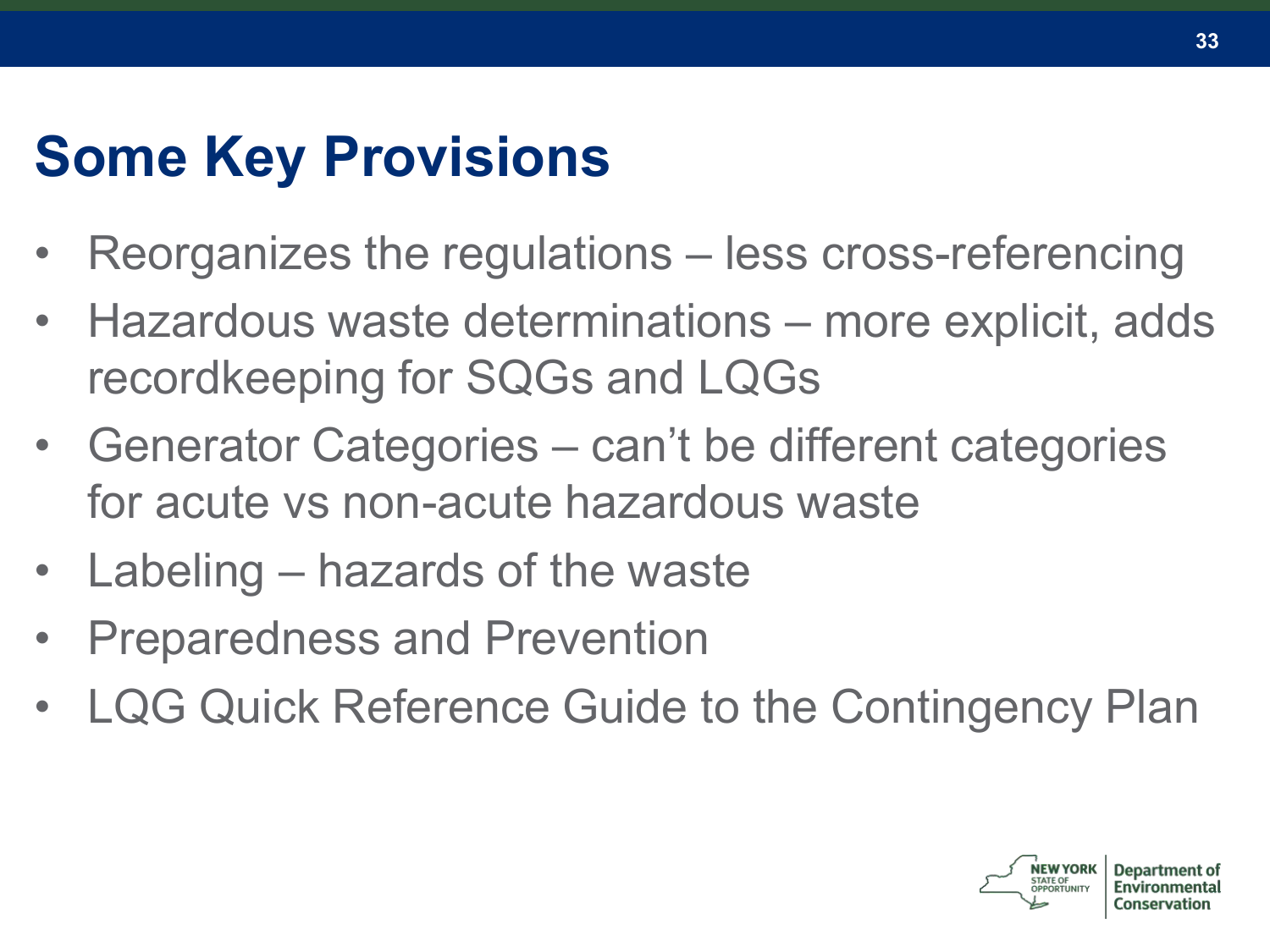### **Hazardous Waste Determinations**

A person who generates a solid waste, as defined in section 371.1(c)(1) of this Title, must make an **accurate** determination as to whether that waste is a hazardous waste in order to ensure wastes are properly managed according to applicable RCRA regulations:

- at the point of waste generation;
- before any dilution, mixing, or other alteration of the waste occurs; and
- at any time in the course of its management that it has, or may have, changed its properties as a result of exposure to the environment or other factors that may change the properties of the waste such that the RCRA classification of the waste may change.



**34**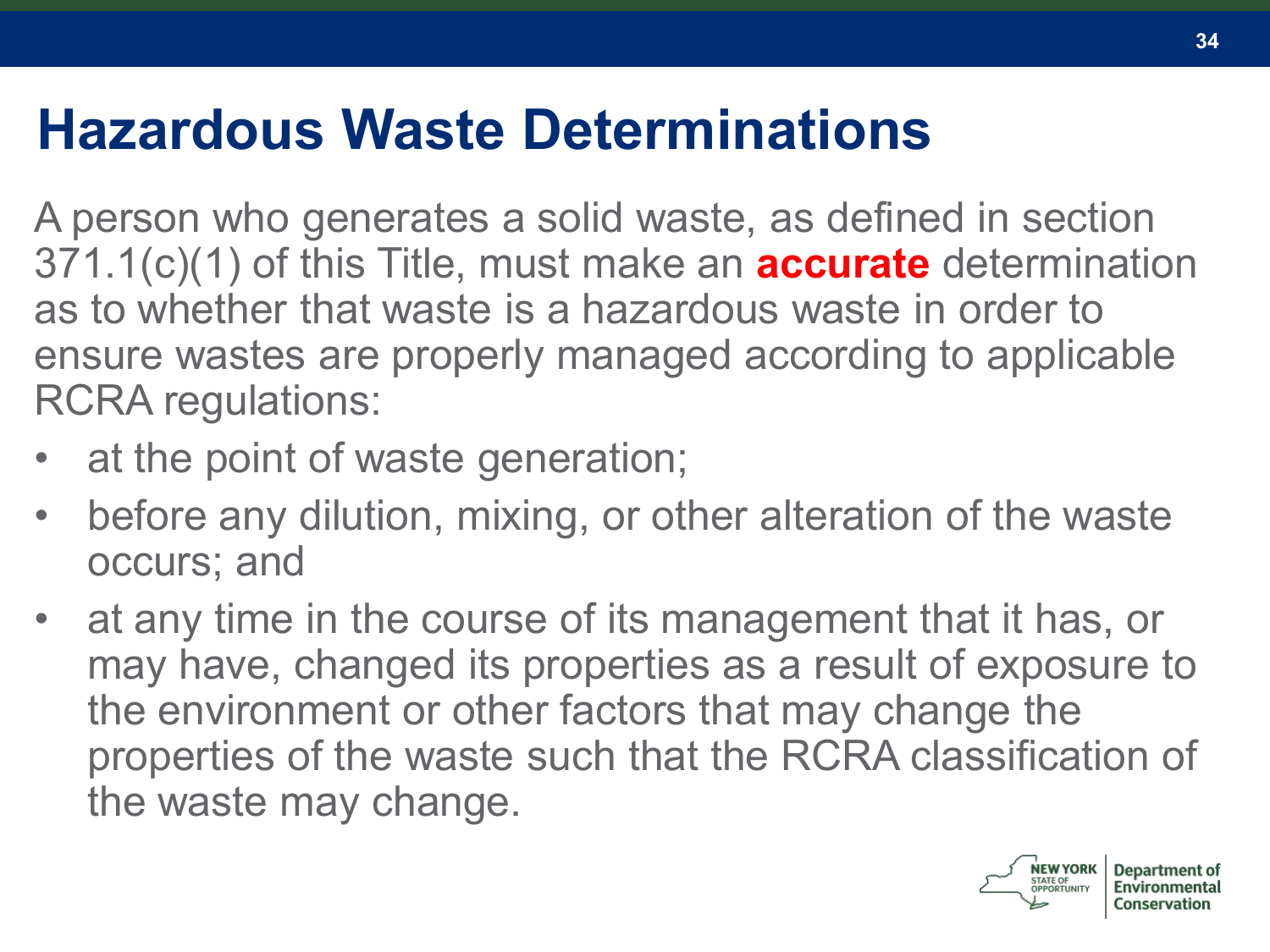### **Determination Process**

- Is it excluded under 371.1(e);
- Is it listed in 371.4? Must use knowledge of the waste. Acceptable knowledge "may include waste origin, composition, the process producing the waste, feedstock, and other reliable and relevant information."
- Does it exhibit one or more characteristics?
	- Use knowledge or testing; acceptable knowledge is described;
	- When available knowledge is inadequate to make an accurate determination, must test the waste using a method set forth in the regulations or other method approved by the Department. (In NY, ELAP certified lab);
	- Testing, when properly performed, is definitive.

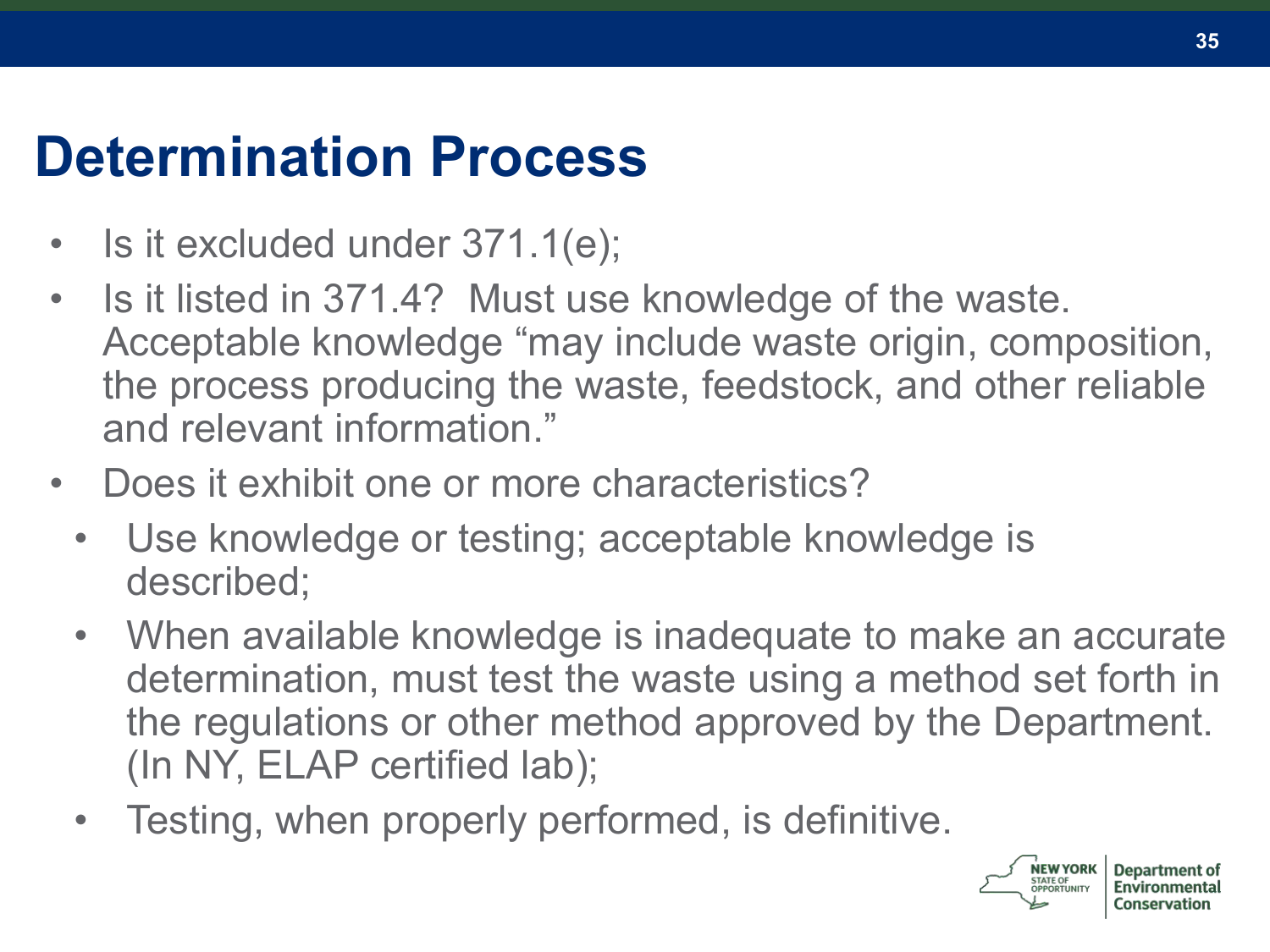## **Maintain Records – Analogous to 372.2(c)(1)(iii) and (v)**

- Applies to small and large quantity generators;
- Maintain records supporting determinations, including records that identify whether a solid waste is a hazardous waste;
- At least three years from when the waste was last sent for treatment, storage or disposal;
- Records comprise generator's knowledge and support the determination.
- The periods of record retention are extended automatically during the course of any unresolved enforcement action regarding the regulated activity or as requested by the department.NEW YORK Denart **STATE OF**



**36**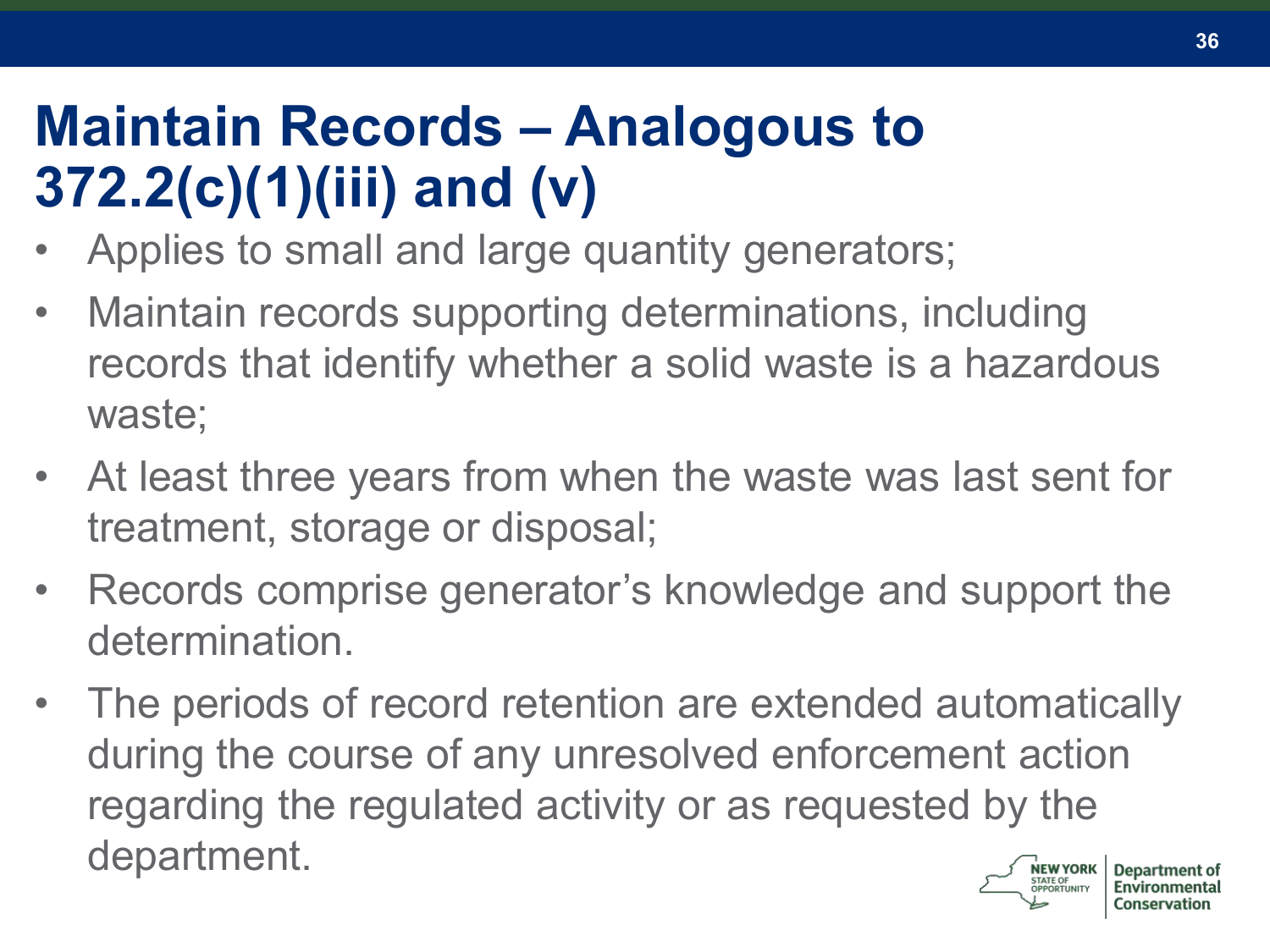# **Other Clarifications**

- Generators may manage non hazardous wastes as hazardous wastes if they choose;
- While awaiting test results, generators must manage potential hazardous waste as hazardous waste.
- If a waste is determined to be hazardous, SQGs and LQGs must identify all applicable hazardous waste codes.
- Clarifies how mixing of hazardous waste and non-hazardous waste impacts generator category (40 CFR 262.13)

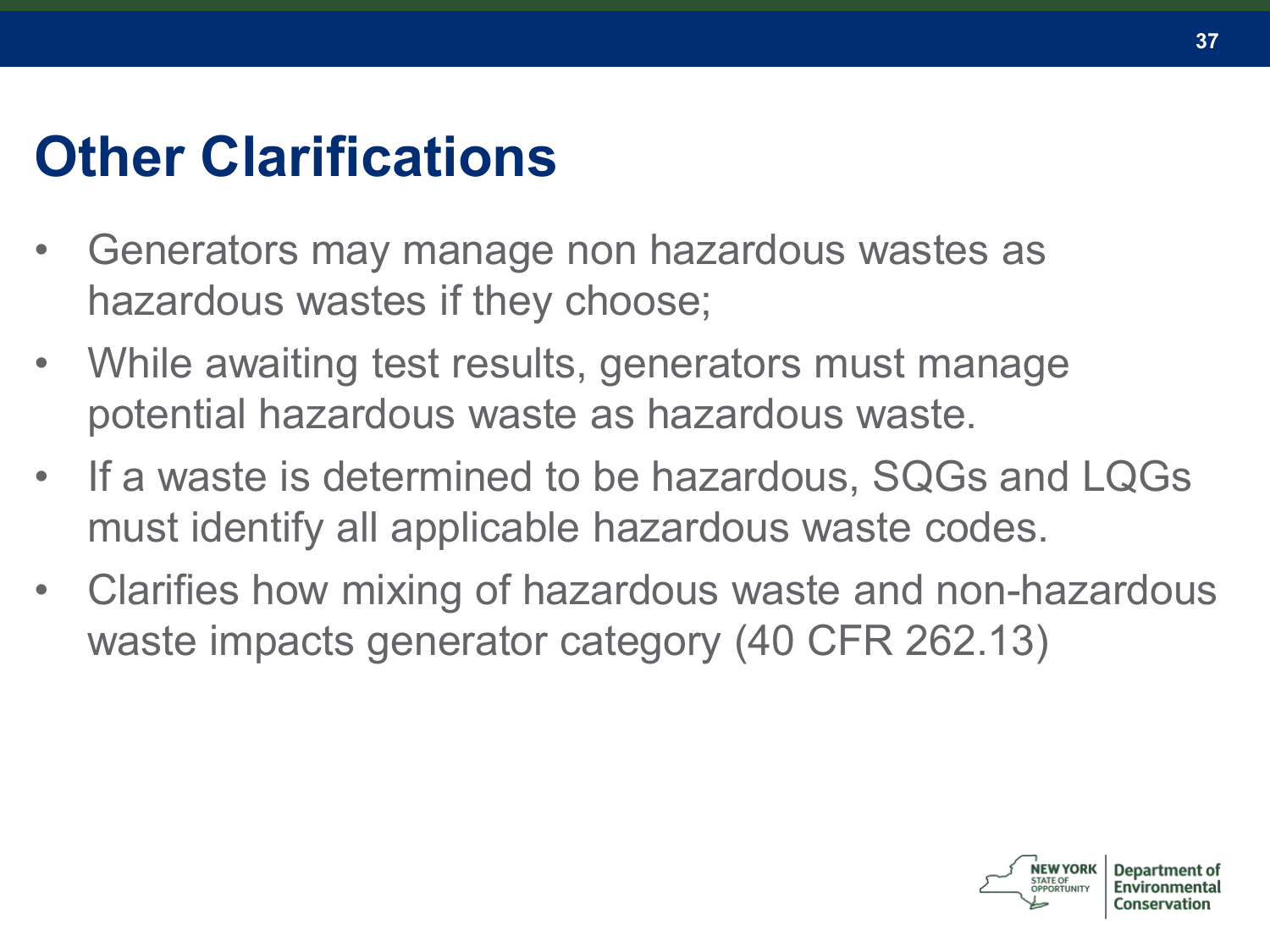# **Mixing – VSQGs**

Addresses VSQG mixing of hazardous waste and nonhazardous waste:

- If mixture does not exhibit HW characteristics, mixture can exceed VSQG quantity limits;
- If mixture exhibits HW characteristics, mixture is a newly generated waste, and total amount counts towards monthly generation.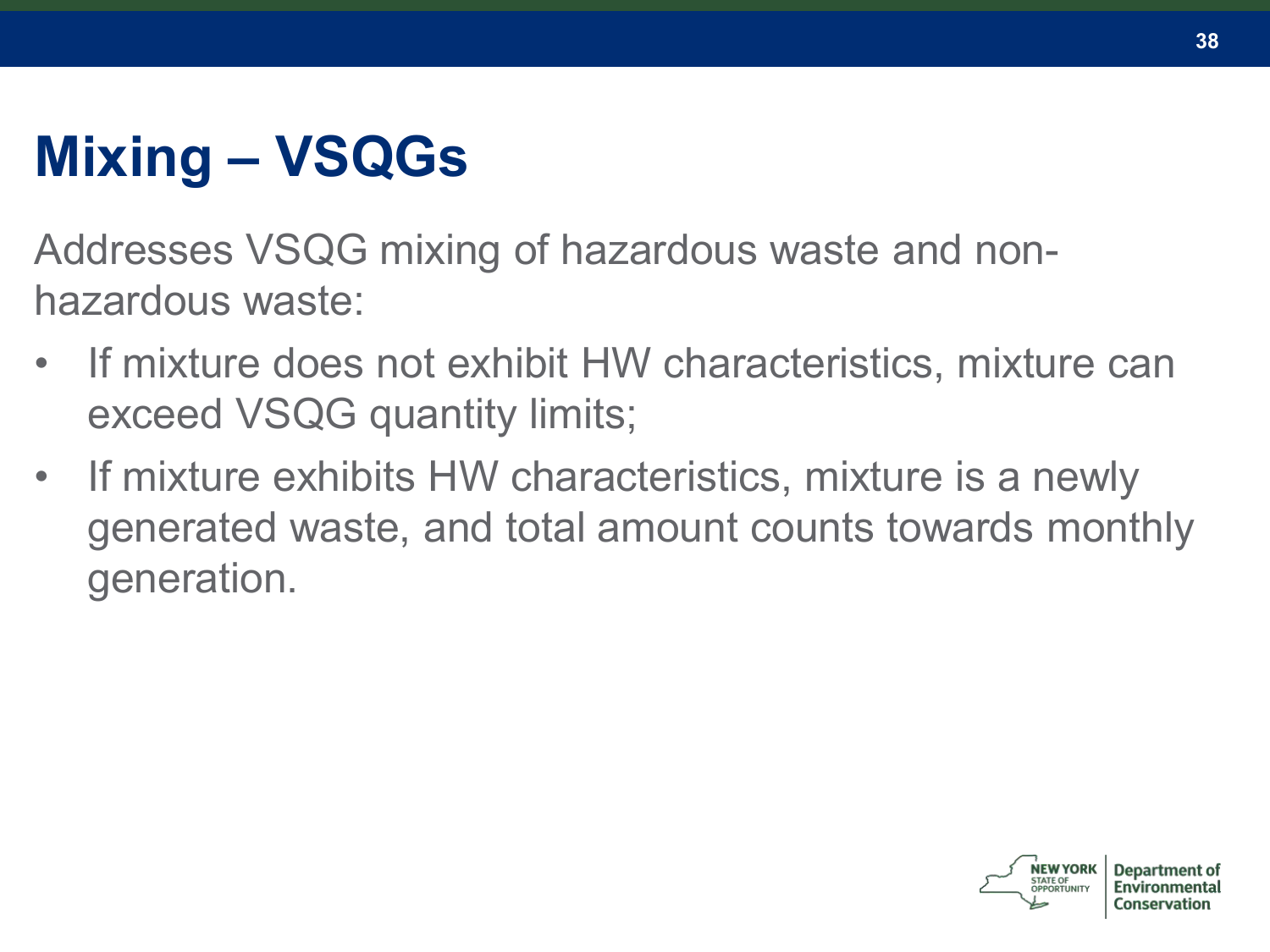#### **Mixing – SQGs and LQGs**

- Mixing is a form of dilution "unless the solid waste provides a useful contribution to decharacterizing the waste instead of just diluting" (see 81 FR 85756, 261.13(f));
- Generator can't dilute as a substitute for effective treatment  $(LDRs - 268.3(a))$ ;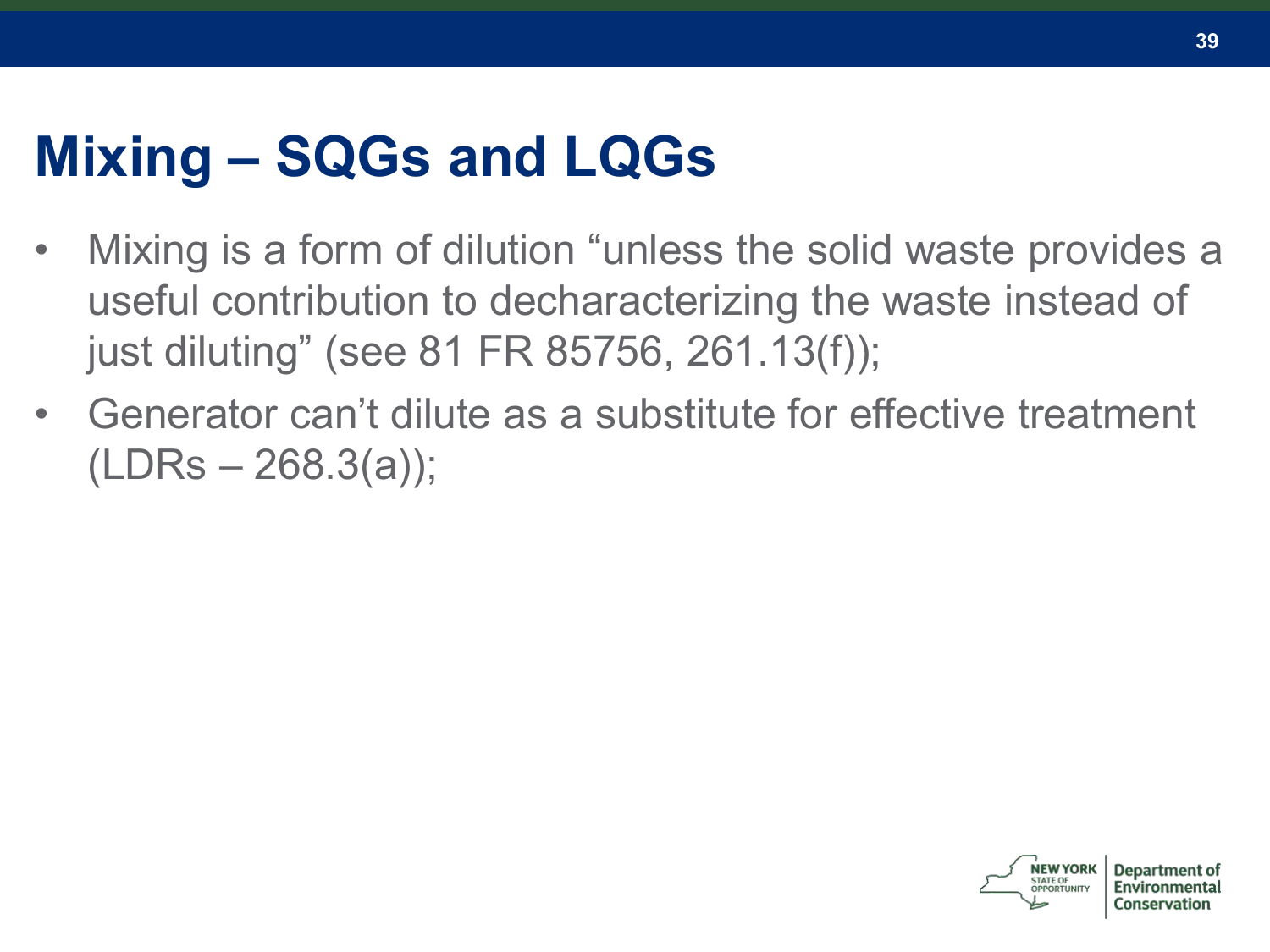#### **Definitions**

- Very Small Quantity Generator (VSQG) currently called "Conditionally Exempt Small Quantity Generator (CESQG)
- Small Quantity Generator (SQG)
- Large Quantity Generator (LQG)
- Central Accumulation Area

Generator categories can change from month to month.



Conservation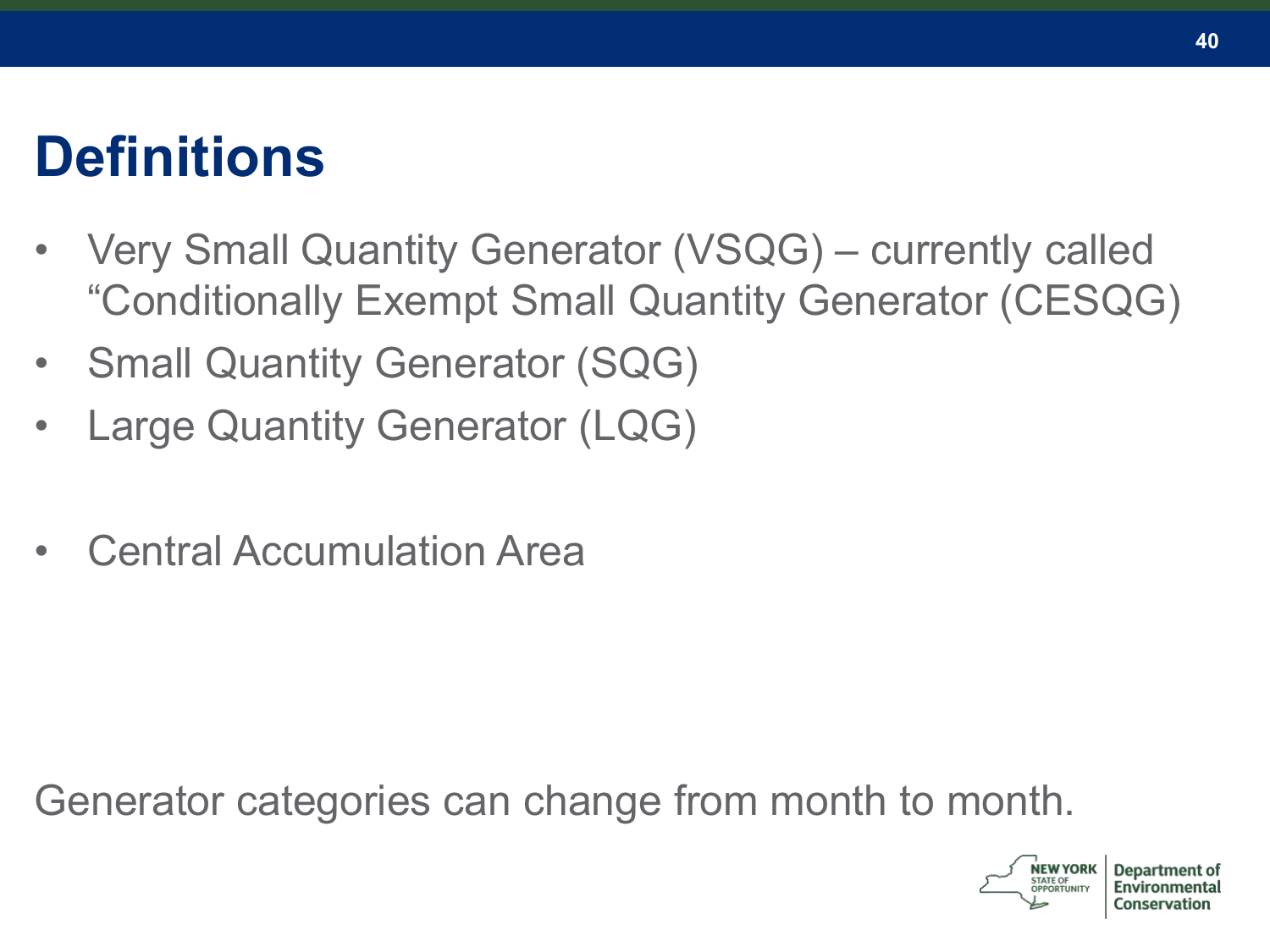### **Hazardous Waste Counting**

TABLE 1 to 40 CFR § 262.13—Generator Categories Based on Quantity of Waste Generated In A Calendar Month (Source: USEPA)

| <b>Quantity of acute hazardous</b><br>waste generated in a<br>calendar month | <b>Quantity of non-acute</b><br>hazardous waste<br>generated in a calendar<br>month | <b>Quantity of residues</b><br>from a cleanup of acute<br>hazardous waste<br>generated in a calendar<br>month | <b>Generator</b><br><b>Category</b> |
|------------------------------------------------------------------------------|-------------------------------------------------------------------------------------|---------------------------------------------------------------------------------------------------------------|-------------------------------------|
| $> 1$ kg                                                                     | Any amount                                                                          | Any amount                                                                                                    | <b>LQG</b>                          |
| Any amount                                                                   | $\geq 1,000$ kg                                                                     | Any amount                                                                                                    | <b>LQG</b>                          |
| Any amount                                                                   | Any amount                                                                          | $>100$ kg                                                                                                     | <b>LQG</b>                          |
| $\leq 1$ kg                                                                  | $>$ 100 kg and $<$ 1,000<br>kg                                                      | $\leq 100$ kg                                                                                                 | <b>SQG</b>                          |
| $\leq 1$ kg                                                                  | $\leq 100$ kg                                                                       | $\leq 100$ kg                                                                                                 | <b>VSQG</b><br>(CESQG)              |

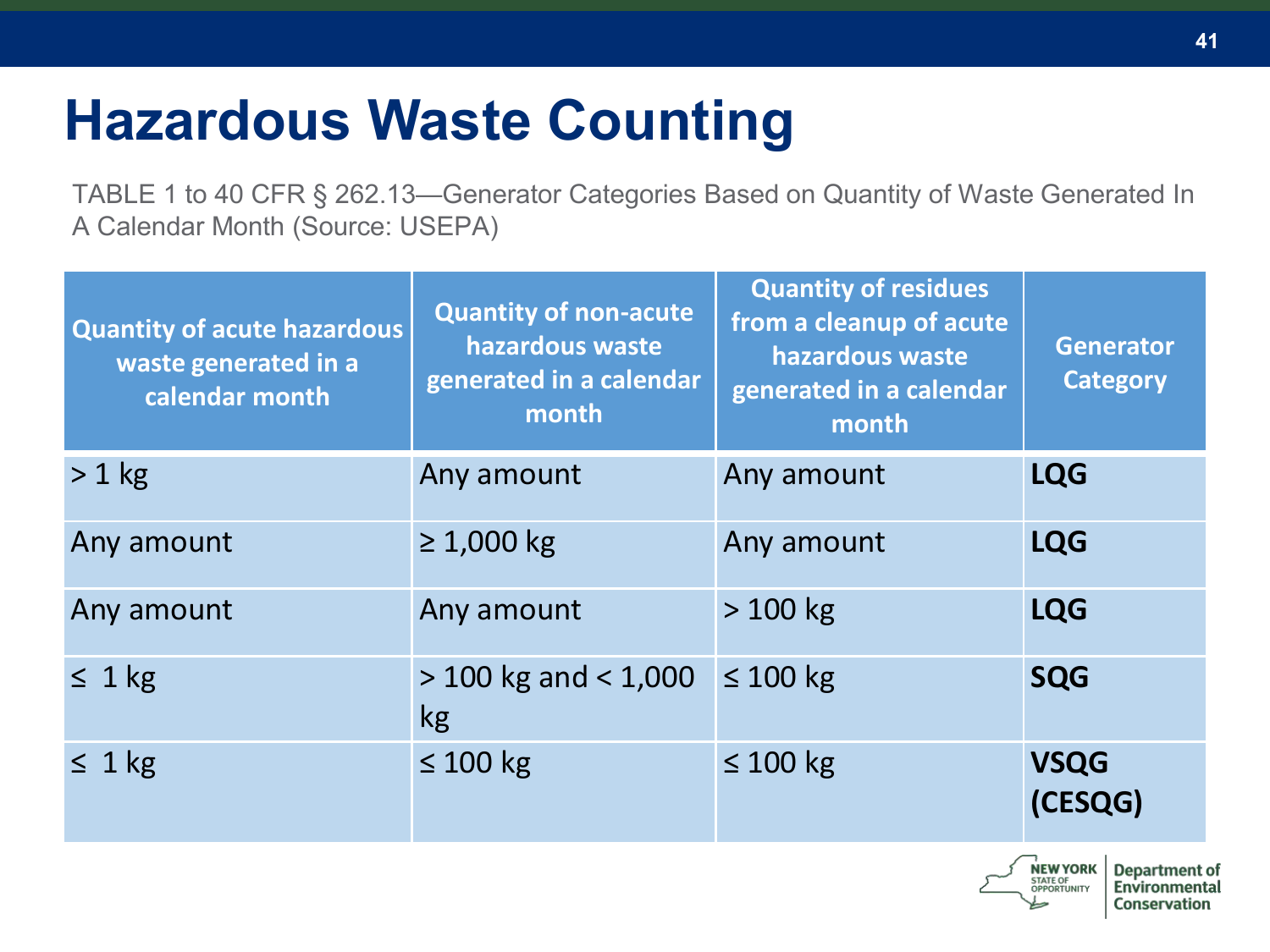





**Department of<br>Environmental** Conservation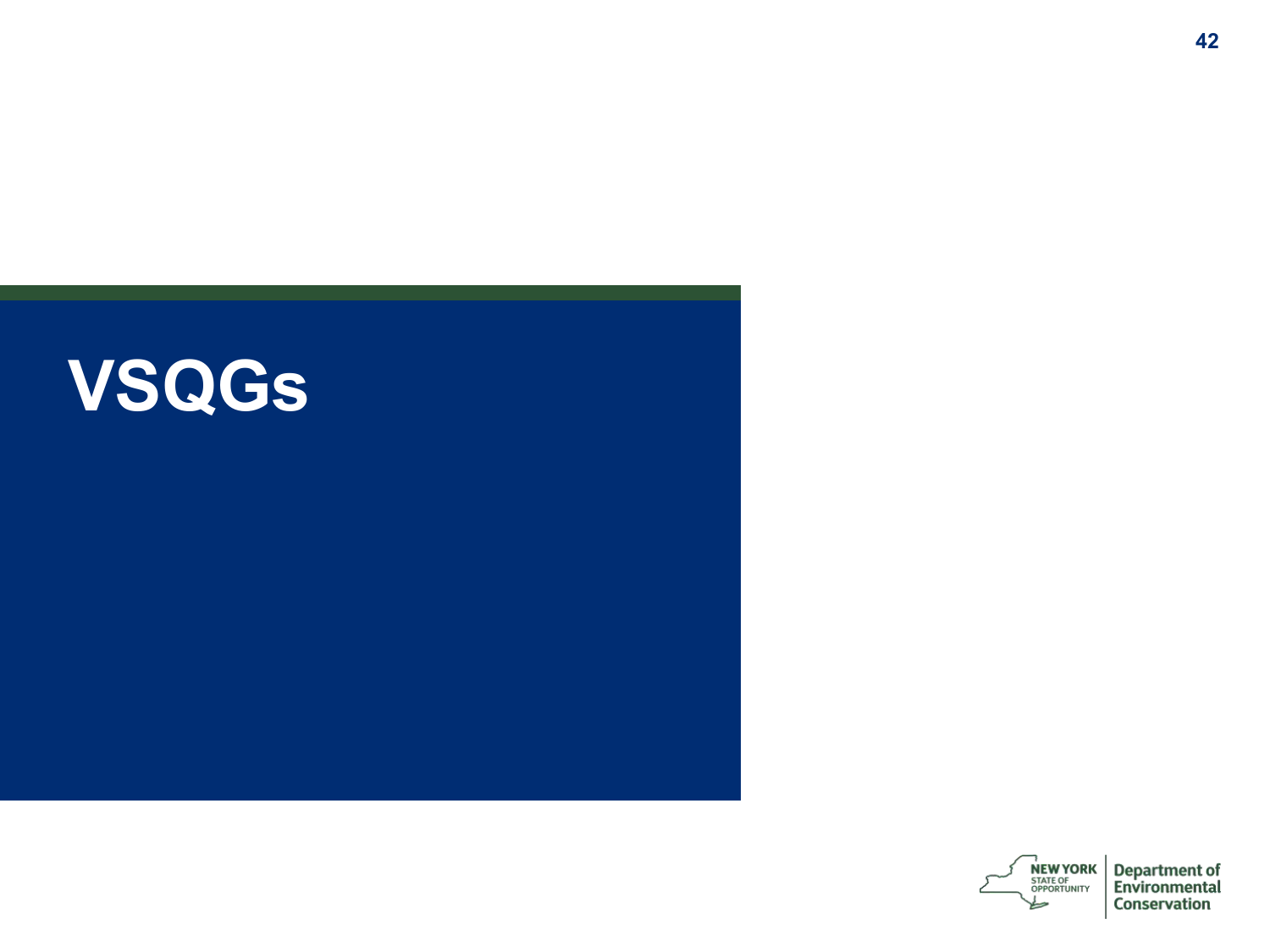# **Very Small Quantity Generators (VSQG)**

- Adopting new EPA definition of VSQG can't be in different categories for acute vs non-acute HW
- Most regulations unchanged;

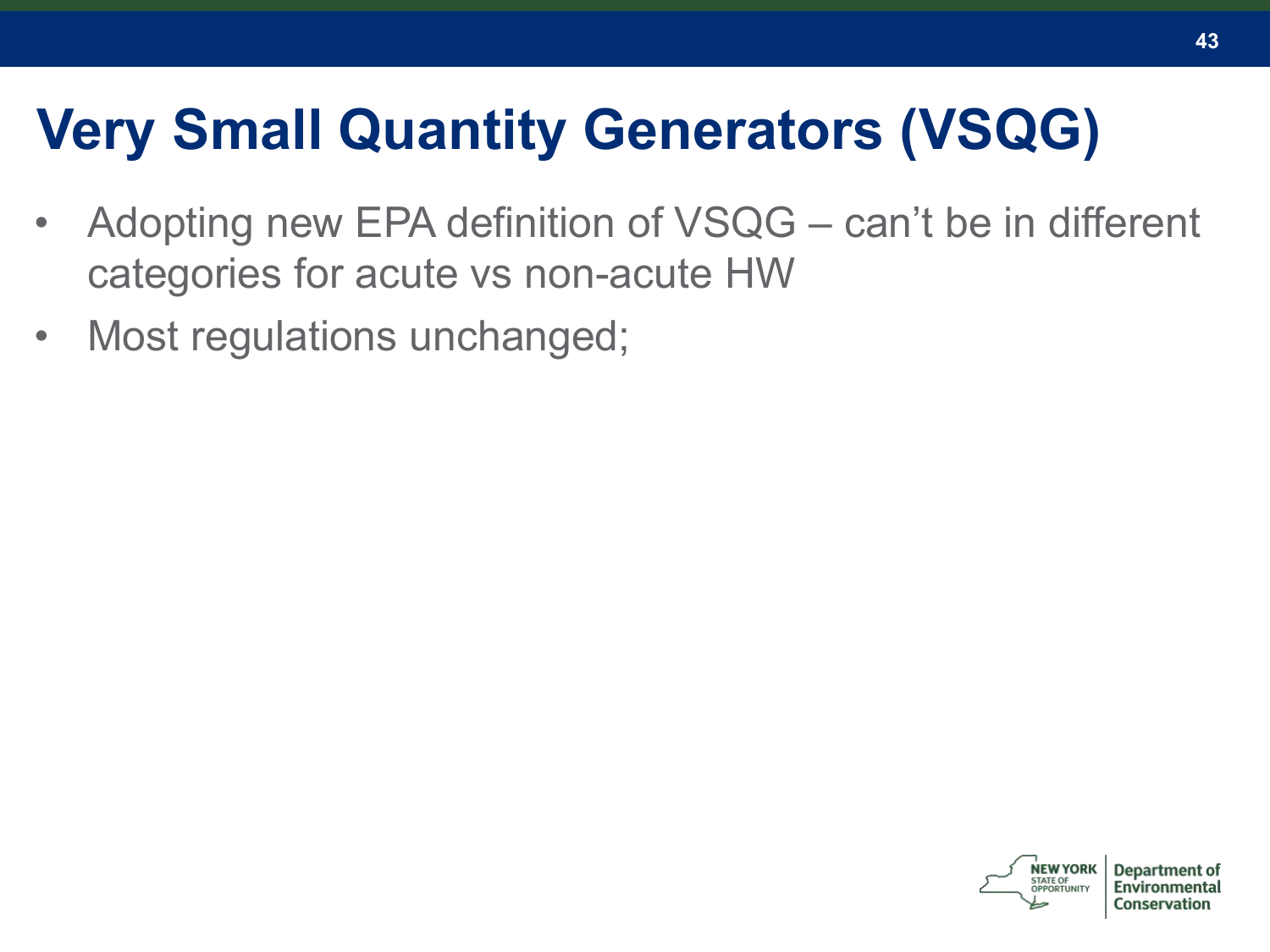### **VSQG Requirements**

- Make hazardous waste determination; determine generator category;
- Send the hazardous waste to an authorized facility;
- Ensure delivery by self-transporting up to 100 kg (220 lbs.) in any shipment or using a Part 364 hauler (may change to 500 lbs. or 55 gallons)

Two new options:

- Episodic Generation
- VSQG to LQG consolidation



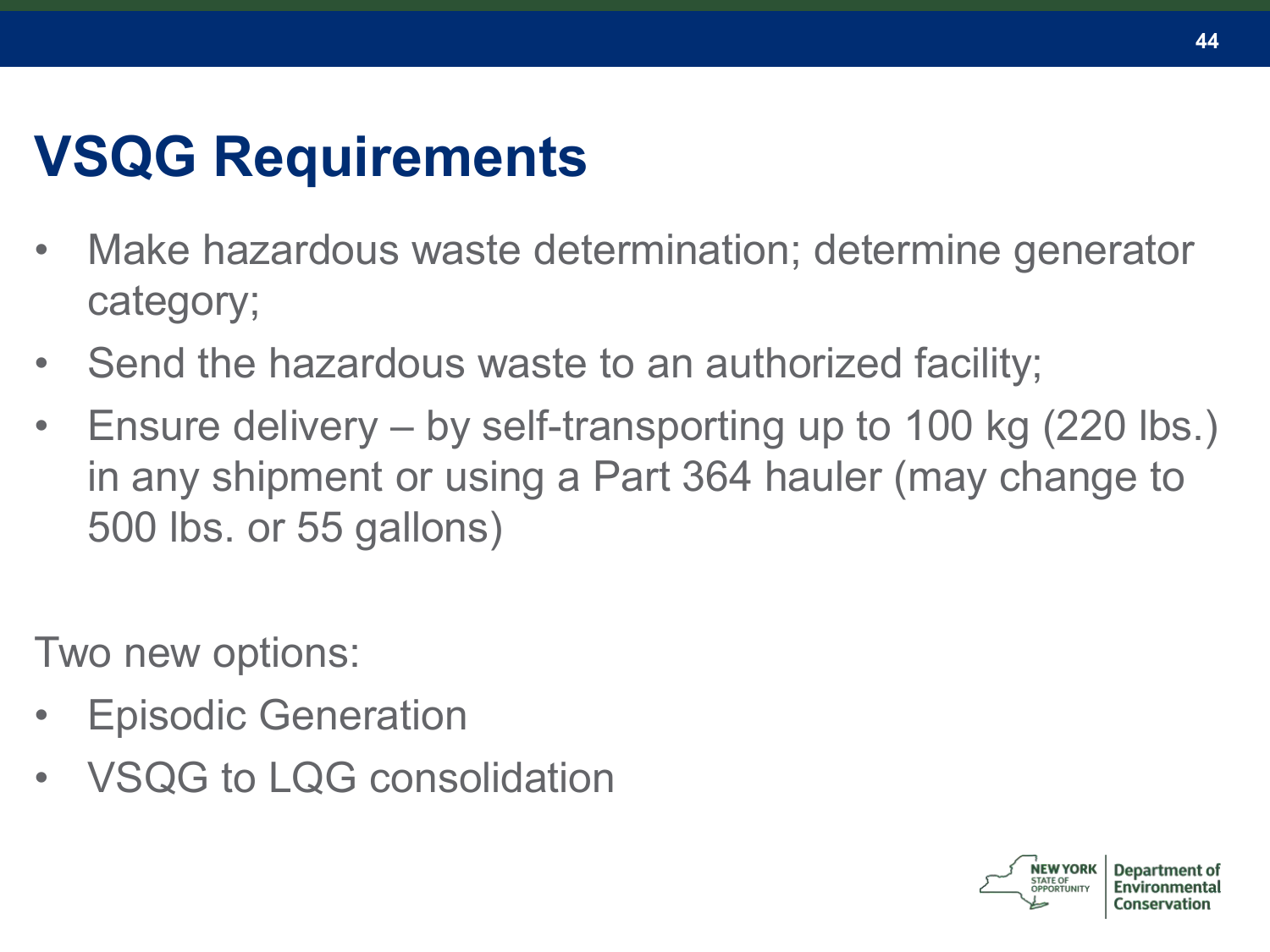## **VSQGs – Additional Changes**

From the Pharmaceuticals Rule:

- VSQGs may ensure delivery to Reverse Distributors for potentially creditable hazardous waste pharmaceuticals, or
- VSQGs may ensure delivery to a healthcare facility under the same control for hazardous waste pharmaceuticals.
- Landfill prohibition of bulk liquids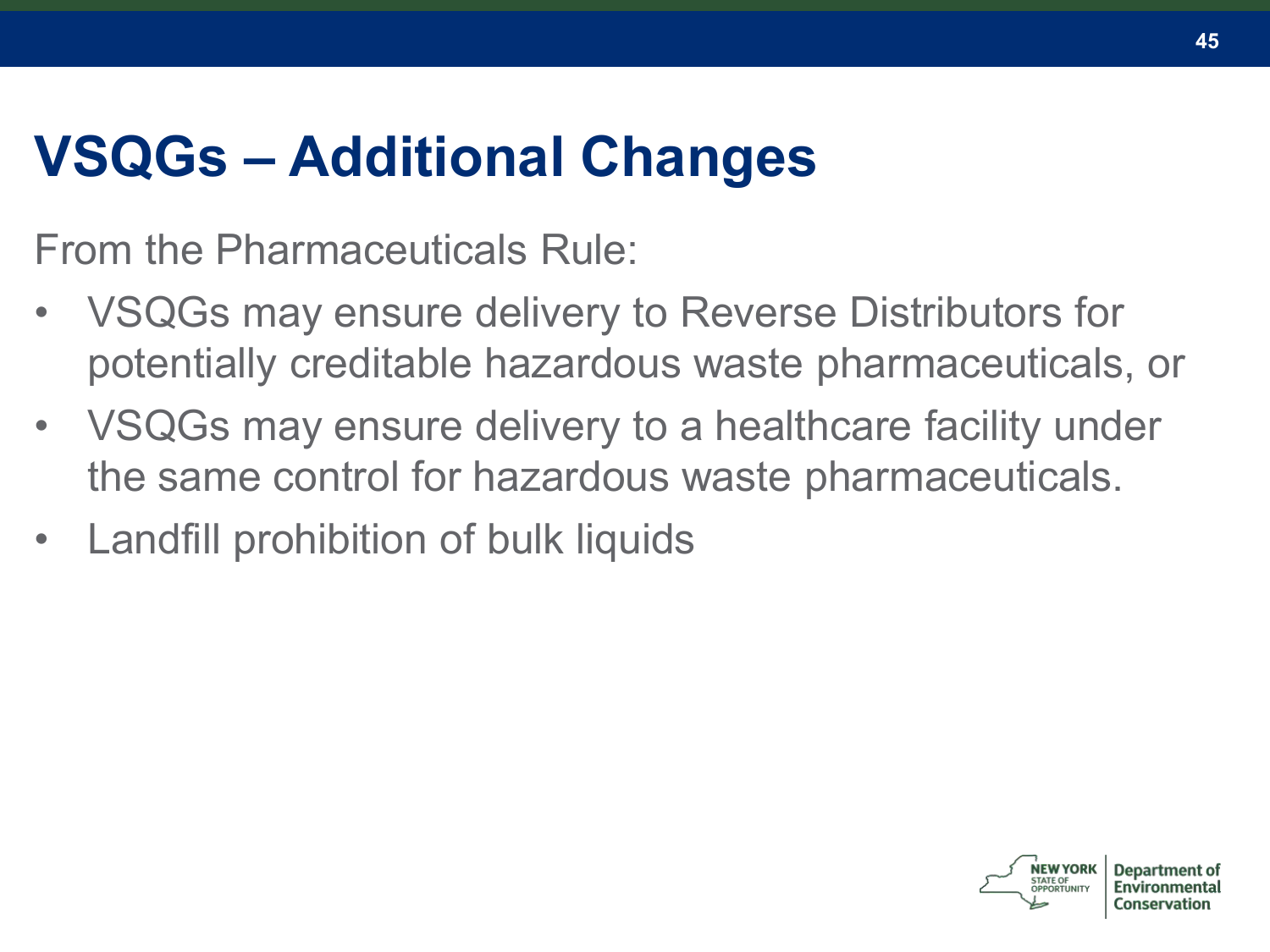#### **Consolidation of VSQG Waste**

| <b>Topic</b>                          | <b>GIR requirements</b>                                                                                                         |
|---------------------------------------|---------------------------------------------------------------------------------------------------------------------------------|
| Who is exempt from TSDF permitting?   | LQGs under control of the same "person"                                                                                         |
| Part 360 requirements                 | Must meet 360 as well                                                                                                           |
| <b>Notification - LQG</b>             | File Notification of Hazardous Waste Activity<br>with EPA (30 days prior to accepting waste)                                    |
| Labeling - VSQG                       | VSQGs label the waste as "hazardous waste"<br>and indication of hazards.                                                        |
| Recordkeeping                         | LQG maintains records of shipments<br>received from the VSQGs for 3 years                                                       |
| <b>Accumulation Time Limit at LQG</b> | 90 day clock for the VSQG waste begins<br>when waste is received from the VSQG                                                  |
| Other                                 | Comply with all LQG requirements for that<br>waste and their own generated HW, even if<br>they would otherwise be a VSQG or SQG |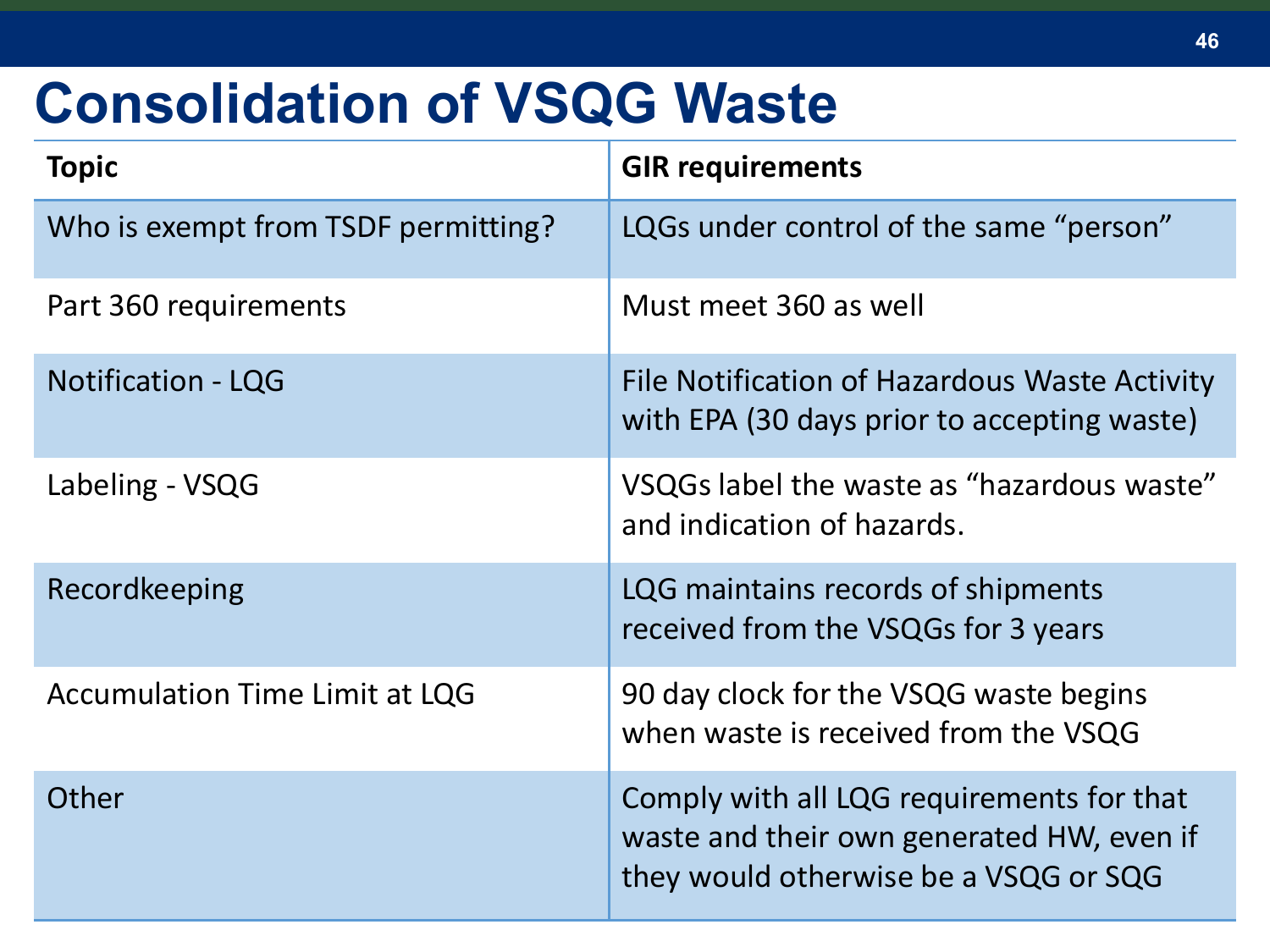# **Consolidation of VSQG Waste**

Possible Changes:

- Adjustment of maximum amount of VSQG hazardous waste which may be self-transported (Part 364 currently allows only 220 lbs.)
- Require the VSQG consolidation notification to include the EPA ID number for any VSQG who has already obtained one.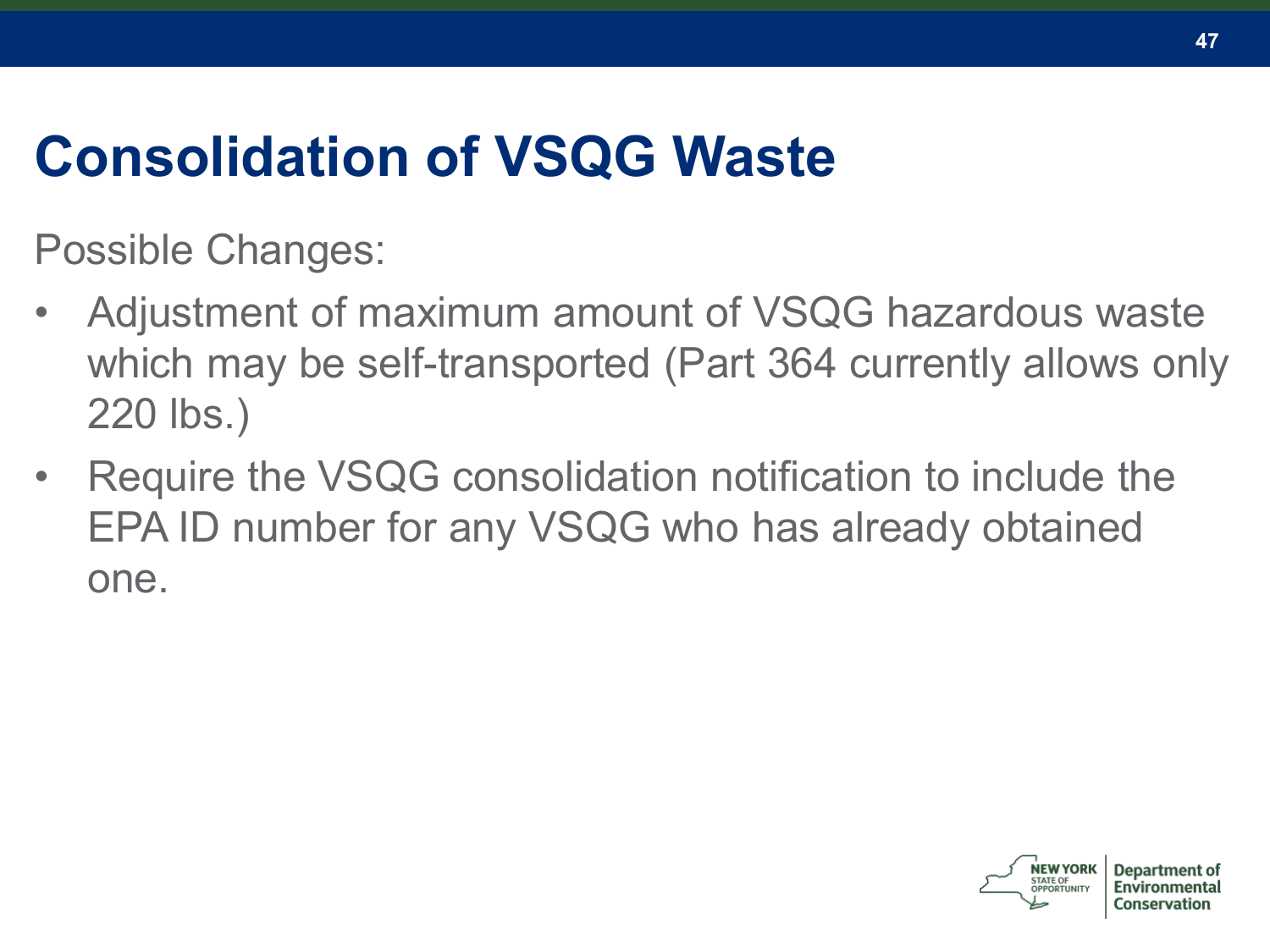# **Satellite Accumulation Areas**

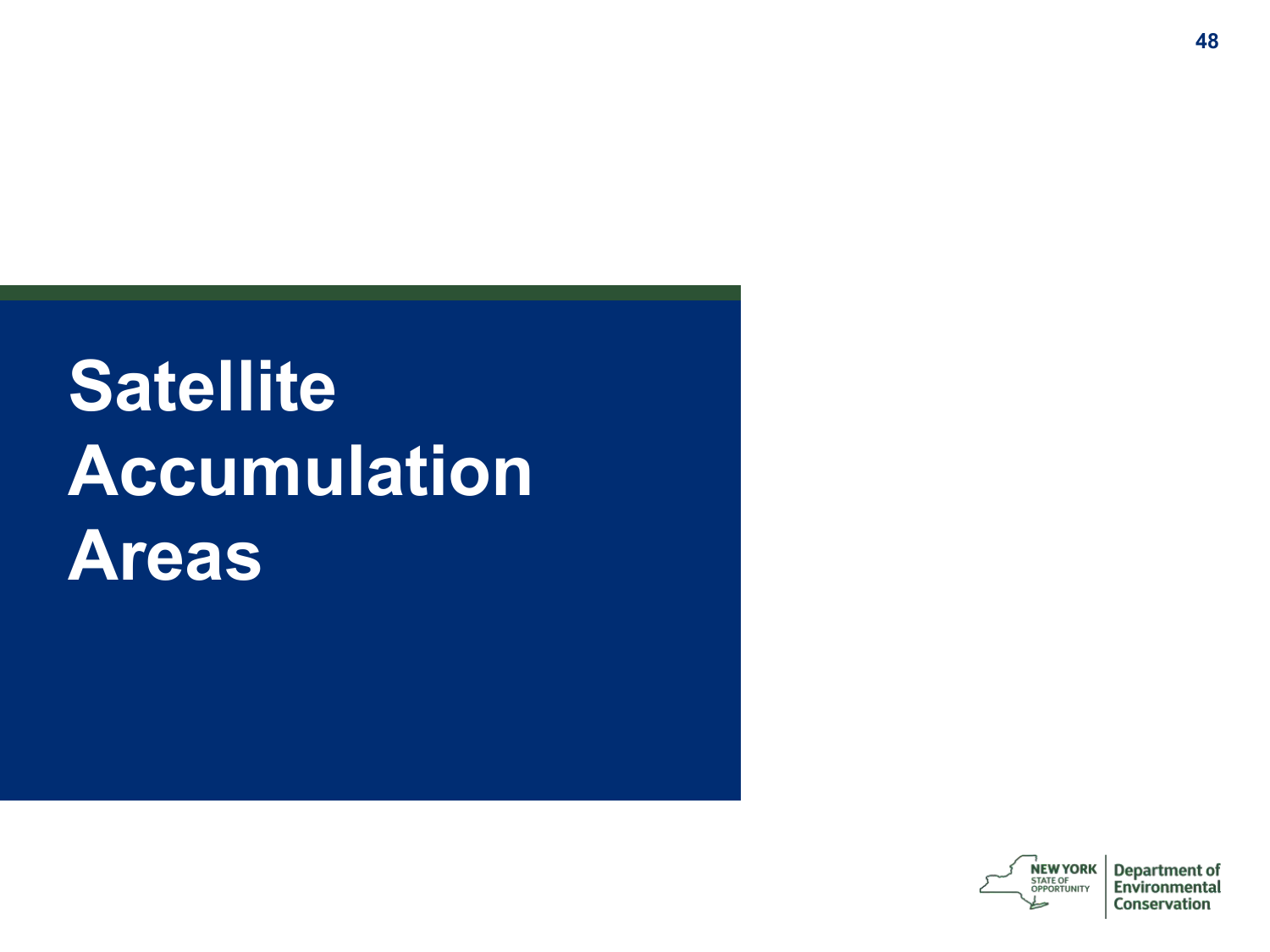#### **Satellite Accumulation Areas (SAAs)**

- 1. Requirements for incompatible wastes 40 CFR 262.15(a)(3)
- 2. Additional exceptions to keeping containers closed at all times
- 3. Clarified what is meant by "remove excess waste from the SAA within 3 days" – means 3 calendar days
- 4. Providing maximum weight for accumulation of acute hazardous waste in an SAA – 2.2 lbs. for solids
- 5. Clarified how excess waste may be managed – 40 CFR 262.15(a)(6)
- 6. Extension of the preparedness, prevention, and emergency procedures provisions for SQGs and LQGs to SAAs
- 7. Rescinded memo allowing reactive HW to be stored in SAA away from the point of generation
- 8. Clarified term "Under the Control of the Operator"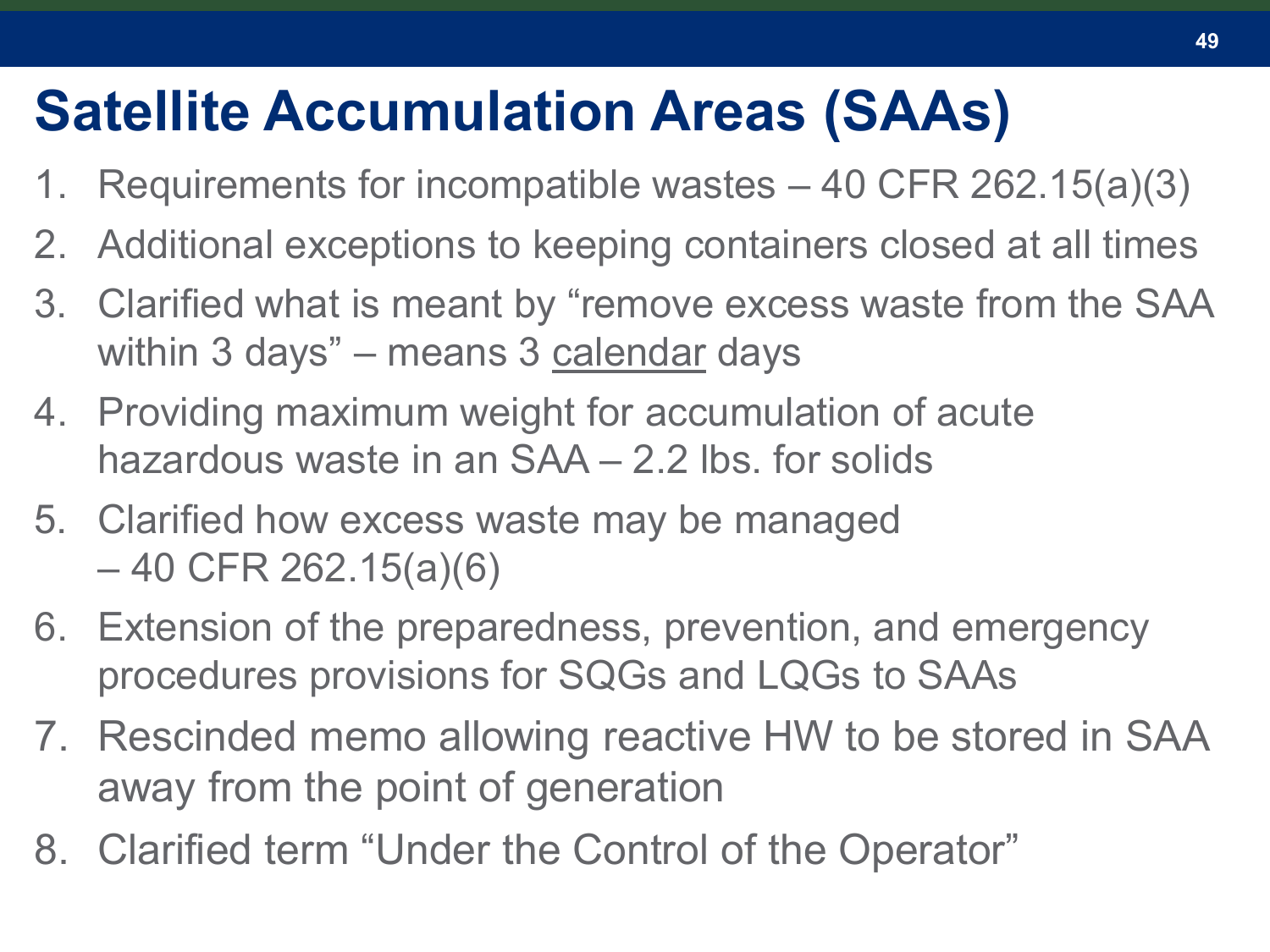# **New Labeling Requirements**

Generator Improvements Rule requires that SQGs and LQGs mark or label with an indication of the hazards of the contents.

Options include, but aren't limited to:

- Hazardous waste characteristic(s)
- DOT hazard communication consistent with 49 CFR 172 Subpart E or F
- OSHA Hazard Communication Standard consistent with 29 CFR 1910.1200

Includes containers in Satellite Accumulation Areas

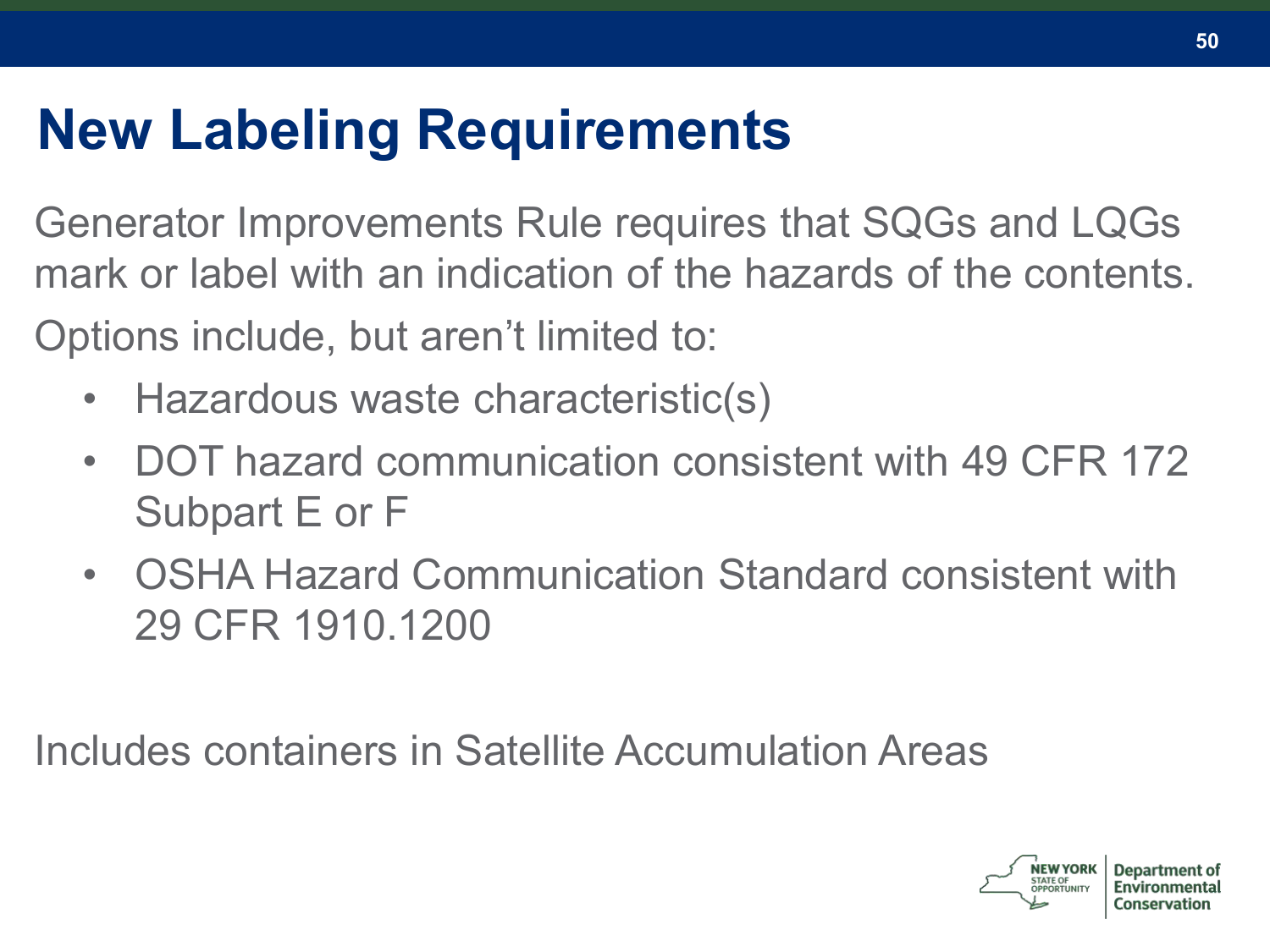### **Labeling Examples**



**OSHA HCS Pictograms**

**DOT Labels NFPA Chemical Hazard Labels**

**UN GHS Pictograms**

**RCRA Characteristics**



**Department of** Environmental Conservation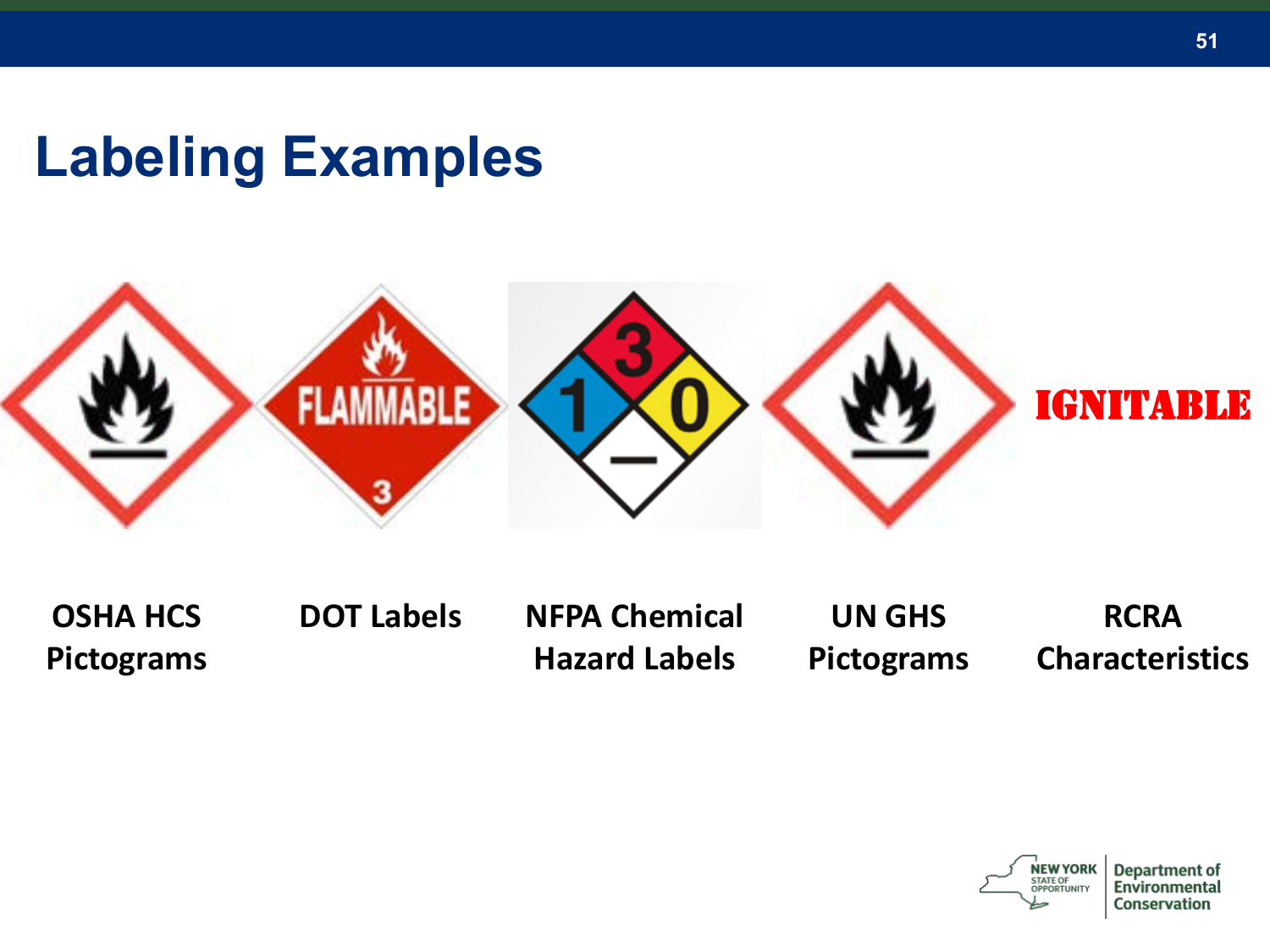#### **New Labeling: Where It Applies\***

| <b>Satellite</b><br><b>Accumulation</b><br>Area | <b>SQG</b>                             | <b>LQG</b>                             |
|-------------------------------------------------|----------------------------------------|----------------------------------------|
| <b>Containers</b>                               | <b>Containers</b>                      | <b>Containers</b>                      |
|                                                 | <b>Tanks</b>                           | <b>Tanks</b>                           |
|                                                 | <b>Containment</b><br><b>Buildings</b> | <b>Containment</b><br><b>Buildings</b> |

\*Also applies to VSQG waste, if operating under consolidation provisions



**Department of** Environmental Conservation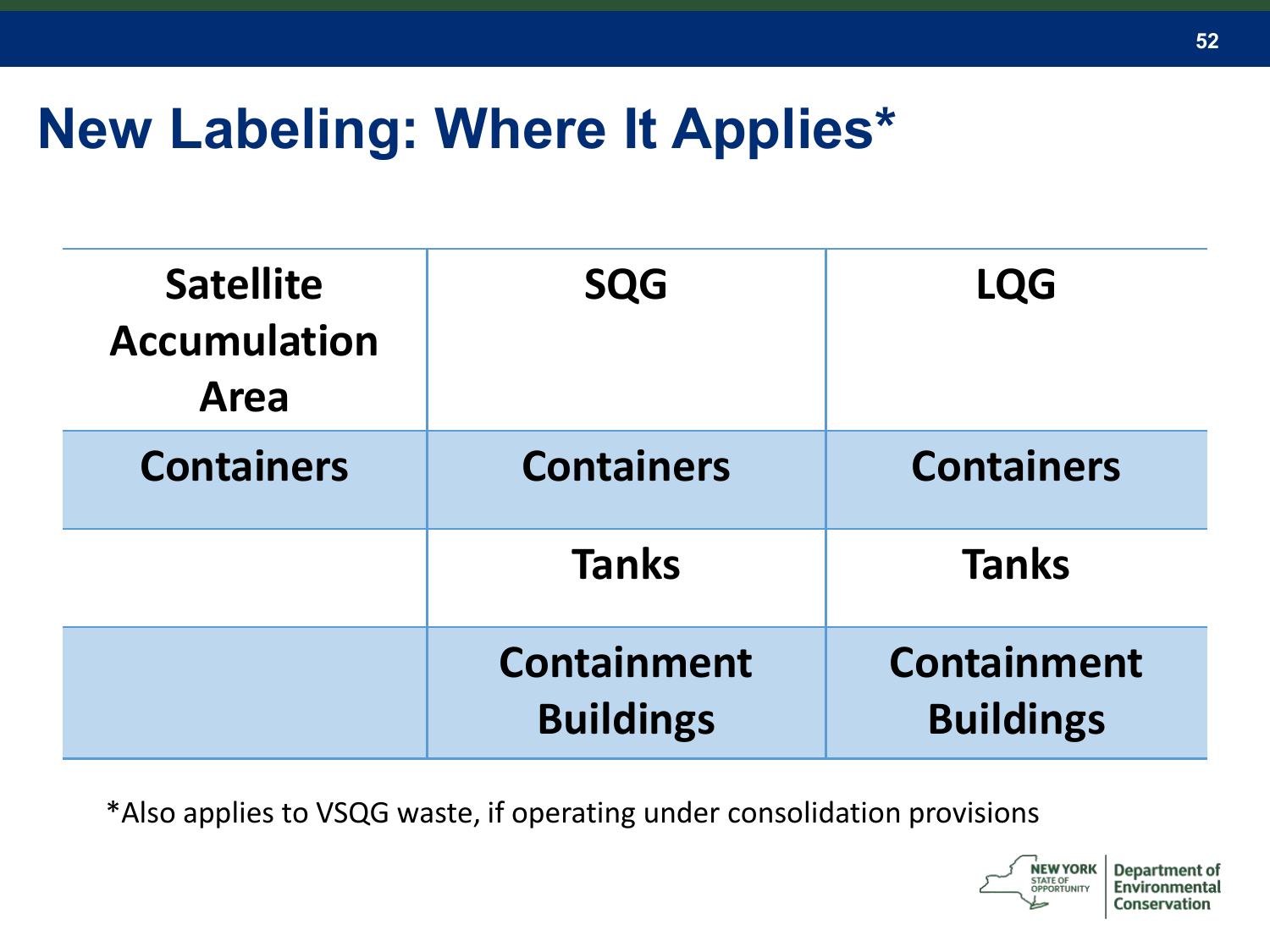# **SQG Requirements**

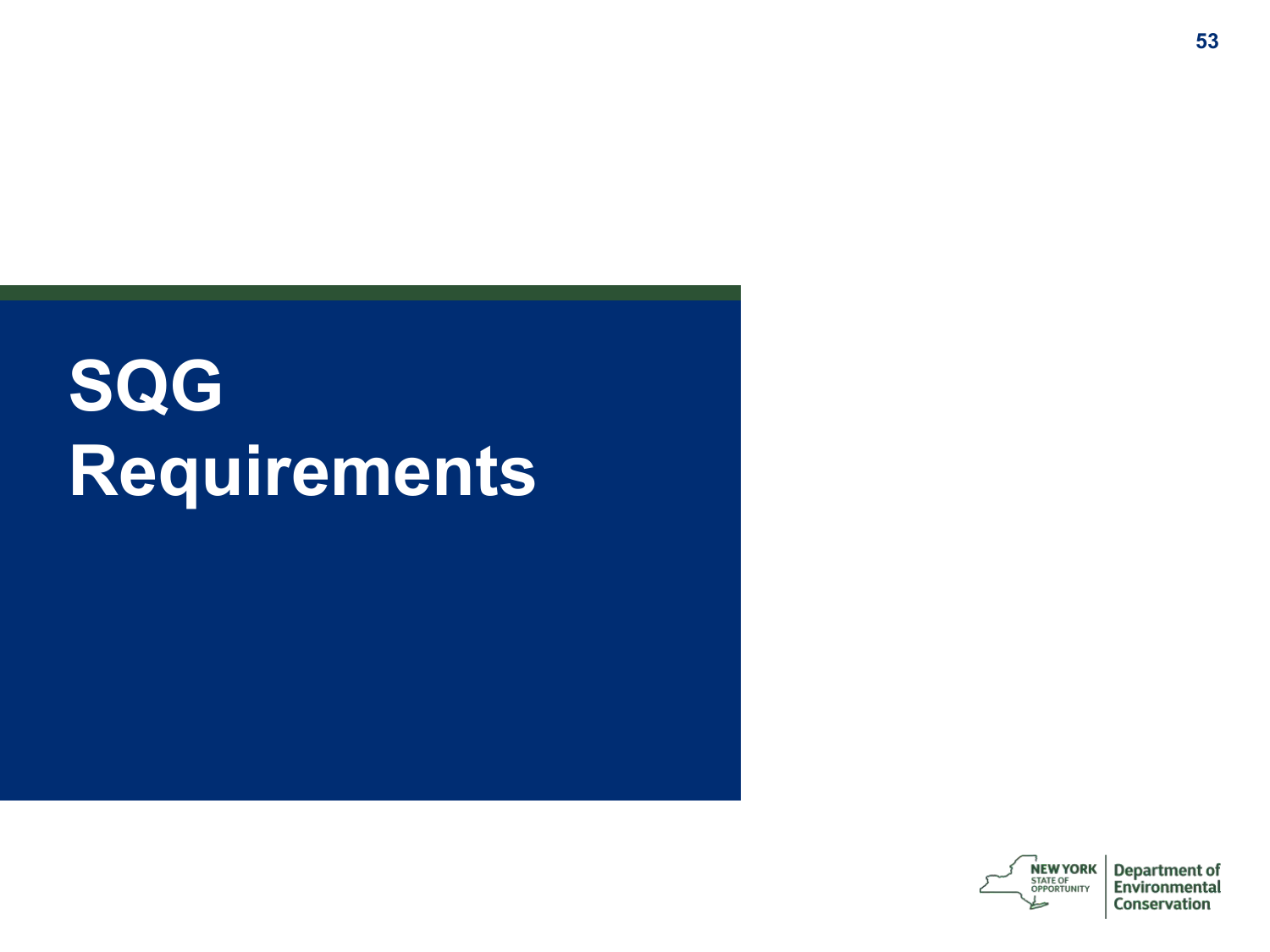# **Small Quantity Generators**

EPA clarified regulations about SQGs with respect to drip pads and containment buildings:

- Must comply with the technical standards of Subparts W and DD, but otherwise comply with SQG regulations;
- Clarified that VSQGs may accumulate on drip pads if they comply with 40 CFR part 265 subpart W;

Less stringent provision – states don't have to adopt;

Drip pads are used for accumulation of wastes from certain industries.

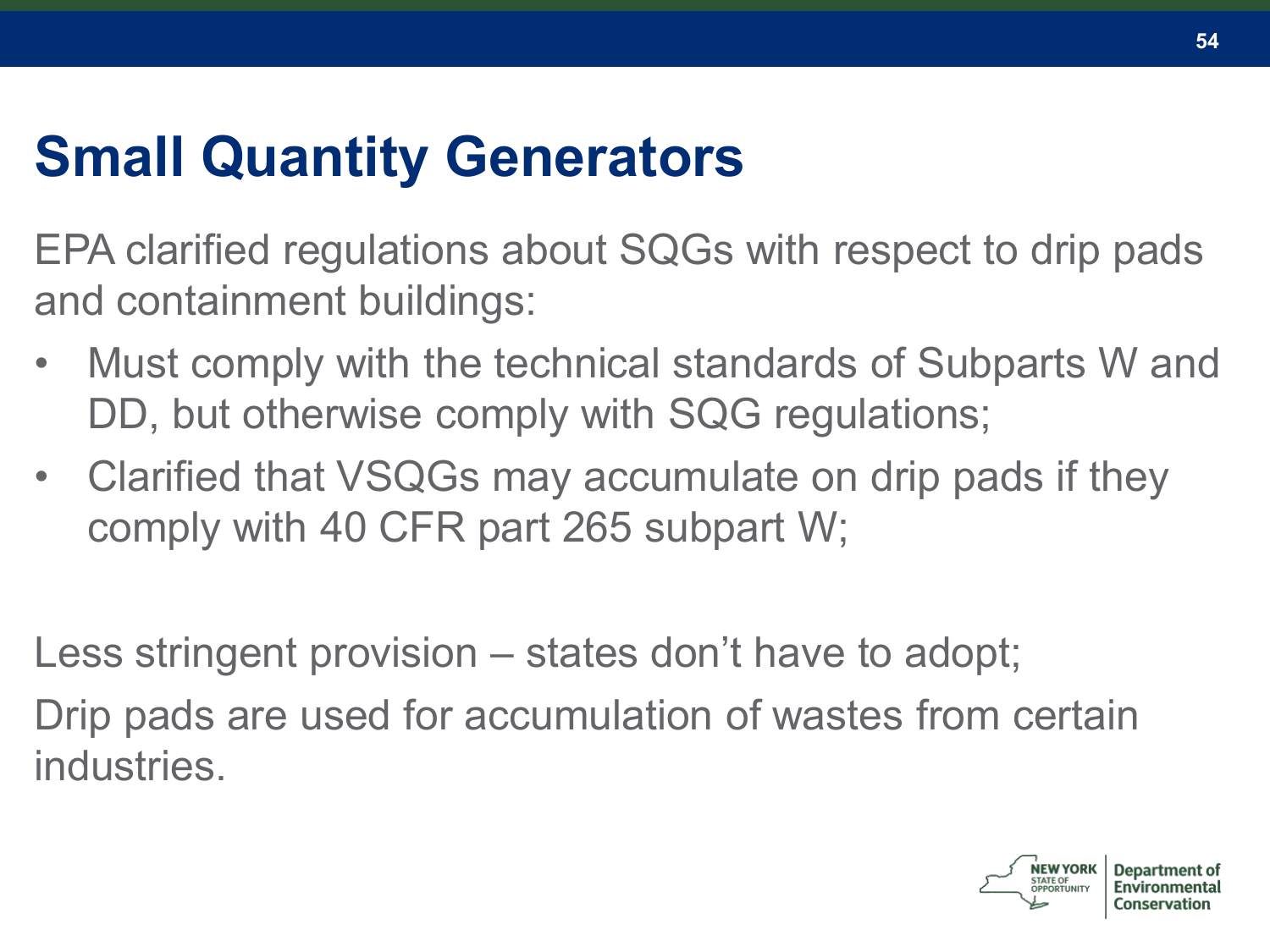### **SQG Preparedness and Planning**

- Emergency planning and preparedness requirements apply where hazardous waste is being generated or accumulated at the generator's site—includes points of generation, satellite accumulation areas, and central accumulation areas (180-day areas)
- May determine the most appropriate locations for emergency equipment, when it is not possible or unsafe to have the equipment located immediately next to the generating equipment;
- "Immediate access" definition includes "direct or unimpeded access;"
- Relevant emergency response information should be posted next to the telephone;
- SQGs may use contractors to address releases;
- One-Plan is still applicable for generators under multiple statutes **STATE OF**

Denartment of

Conservation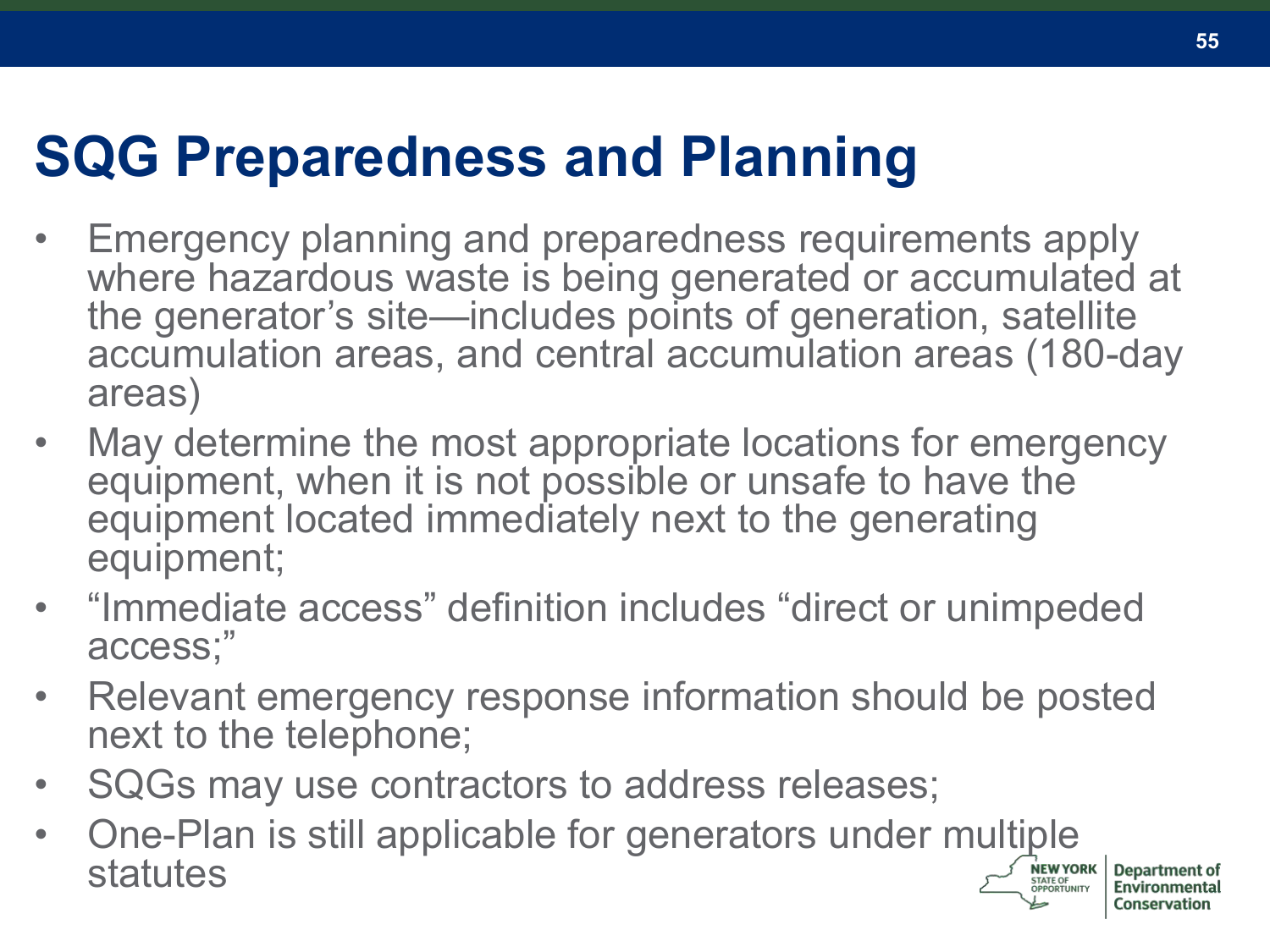#### **SQG Arrangements With Emergency Responders**

- Document that they have attempted to make arrangements with local responders, and keep the records;
- Large facilities with internal response capabilities may seek a waiver from arrangements with local authorities;
- More flexibility with respect to form or type of documentation, and where documentation can be retained.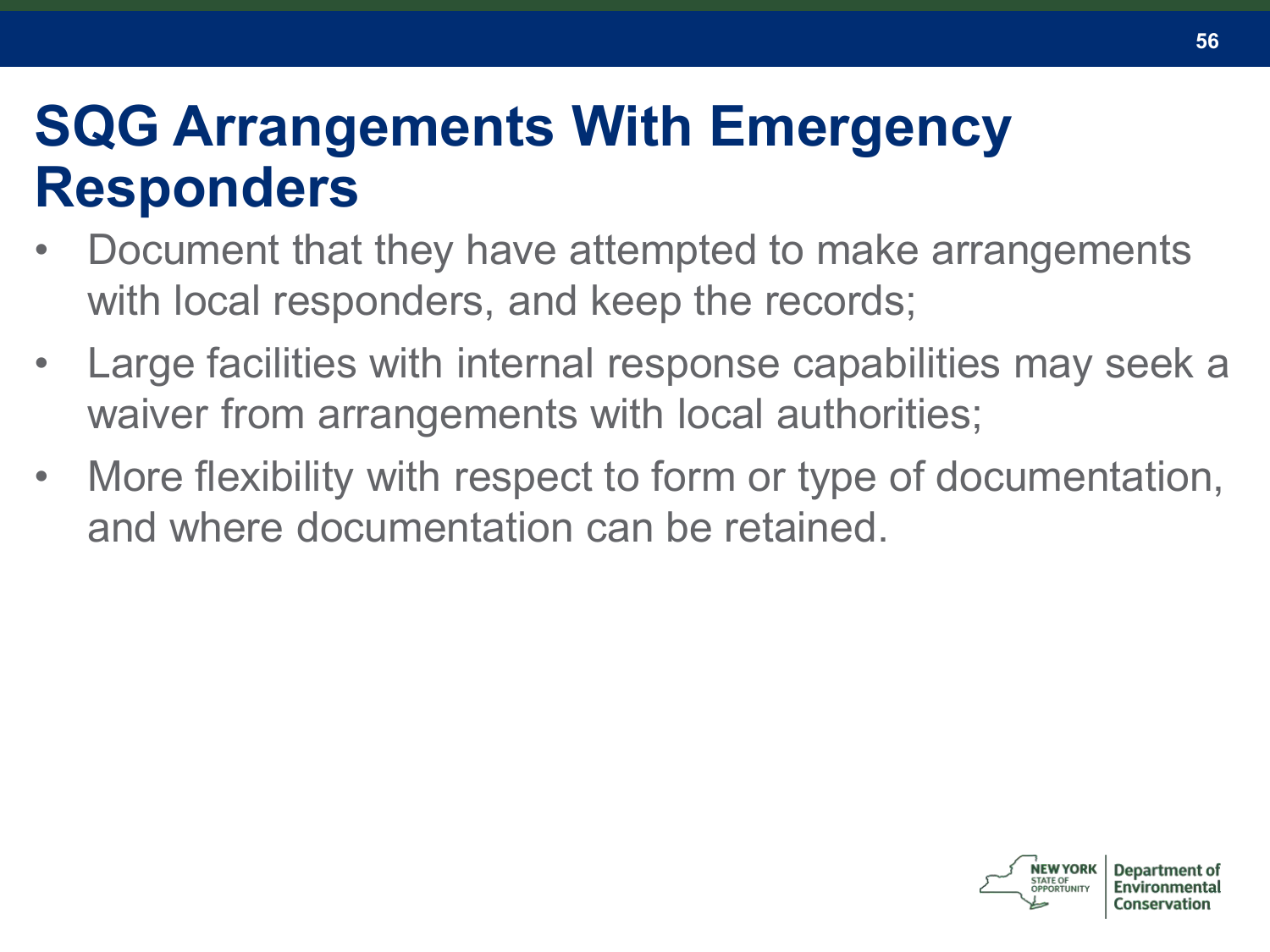# **Recordkeeping and Reporting – SQGs**

- Episodic events;
- Tanks demonstrate tank is emptied every 180 days;
- Arrangements with local authorities maintain in operating record;

Conservation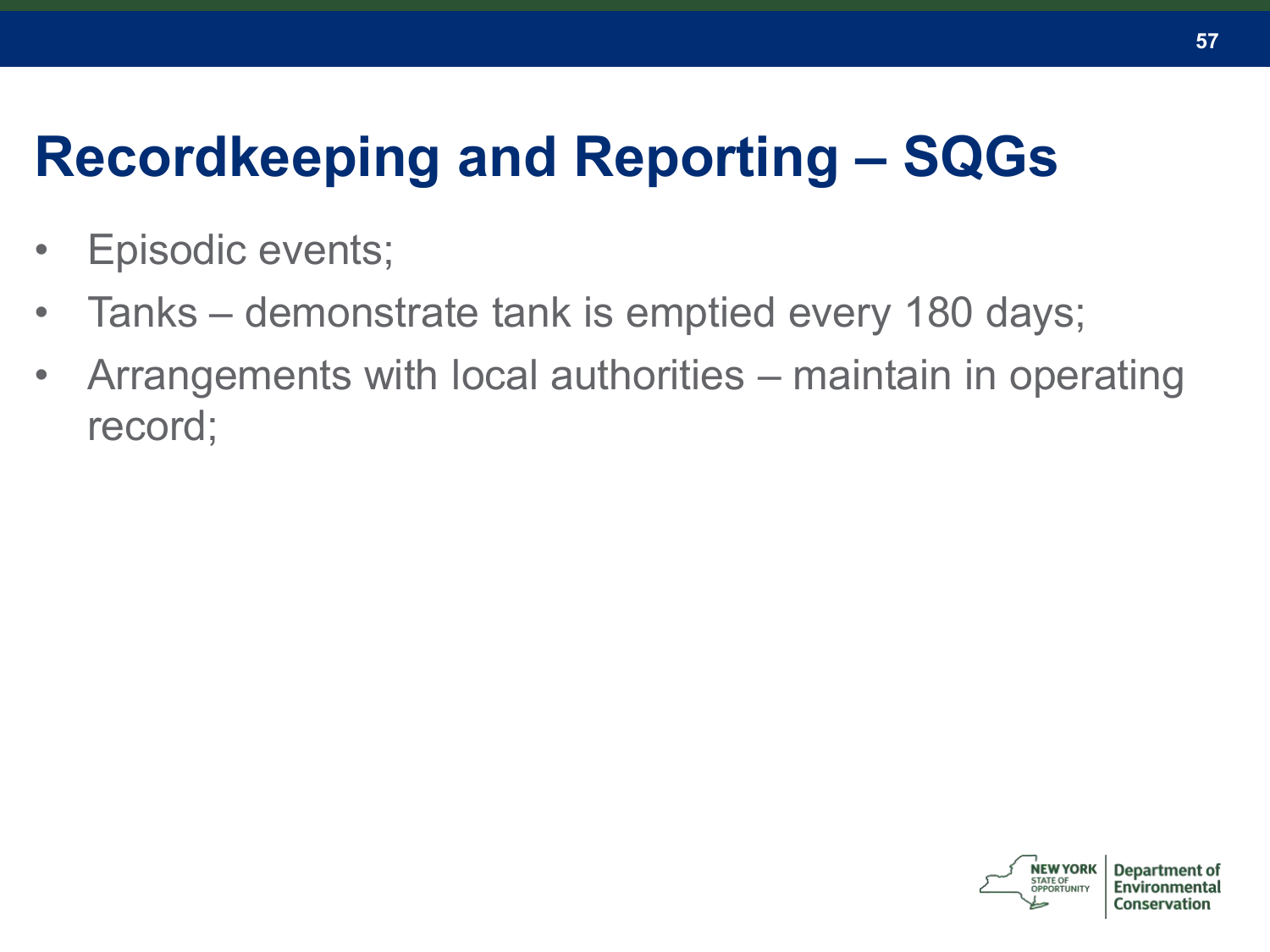#### **Demonstrating Tanks are Emptied Every 180 Days**

- May use logs, monitoring equipment or other records;
- Regulations address both batch and continuous flow processes;
- Records kept on site, readily available for inspection.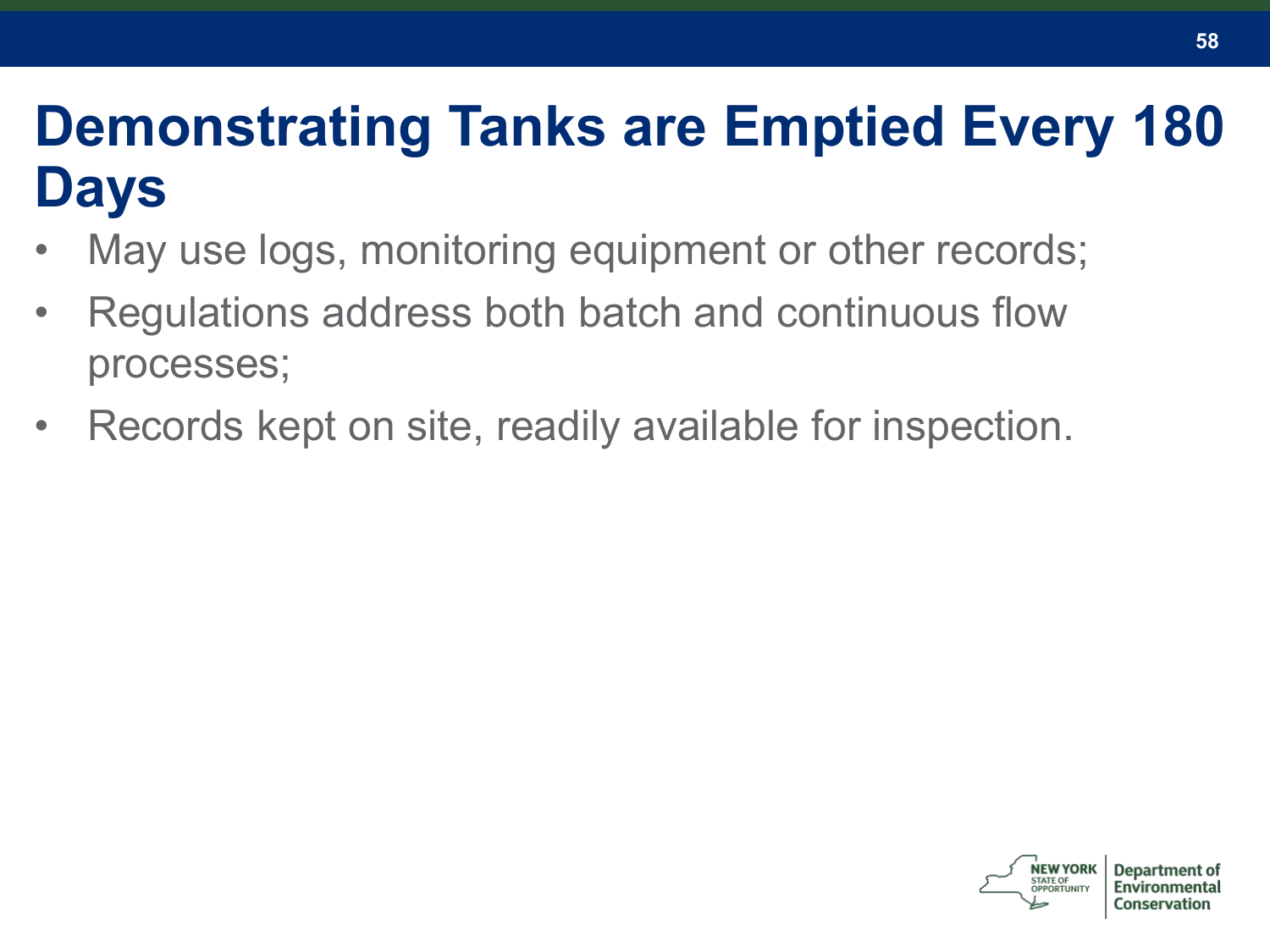# **Reporting**

SQG re-notification:

- Renotify starting in 2021, and every four years;
- By September 1<sup>st</sup> of that year;
- Use EPA Form 8700-12;
- States may allow electronic reporting;
- States may require more frequent re-notification.



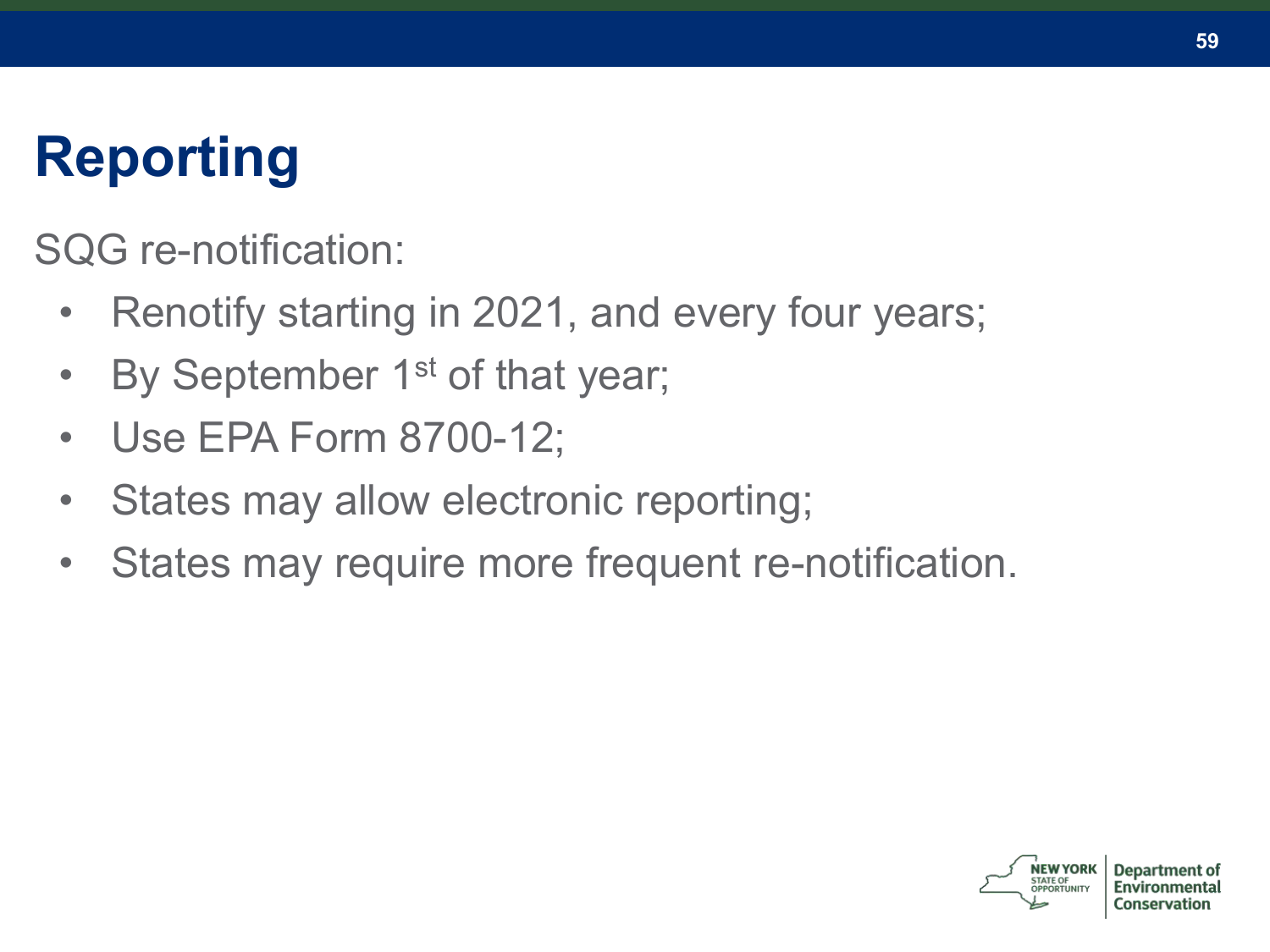



**Department of<br>Environmental** Conservation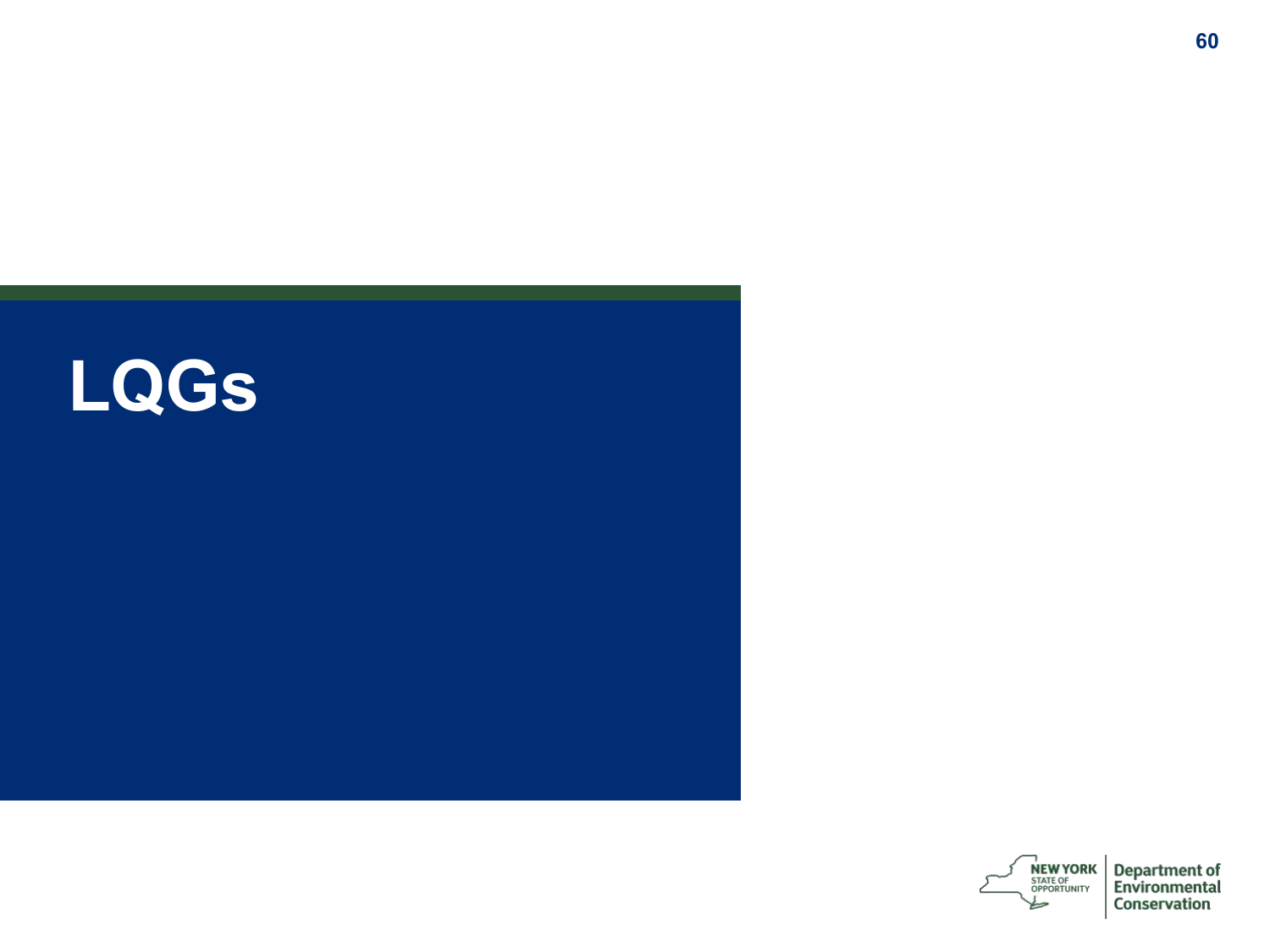# **New Options**

- LQG consolidation of VSQG waste;
- Variance from 50' setback for ignitable and reactive hazardous waste
	- Taking comment on potential additions:
		- Submit proof of written approval to DEC
		- Require written approval from insurance underwriter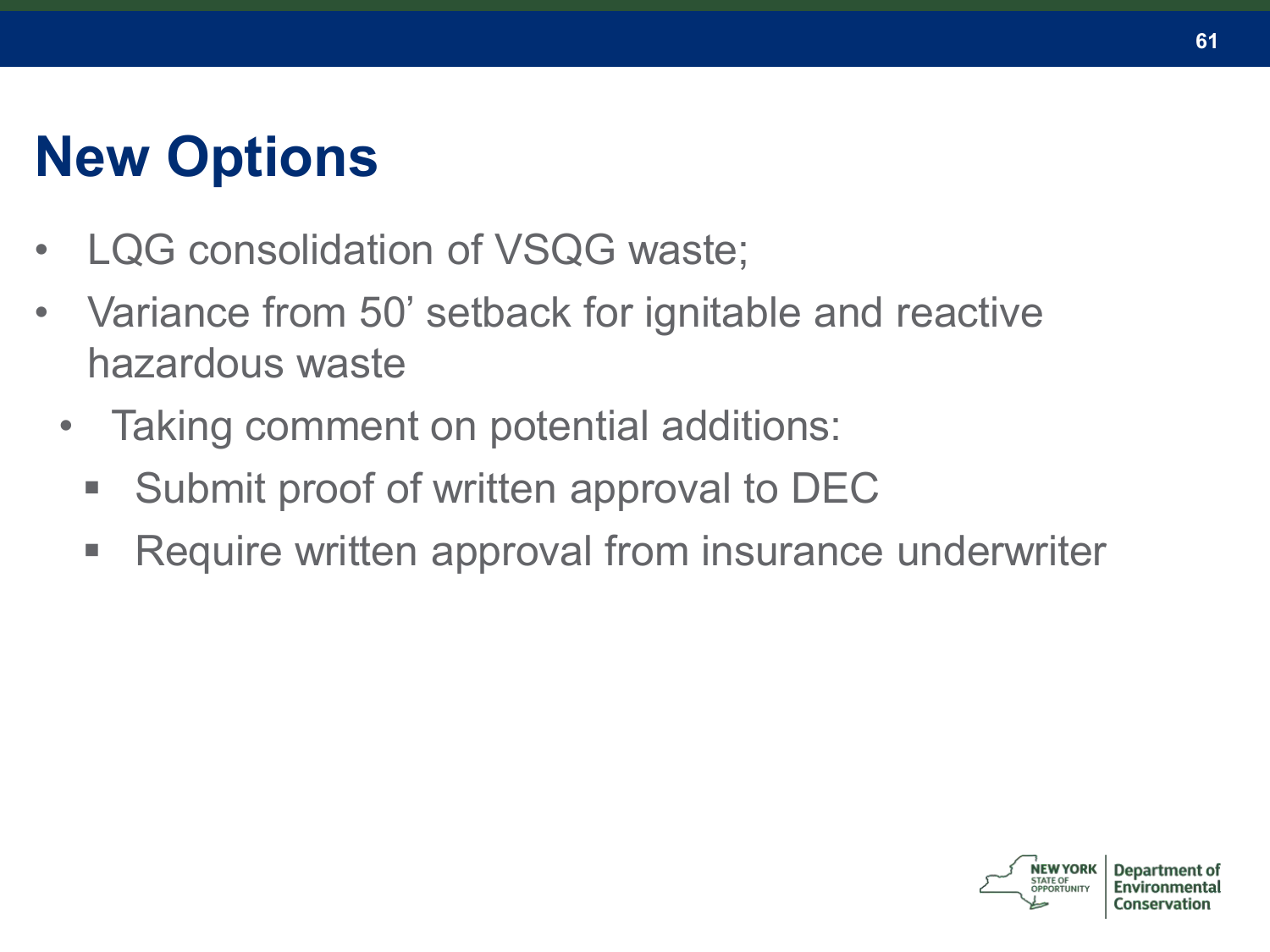#### **LQG revisions include**

- Clarifying that Personnel Training may be done using computer-based tools (but must be specific to facility);
- LQGs can use an emergency telephone number (instead of employees' personal numbers), and position title, if staffed at all times;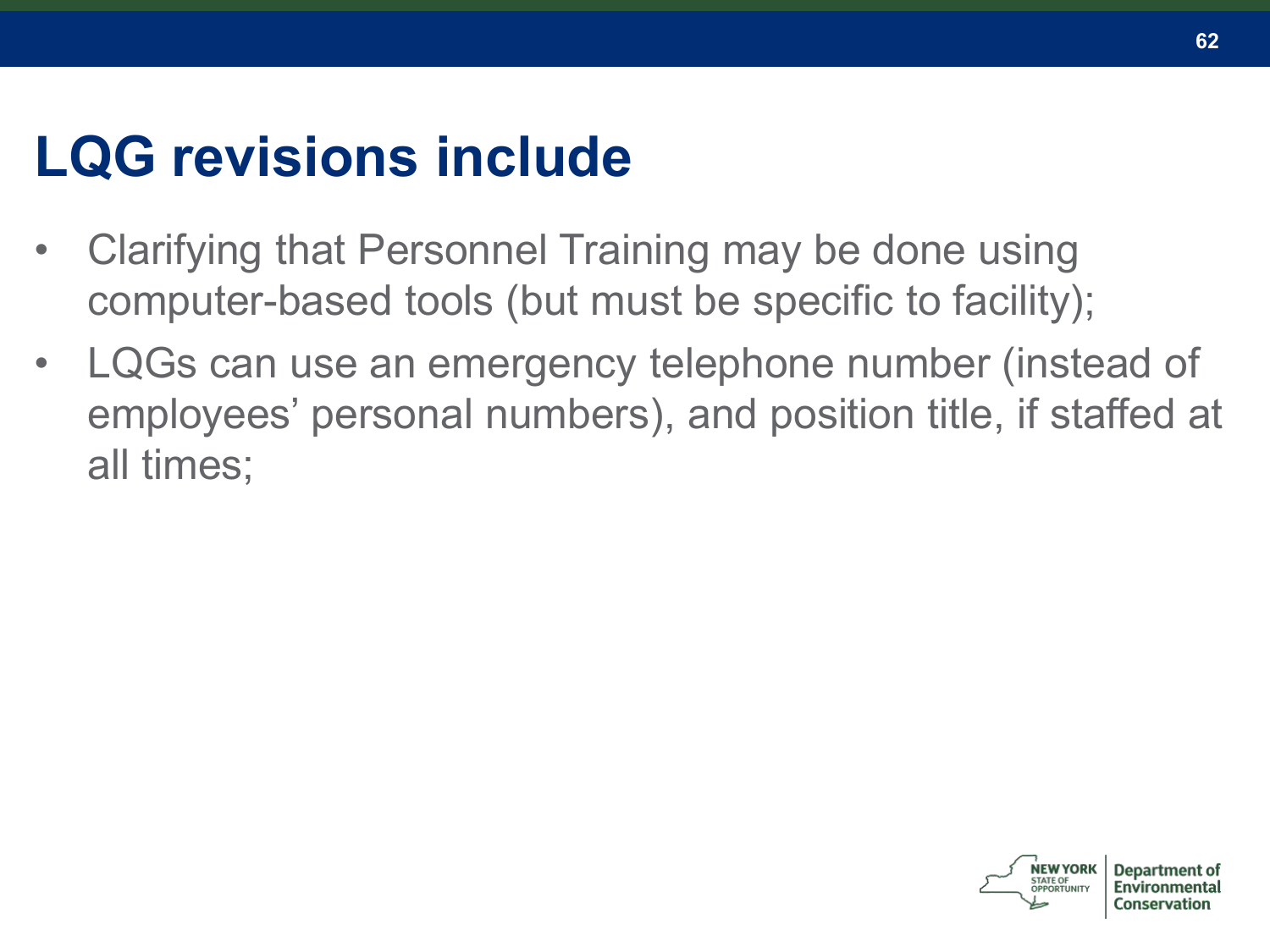#### **LQG Preparedness and Prevention**

- Emergency planning and preparedness requirements apply where hazardous waste is being generated or accumulated at the generator's site—includes points of generation, satellite accumulation areas, and central accumulation areas (90-day areas);
- May determine the most appropriate locations for emergency equipment, when it is not possible or unsafe to have the equipment located immediately next to the generating equipment;
- "Immediate access" definition includes "direct or unimpeded access;"
- One-Plan is still applicable for generators under multiple statutes

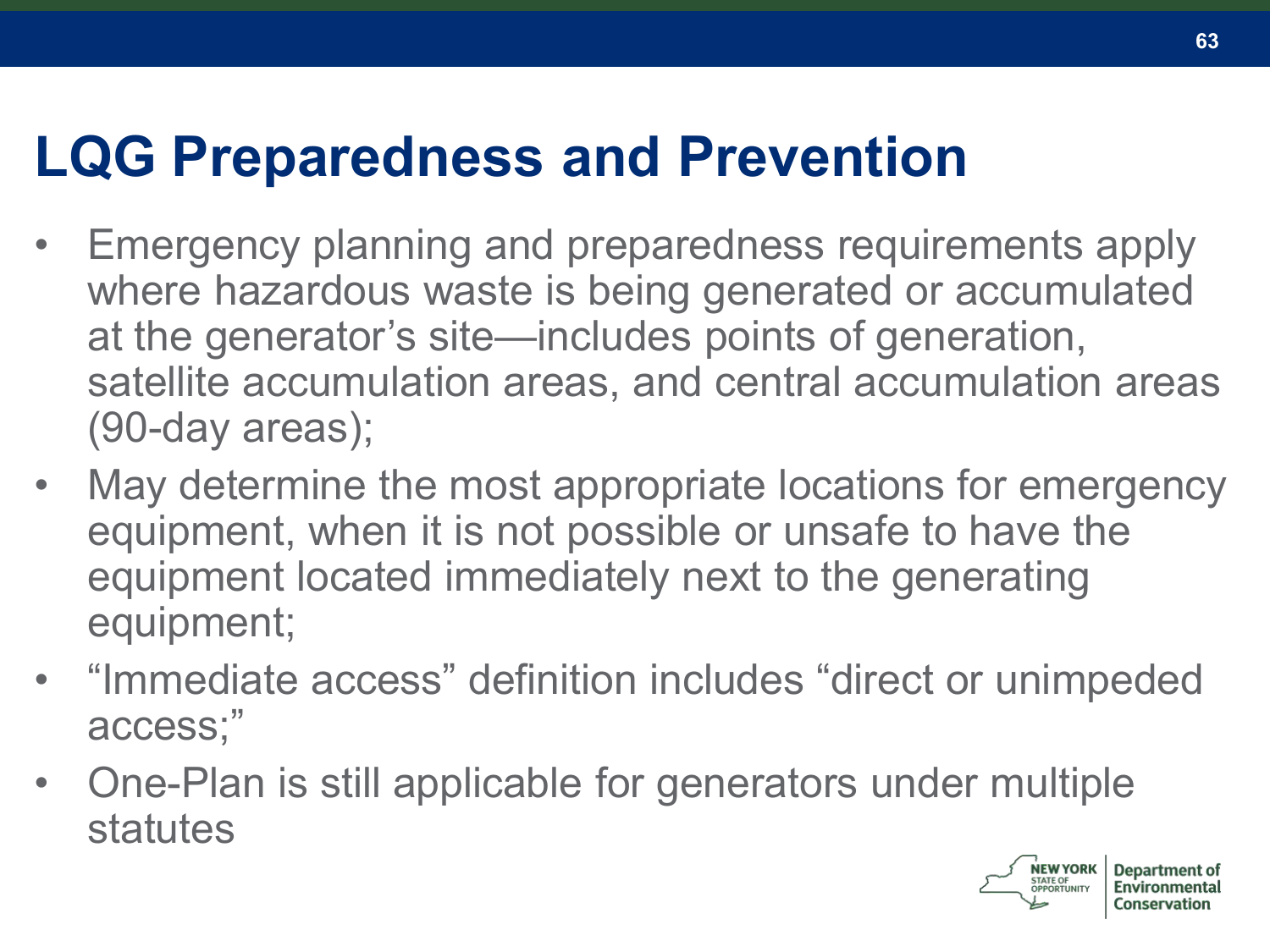#### **Arrangements with Emergency Responders**

- Document that they have attempted to make arrangements with local responders, and keep the records;
- Large facilities with internal response capabilities may seek a waiver from arrangements with local authorities;
- More flexibility with respect to form or type of documentation, and where documentation can be retained.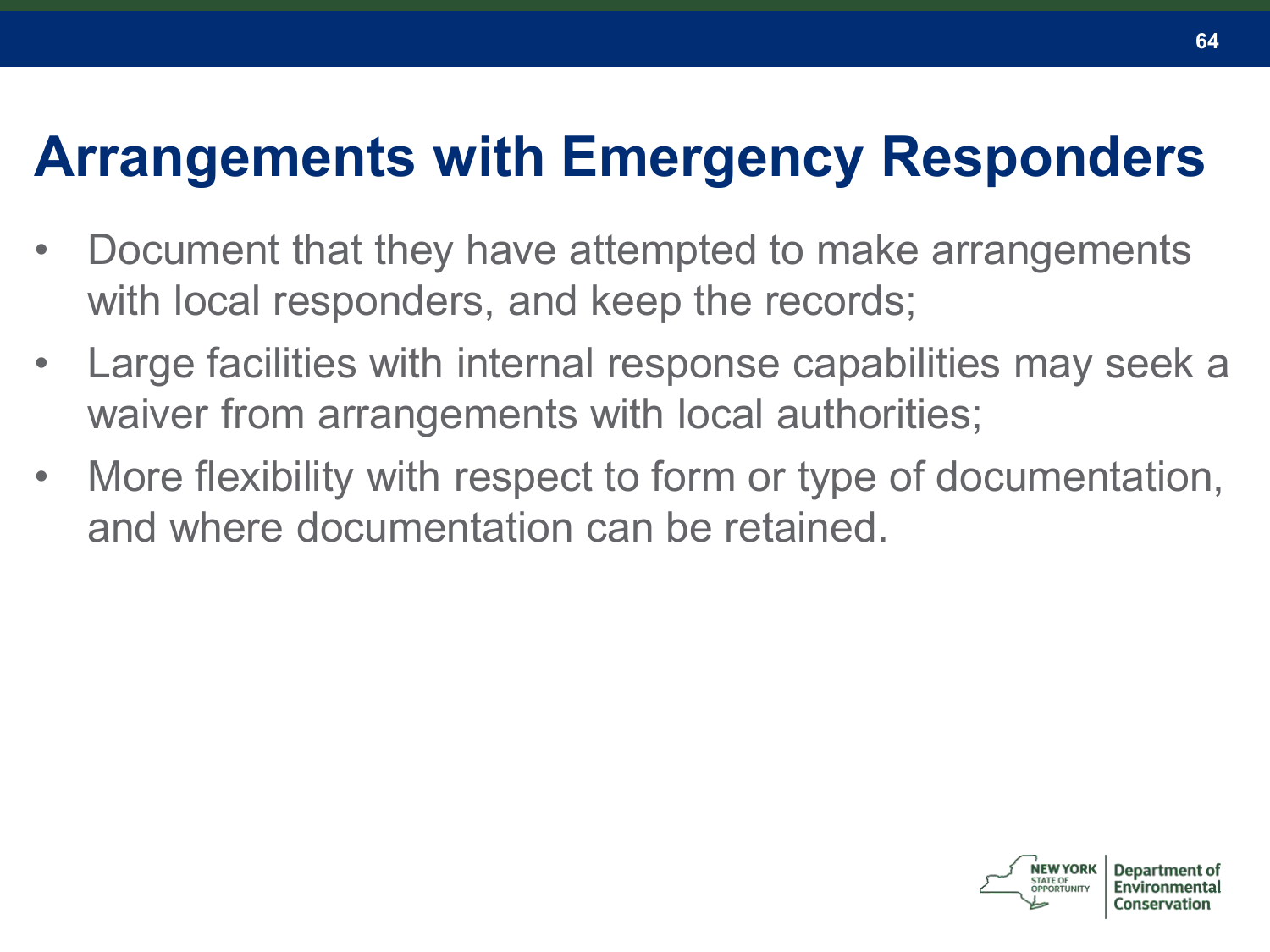# **Quick Reference Guide (QRG)**

#### **Regulatory References**

- Federal: 40 CFR 262.262(a)
- New York State: 6 NYCRR Part 372-1.13 *(new citation)*

#### **Background**

- Proposed initially to be an Executive Summary to all regulated and prescribed Contingency Plans
- Intent was to assist Emergency Responders
- Requires eight information elements

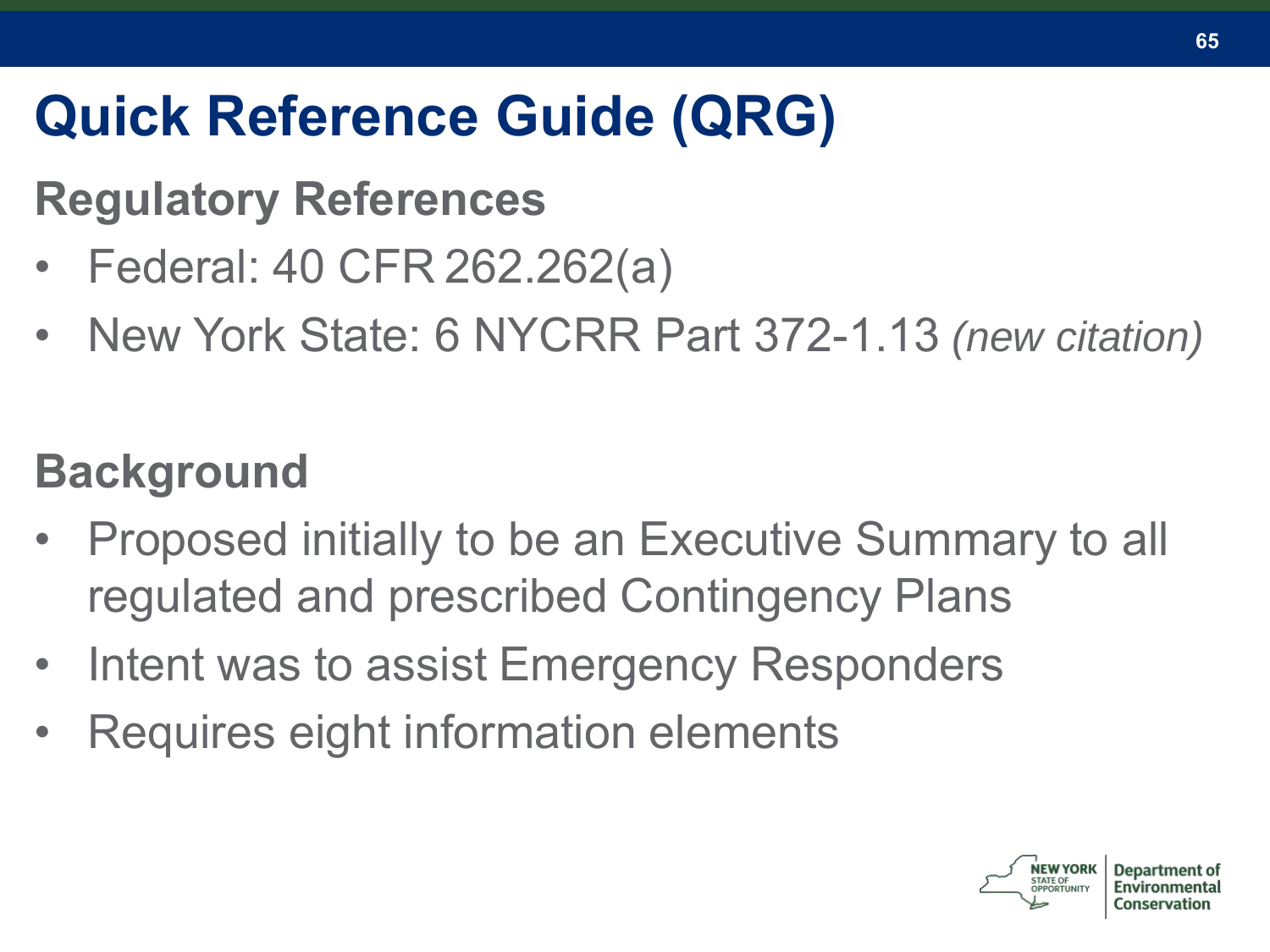## **Quick Reference Guide**

#### **Eight Information Elements**

- 1. The types and names of the hazardous wastes on site and their hazard in layman's terms
- 2. An estimated maximum amount of each hazardous waste on site at any one time;
- 3. The identification of any hazardous waste that would require unique or special treatment by medical staff in the event of exposure;
- 4. A map of the facility identifying where hazardous waste may be located;
- 5. A street map of the facility in relation to surrounding businesses, residences, and schools;
- 6. The location of the water supply;
- 7. Information about any on-site notification systems to communicate with people at the facility; and
- 8. The name of an emergency coordinator available at any time.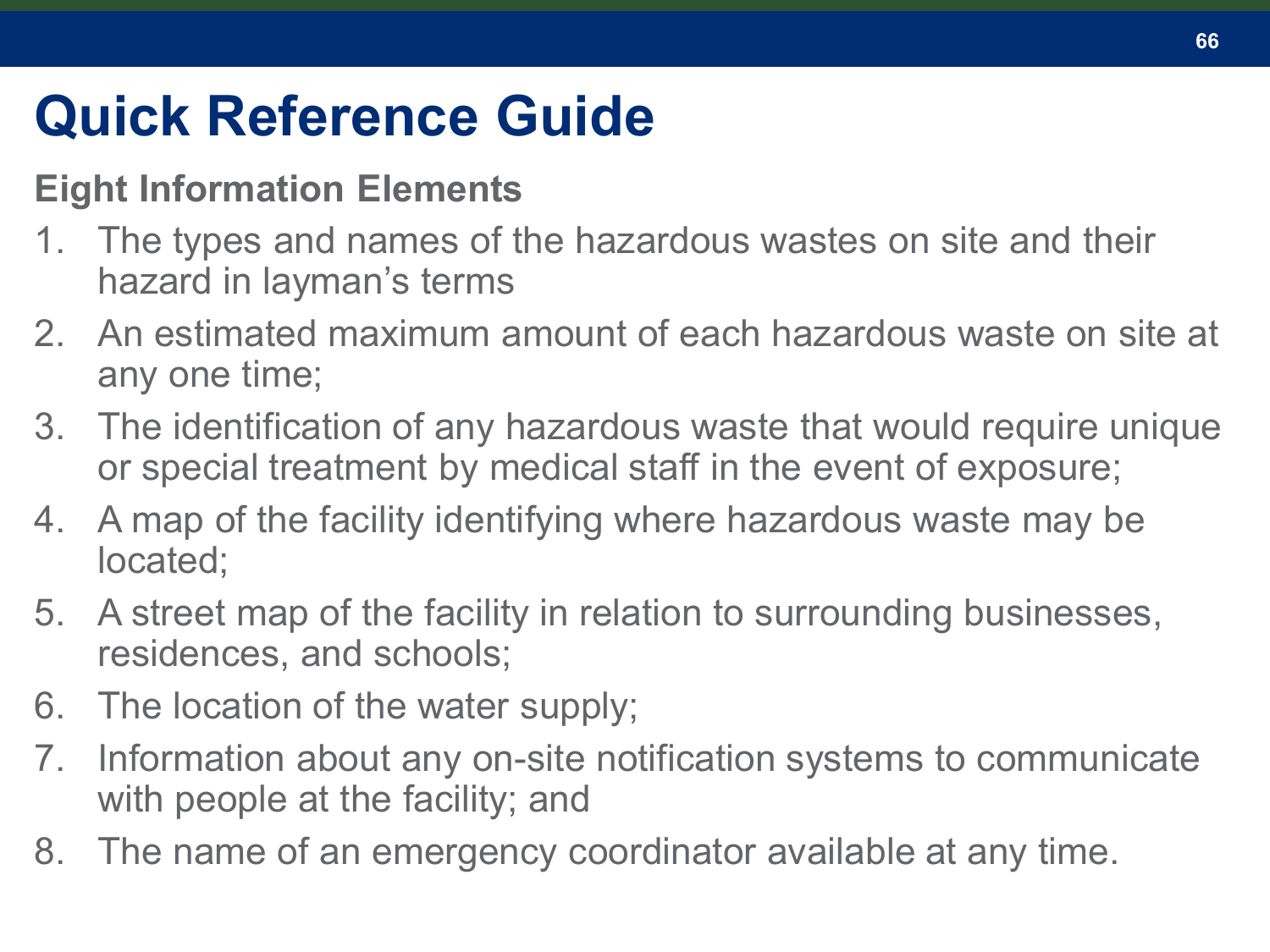# **Quick Reference Guide**

#### **Submission Requirements**

- New LQGs must submit the quick reference guide when they submit their contingency plan to local emergency responders.
- An LQG in operation when the regulations went into effect on May 30, 2017, must submit a QRG at the time they next submit a revised contingency plan to local responders due to other necessary revisions (40 CFR 262.262(b)).
- SQGs are not required to have QRGs, but are strongly encouraged to develop QRG which may assist in meeting other requirements such as coordinating with local emergency responders and hospitals as well as certain Spill Prevention, Control, and Countermeasure (SPCC) Plans.

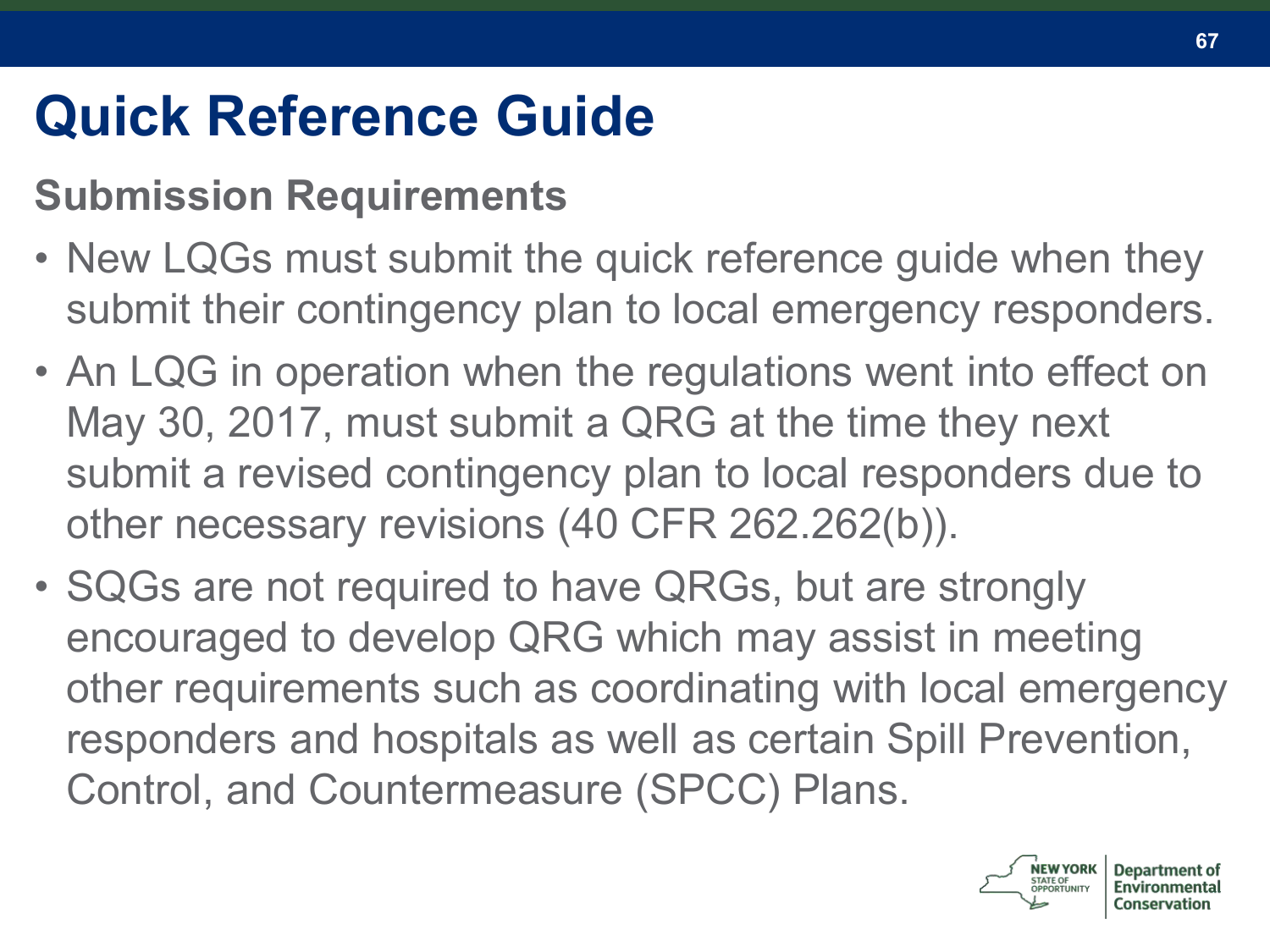### **Quick Reference Guide**

#### **Granularity Concerns**

- Laymen's terms used to describe present wastes and associated hazards.
- Map with enough detail to describe emergency ingress and egress routes.
- Satellite Accumulation Areas are accounted for in QRG.
- What level of facility changes trigger the resubmission of the QRG (and/or Contingency Plan)?
	- When the requirements change because the applicable regulations are revised;
	- When the plan fails in an emergency;
	- When the generator facility changes in a way that materially increases the potential for fires, explosions, or releases of hazardous waste or hazardous waste constituents, or changes the response necessary in an emergency;
	- When the list of emergency coordinators changes; or
	- When the list of emergency equipment changes.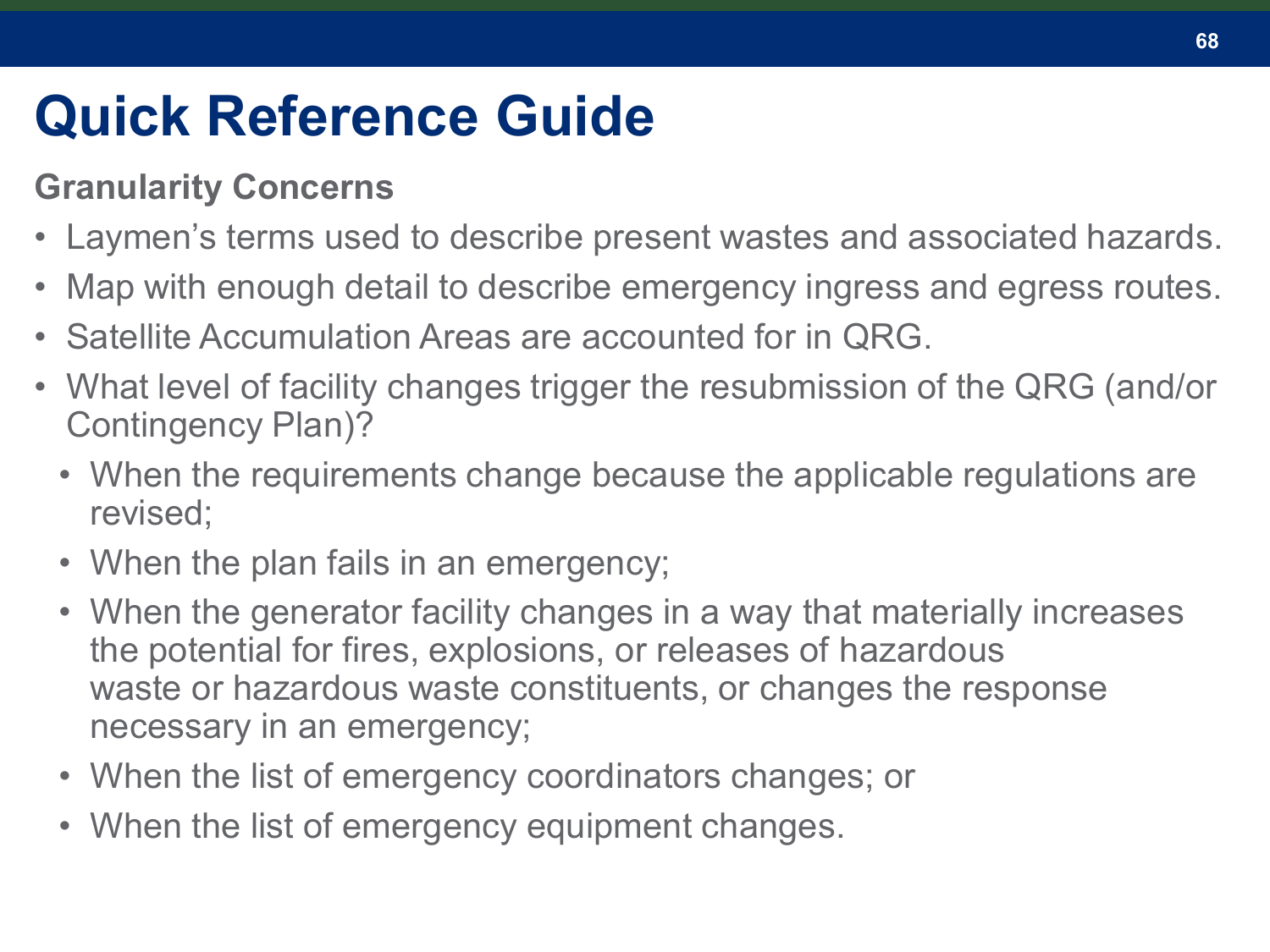# **Recordkeeping – LQGs**

- VSQG consolidation records of shipments from VSQG;
- Tanks demonstrate tank is emptied every 90 days;
- Arrangements with local authorities maintain in operating record;
- Closure of waste accumulation area;
- 50-foot waiver;
- Arrangements with local authorities;

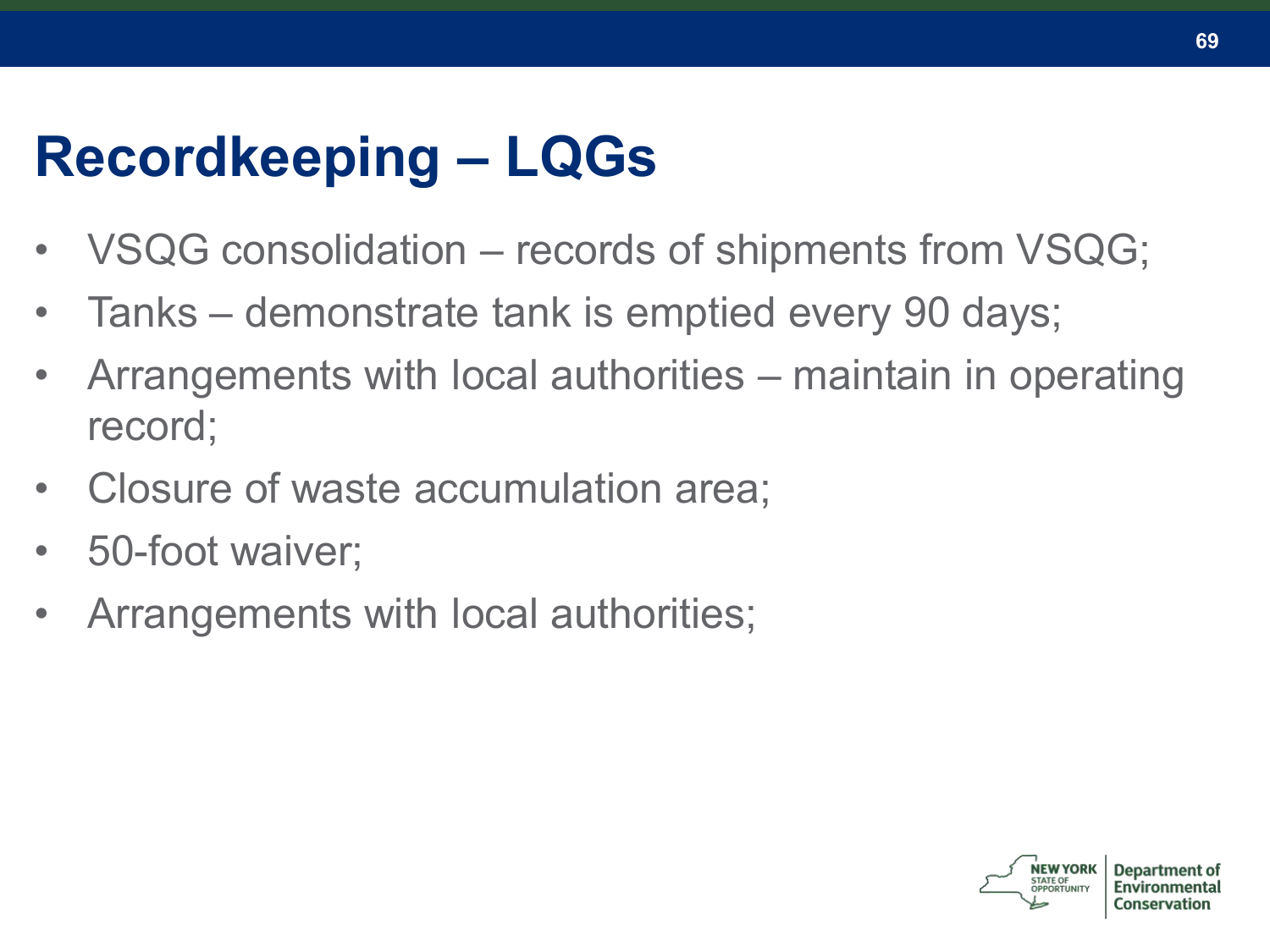#### **Demonstrating Tanks are Emptied Every 90 Days**

- May use logs, monitoring equipment or other records;
- Regulations address both batch and continuous flow processes;
- Records kept on site, readily available for inspection.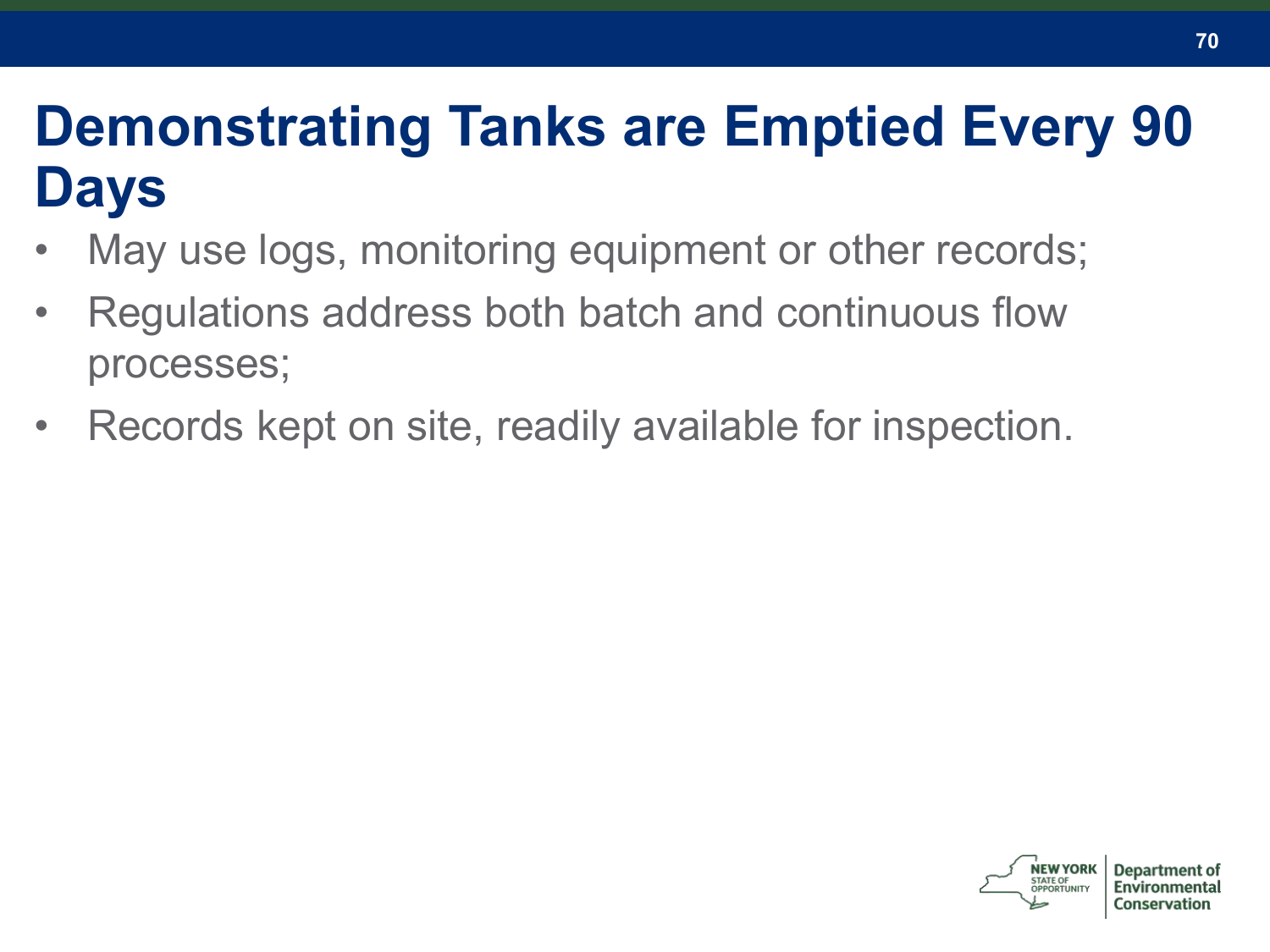# **Reporting – LQGs**

- LQGs receiving waste from VSQGs:
	- Notify EPA or state; includes VSQG locations;
- Episodic Generation;
- Biennial Reporting (annual reporting in NYS)
	- Updates what information must be reported;
	- LQGs must identify all hazardous waste generated in the year, not just months when they were an LQG;
	- Facilities not storing hazardous waste prior to recycling must report this waste;
	- Closure;

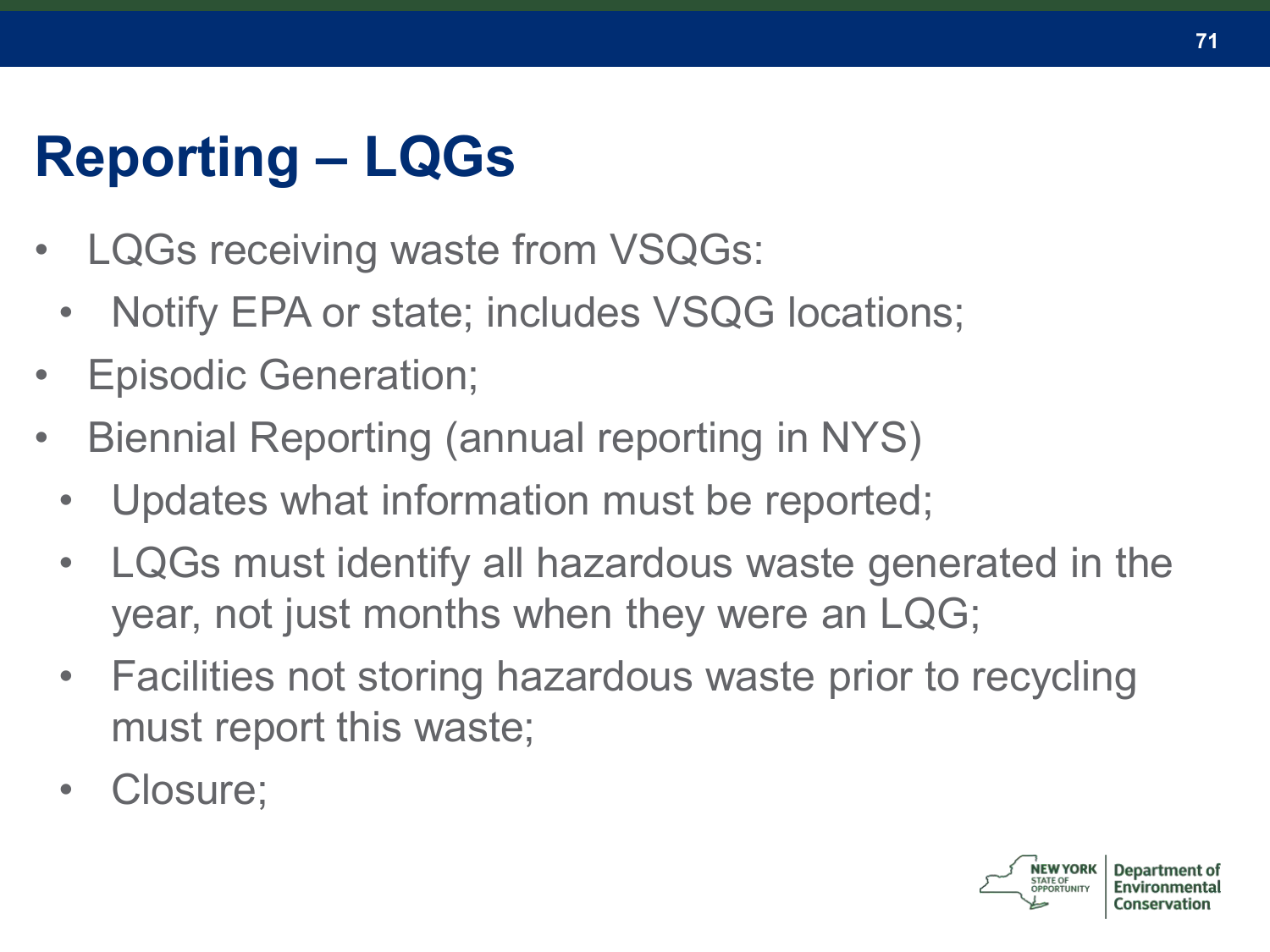# **Transportation**

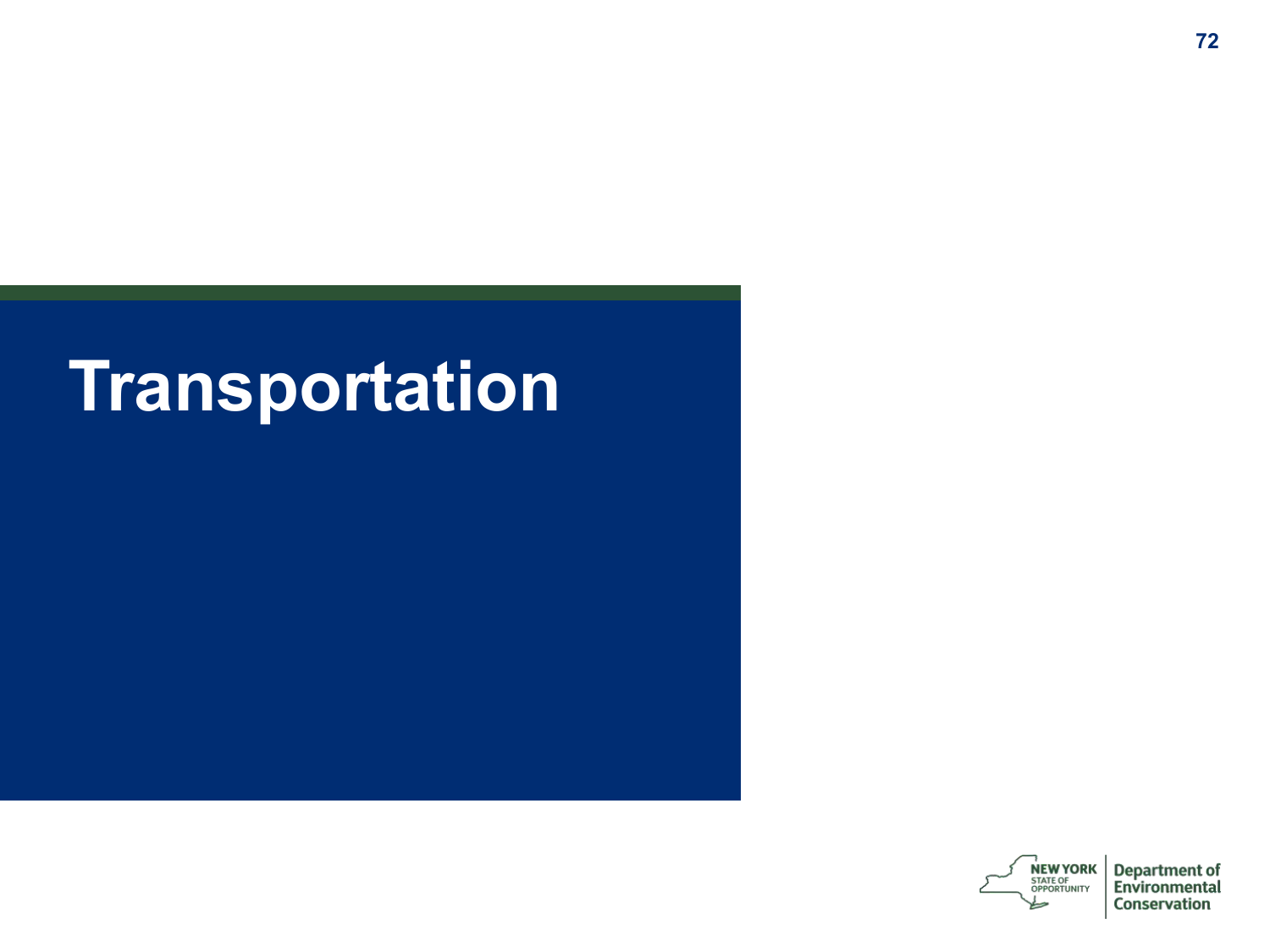# **Pre-Transport Requirements**

SQGs and LQGs must identify and mark hazardous waste codes on containers prior to sending the waste off-site;

EPA clarifies that the generator may use labels, or *a nationally recognized electronic system (such as bar coding)*

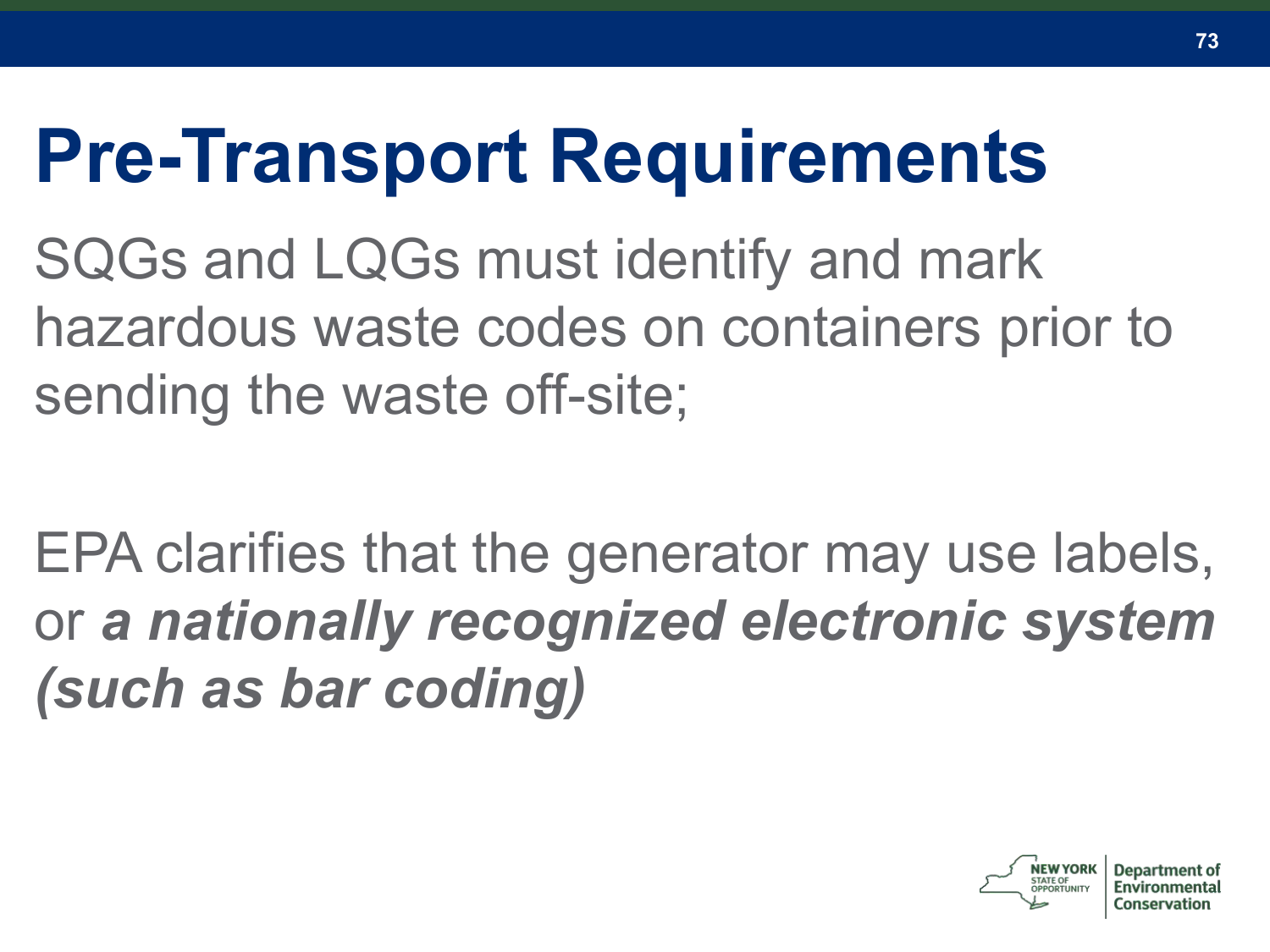#### **Transporters: Consolidating Waste**

- When consolidating the contents of two or more containers of the **same hazardous waste** or **two different hazardous wastes that are compatible** into a new container, Transporters must mark the containers of 119 gallons or less with the words "Hazardous Waste" and the applicable hazardous waste codes;
- Transporters can also use nationally recognized electronic system, like barcoding in compliance with 40 CFR 262.32(c) to indicate the applicable hazardous waste codes.

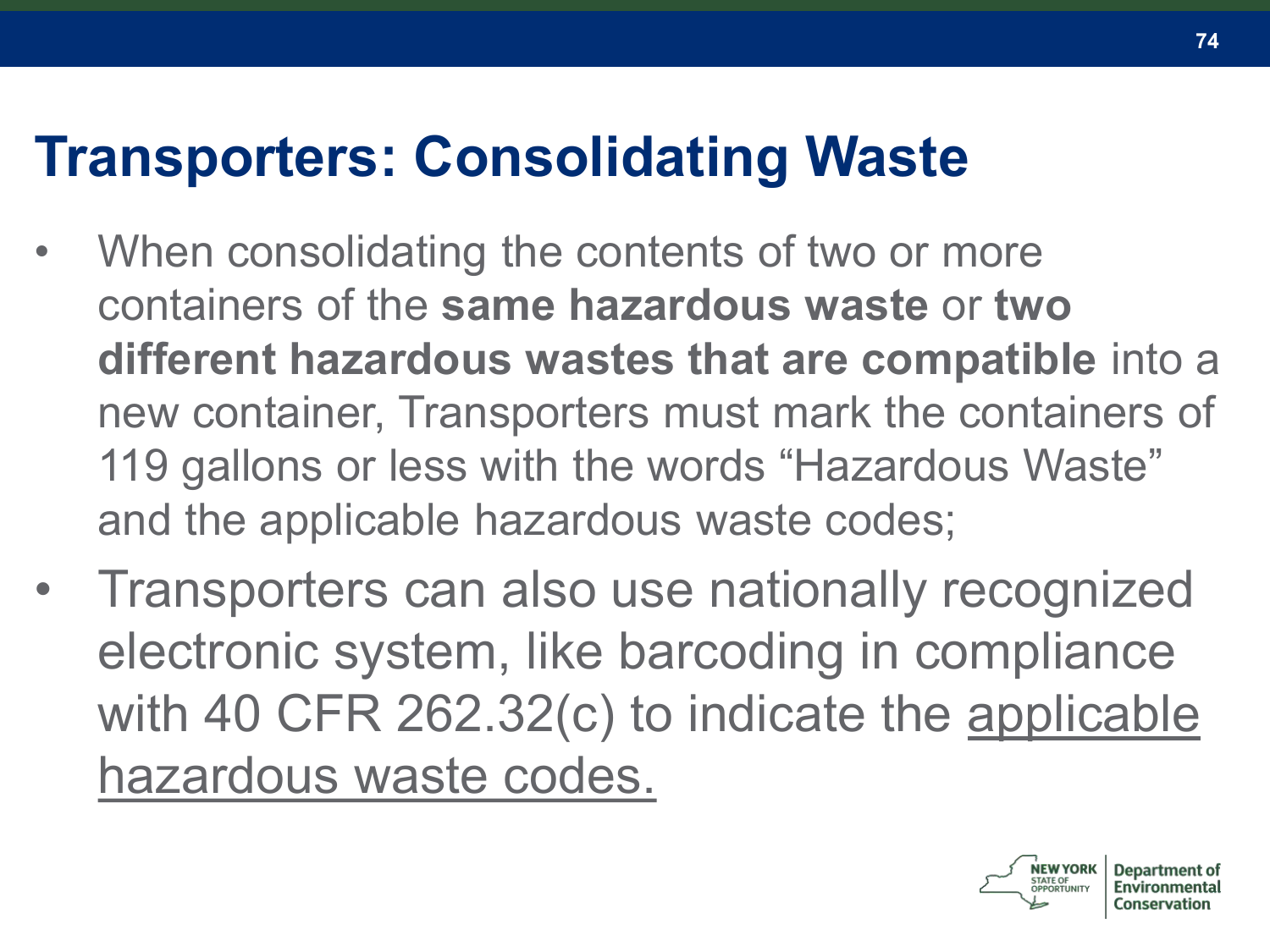



**Department of<br>Environmental** Conservation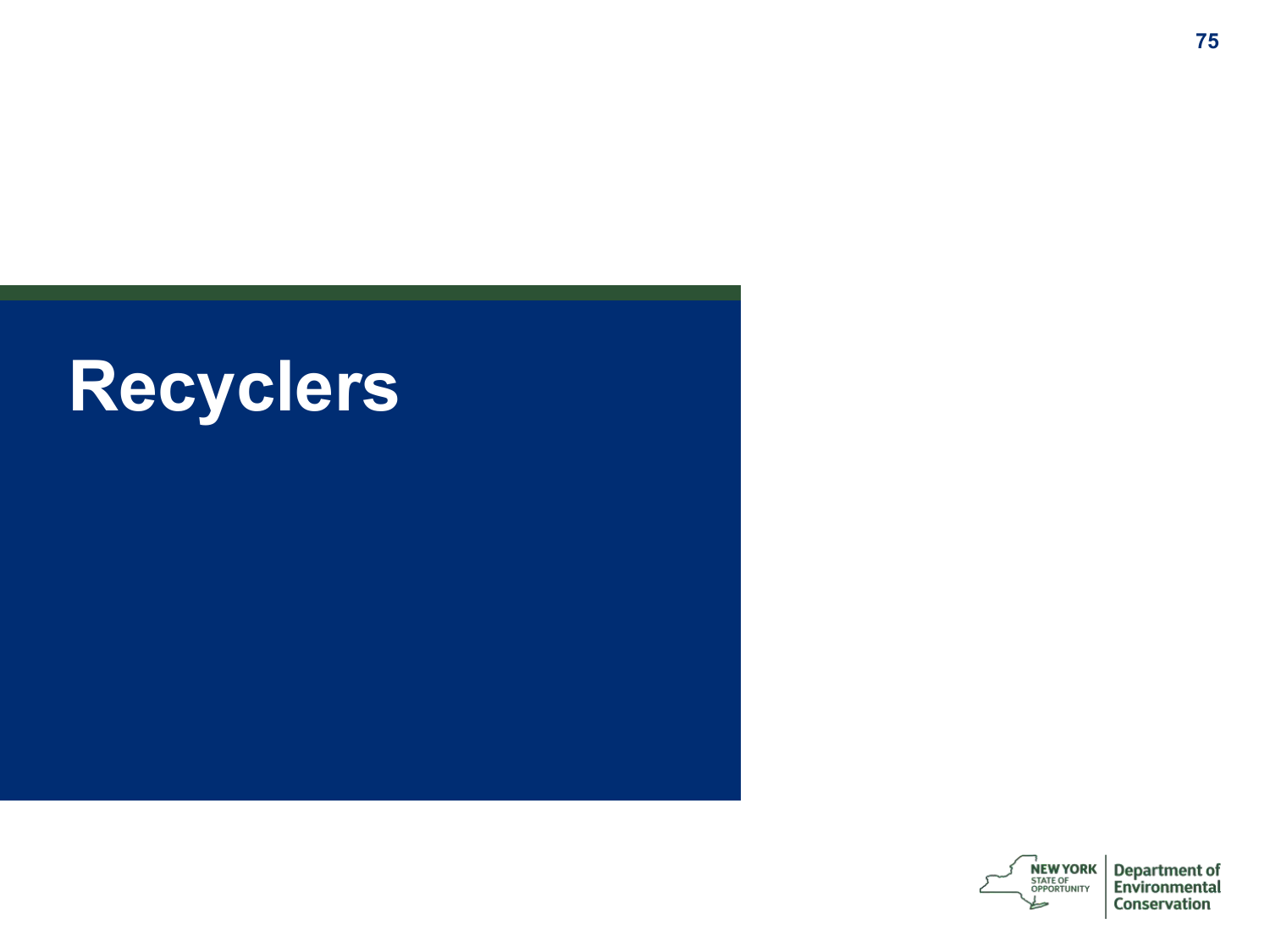### **Annual Reporting**

• Facilities that do not store prior to recycling will now be required to file an Annual Report  $-$  40 CFR 261.6(c)(2)(iv)

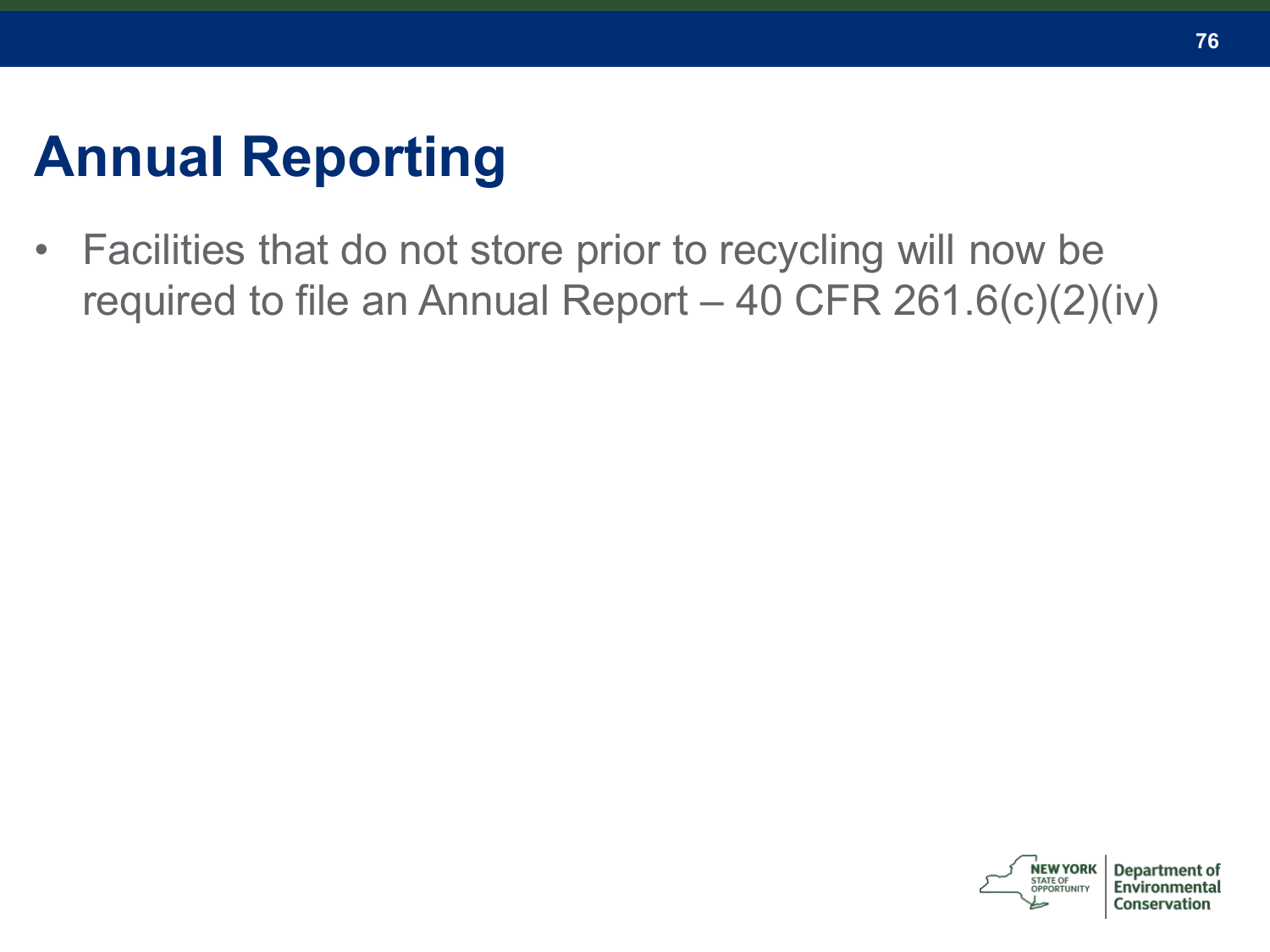# **Episodic Generation**

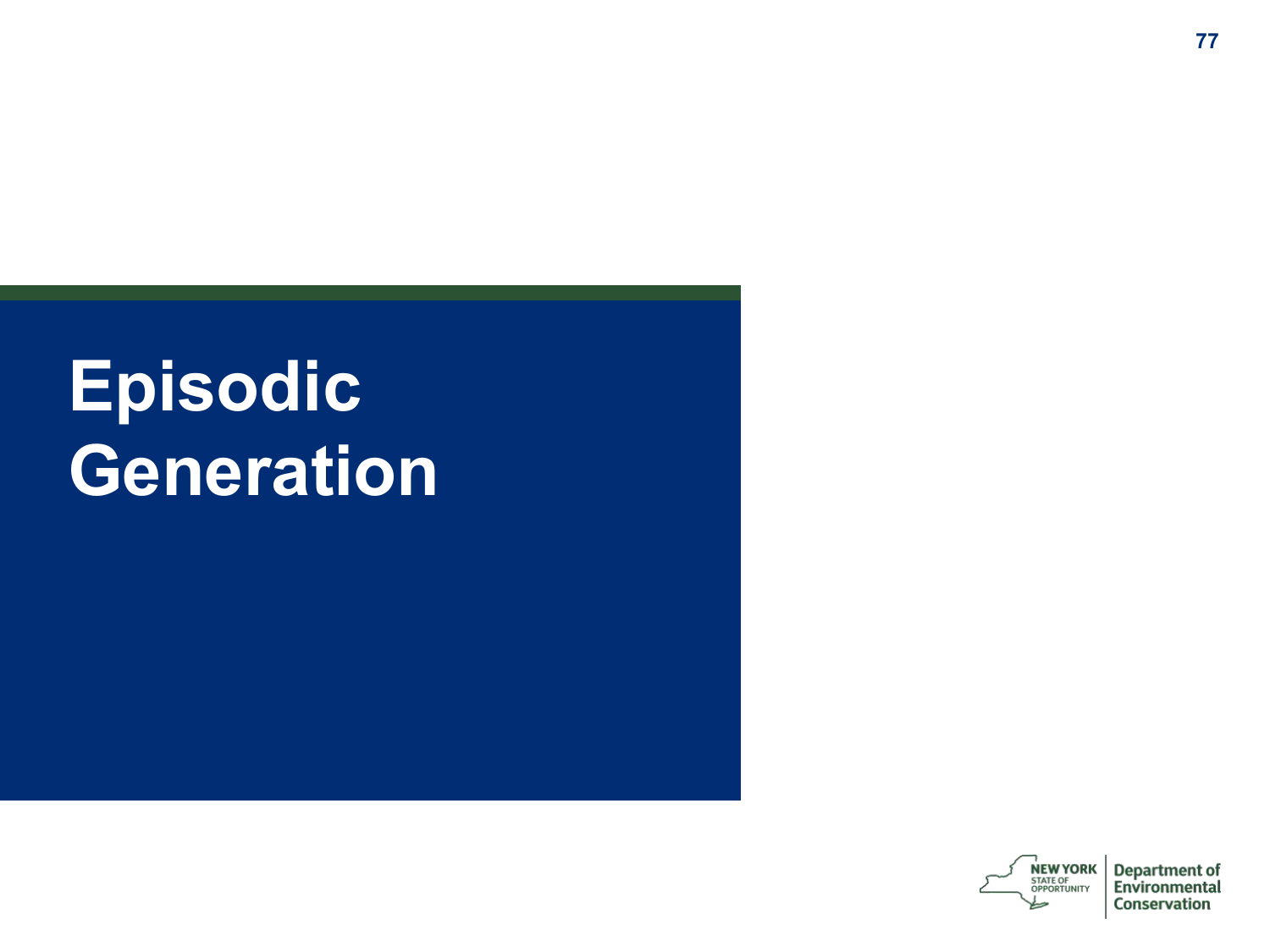#### **Episodic Generation: Summary**

- Provisions can be used by VSQGs or SQGs;
- Two types of events: planned and unplanned
- Notification: 30 days before planned, within 72 hrs. of unplanned;
- One event per year. Can petition for second of the other type;
- Duration: starts first day of generation, and all waste must be gone within 60 days of the start;
- Labeling "Episodic Hazardous Waste," with date that the event started, identify the hazard for the waste;
- Records retention: 3 years.

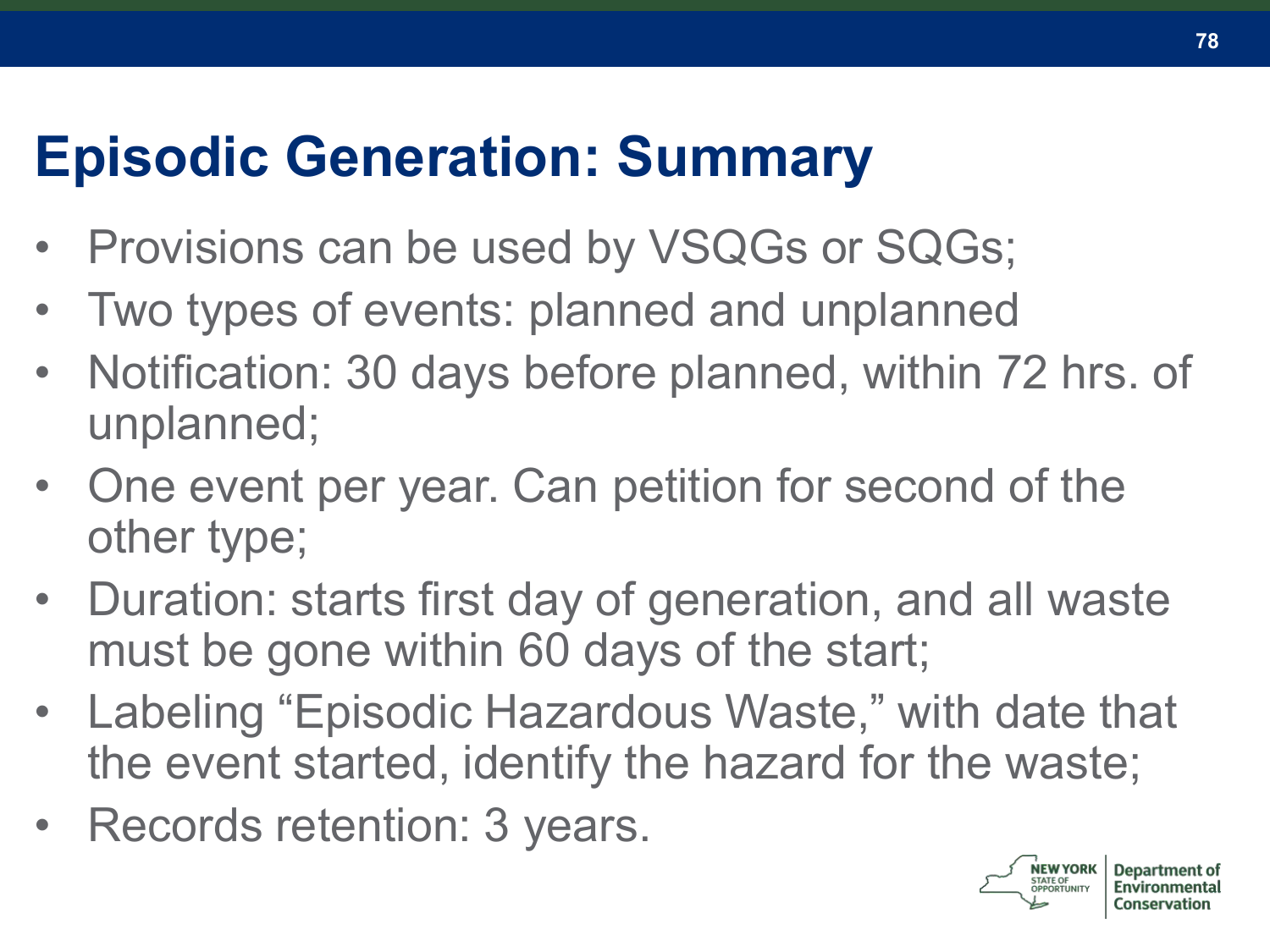#### **Episodic Generation: Issues**

- Notification to DEC as well as EPA; when for unplanned;
- Distinguishing between normal and episodic generation;
- Clarifying how soon Site ID form must be submitted for unplanned event;
- Clarifying what happens if event lasts longer than 60 days;
- Outreach non-traditional generators may not even know they have hazardous waste;

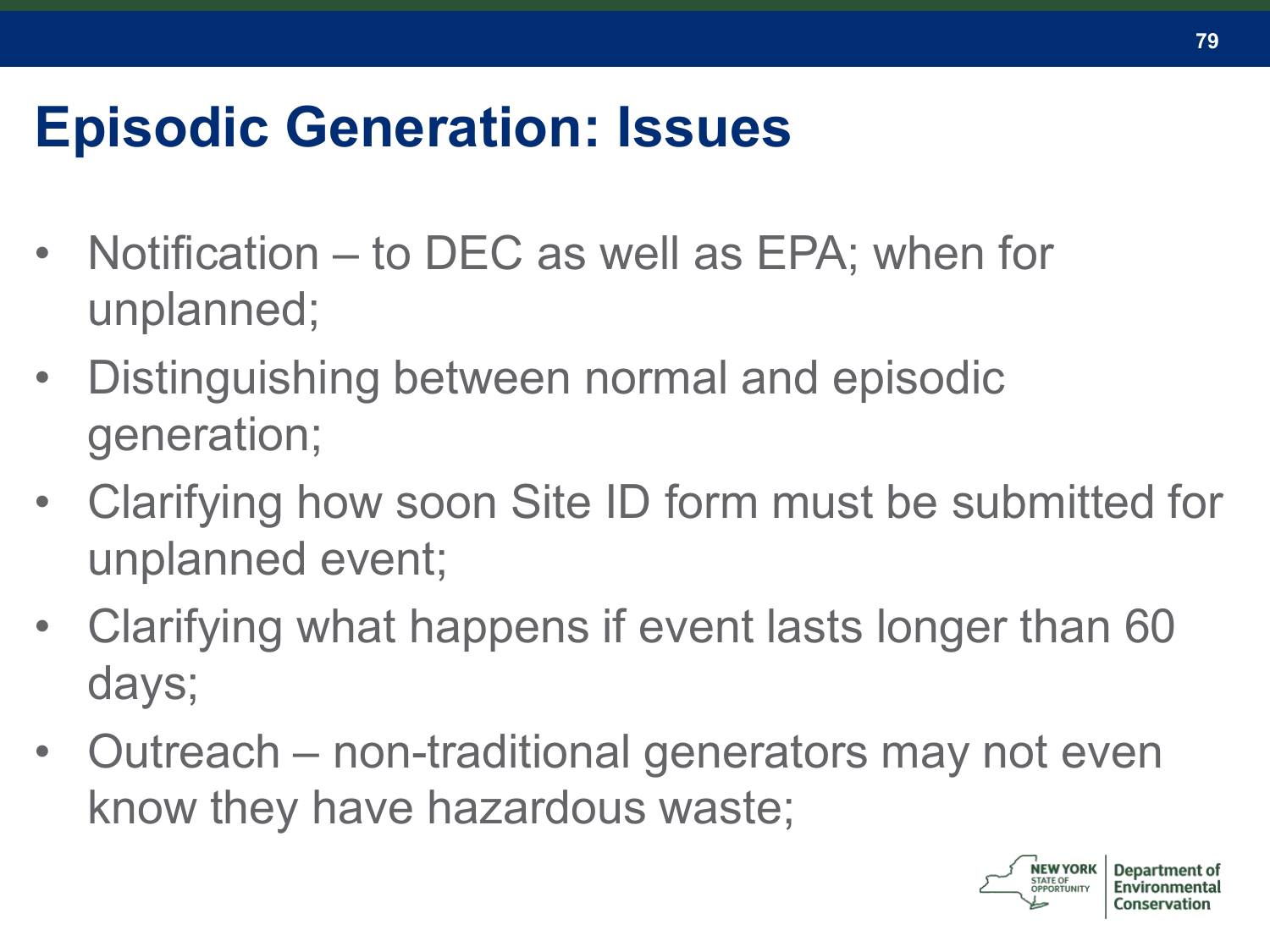## **Additional NYS Requirements**

- Directly notify DEC in addition to filing notification
- Use a Part 364 permitted waste transporter to ship waste generated from event
- File an Annual Report if amount of waste generated from event plus amount generated during the rest of the calendar year ≥15 tons

May include:

- Secondary containment of liquids (especially for planned events)
- Meet closure performance standard at conclusion of event**NEW YORK**

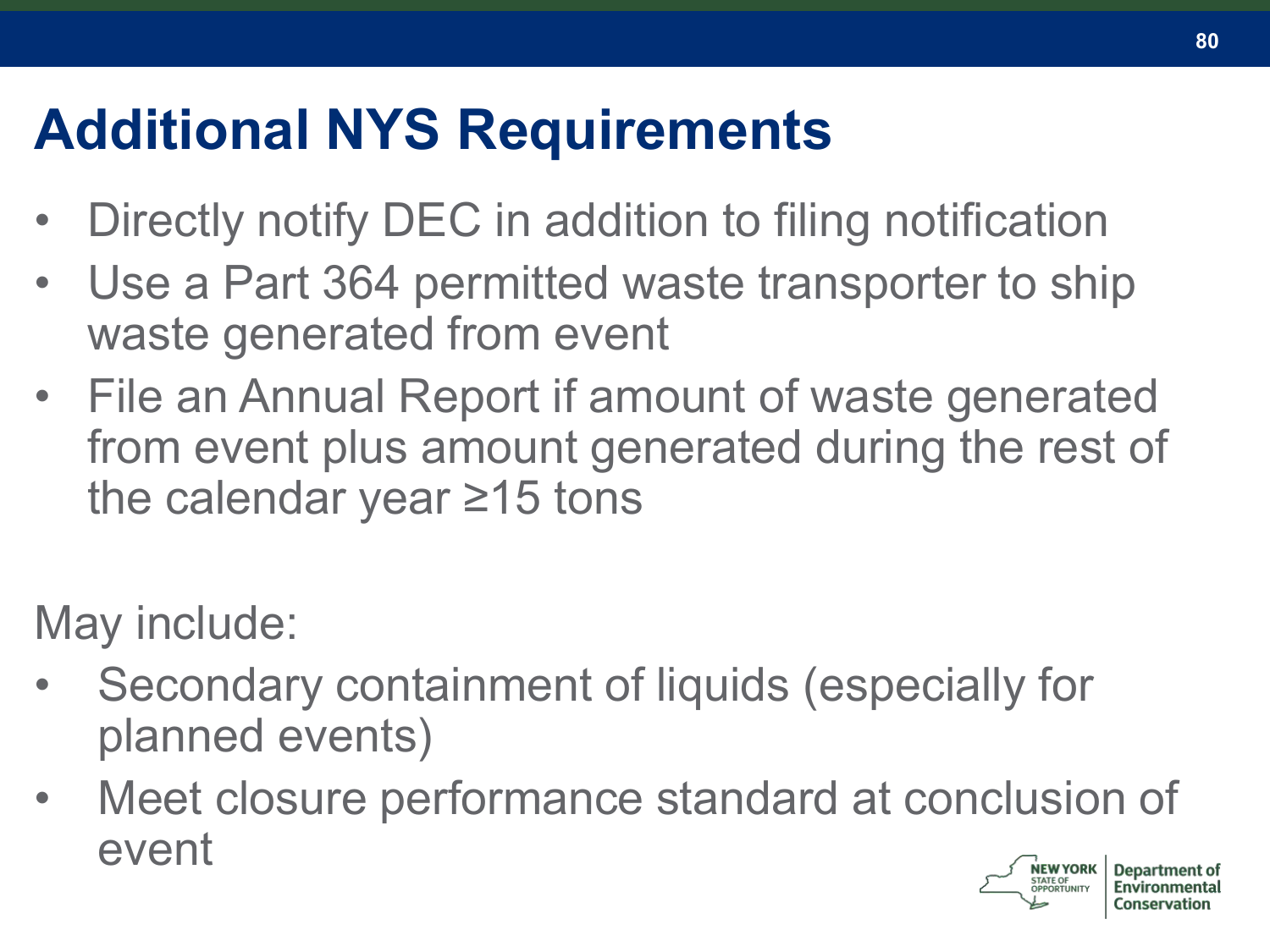# **LQG Closure**

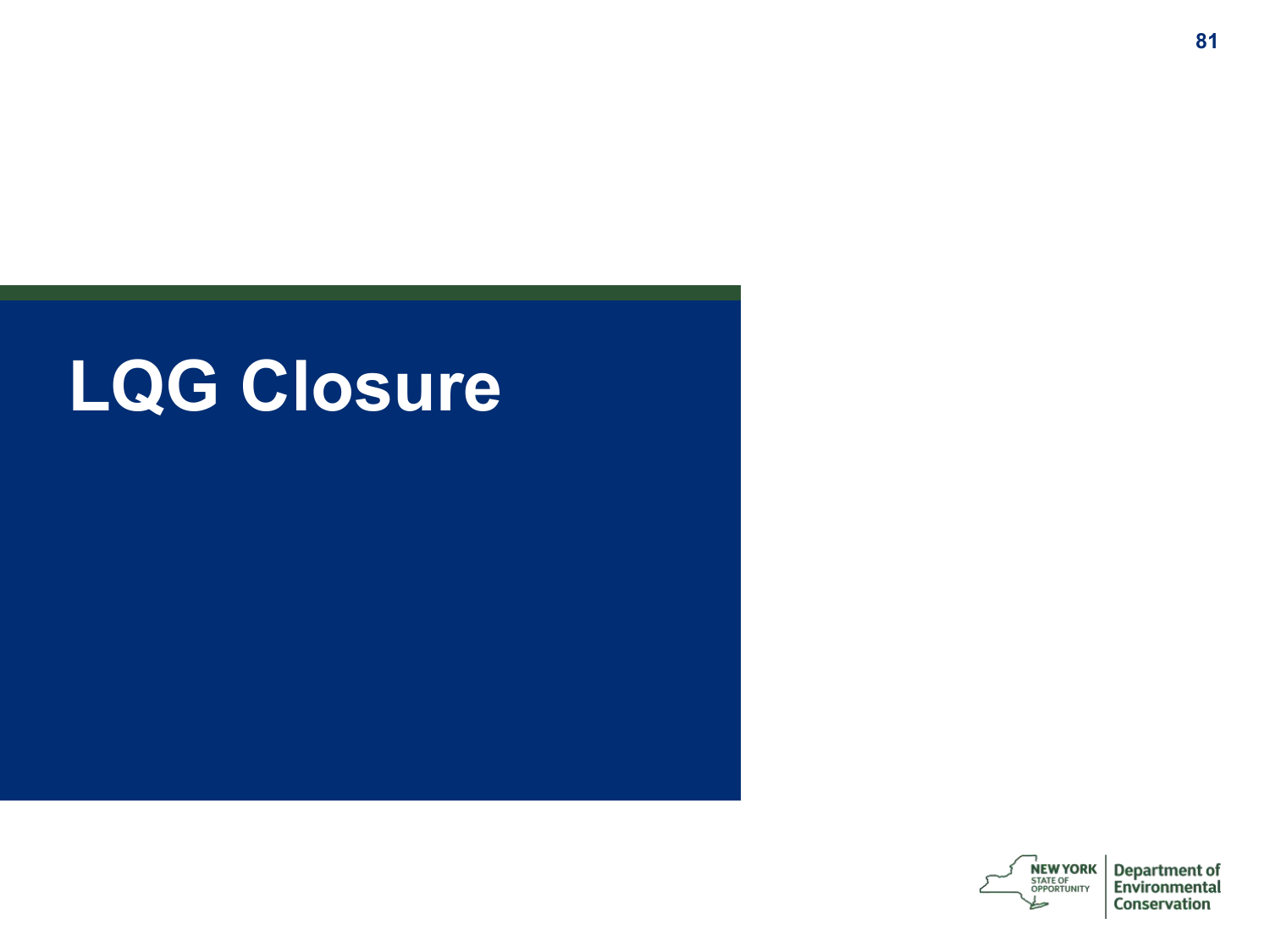#### **Closure**

- New notification requirements;
- Explicitly requires LQGs that accumulate hazardous waste in containers to close as a landfill if they can't meet the closure performance standard;
- Clarifies that closure does not apply to satellite accumulation areas.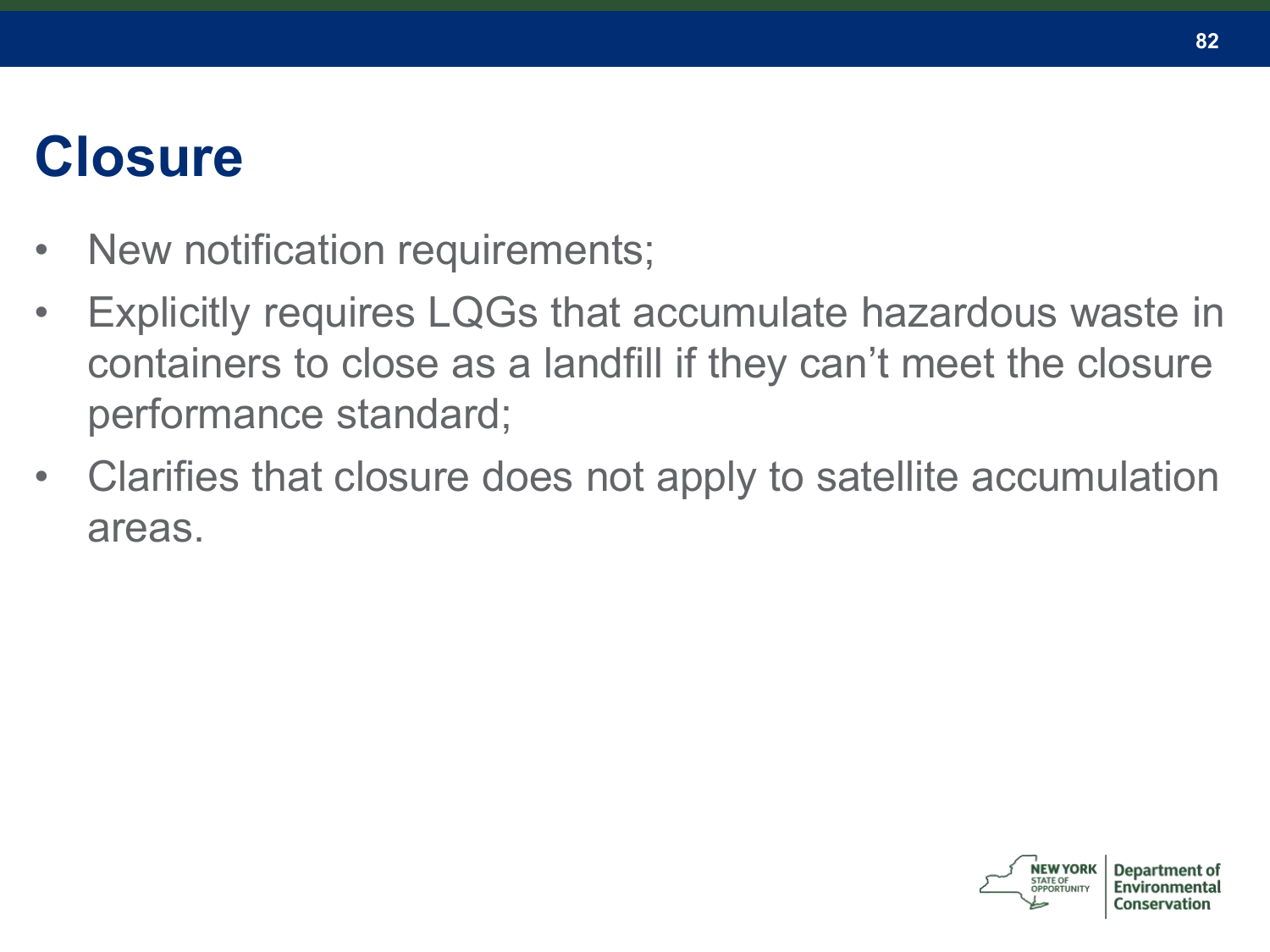### **Closure Notifications**

- **Waste Accumulation Units** must place notice in operating record within 30 days of closure or meet applicable closure performance standards and notify EPA Region 2.
- **Facilities**
	- Must notify EPA Region 2 using Form 8700-12 at least 30 days prior to closure.
	- Must notify EPA Region 2 using Form 8700-12 within 90 days of closure; must clean close or has to close as landfill

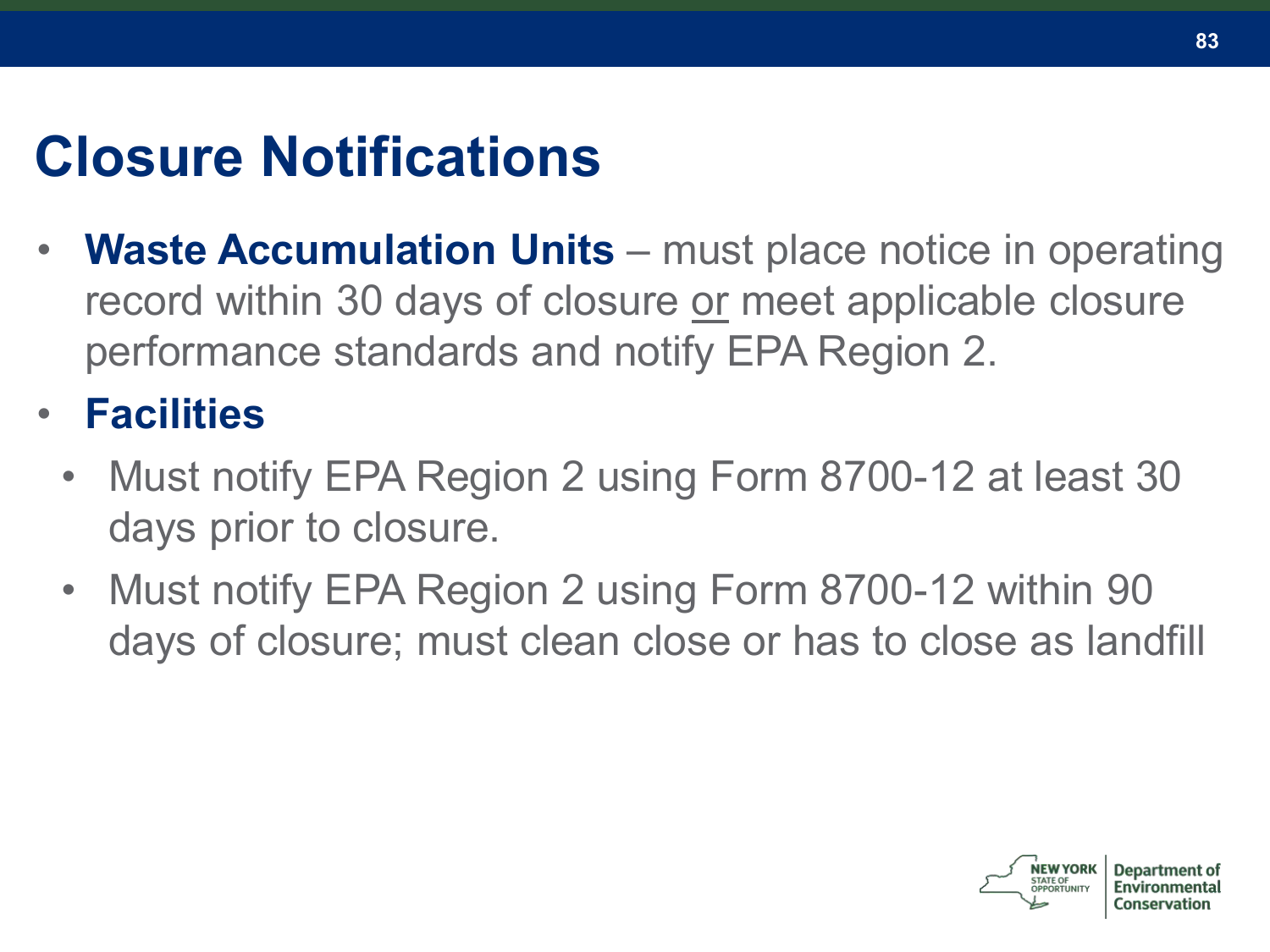#### **Closure – State Initiatives**

- Require facilities to notify both EPA and DEC when submitting notifications of closure for units and facility?
- One statewide standard: apply sole source aquifer closure requirements statewide to all LQGs?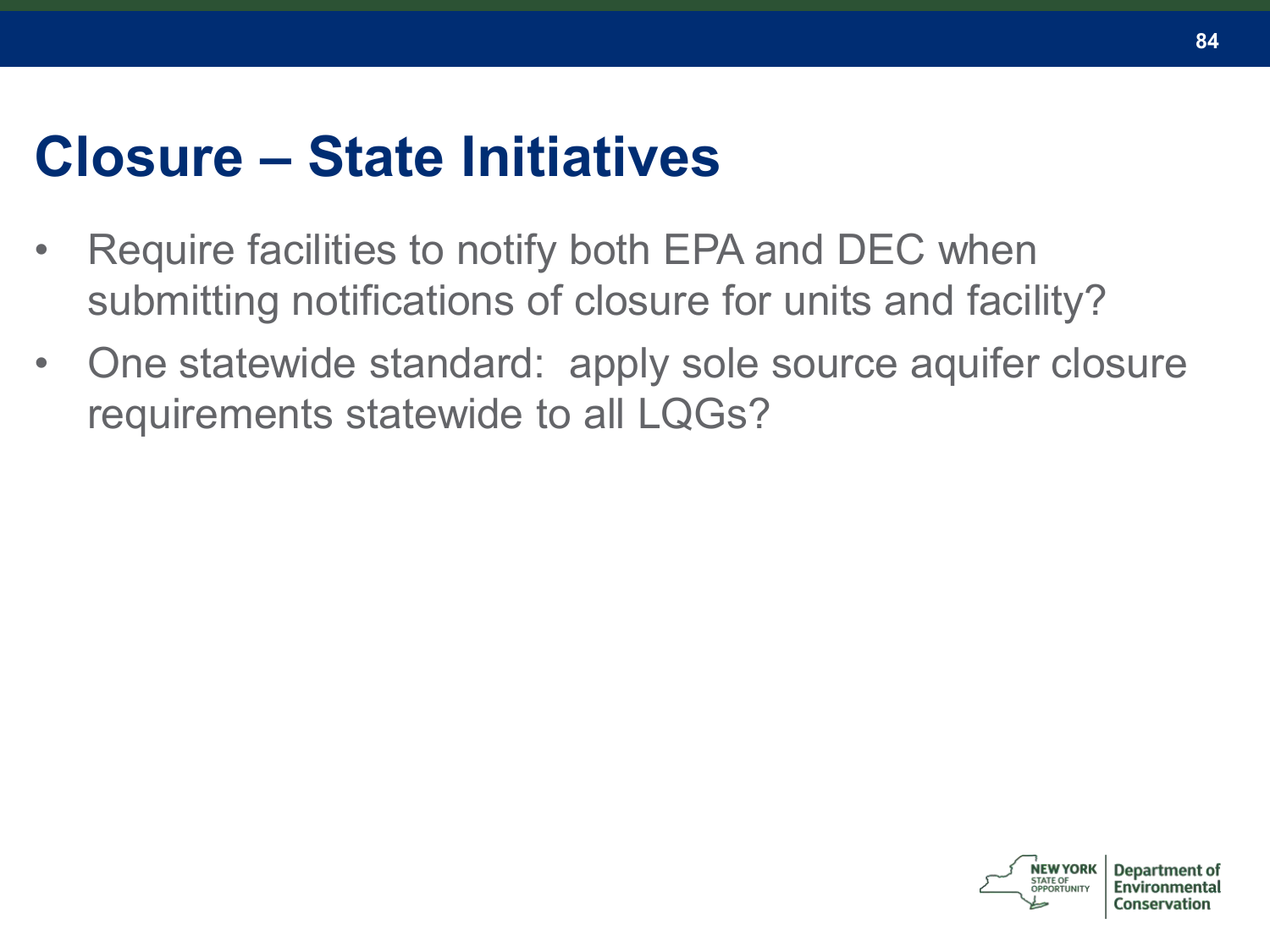#### **Closure Requirements <sup>85</sup>**

|                                                   | <b>DECSSA</b>                                                                                                                                                                                                                                                                                                                                                                              | <b>EPA</b>                                                                                                          |
|---------------------------------------------------|--------------------------------------------------------------------------------------------------------------------------------------------------------------------------------------------------------------------------------------------------------------------------------------------------------------------------------------------------------------------------------------------|---------------------------------------------------------------------------------------------------------------------|
| <b>Notification</b>                               | 45 days after ceasing operations                                                                                                                                                                                                                                                                                                                                                           | EPA (unit - operating record or<br>notification to EPA within 30 days of<br>closing the unit; facility - 30 days)   |
| <b>Public Notice</b>                              | <b>Yes</b>                                                                                                                                                                                                                                                                                                                                                                                 | No                                                                                                                  |
| <b>Certification</b>                              | w/in 60 days of partial or final<br>closure, PE Cert                                                                                                                                                                                                                                                                                                                                       | EPA 90 days (is this just full closure?)<br>- Site ID form; unit closure w/in 30<br>days                            |
| Date on which they expect to begin<br>closure     | within 30 days; or 1 year if<br>reasonable expectation of receiving<br>more waste                                                                                                                                                                                                                                                                                                          | Within 30 days                                                                                                      |
| Date to remove final volume of<br>hazardous waste | Within 90 days after receiving the<br>final volume of hazardous wastes, or<br>the final volume of nonhazardous<br>wastes if the owner or operator<br>complies with all applicable<br>requirements in paragraphs (4) and<br>(5) of this subdivision, at a<br>hazardous waste management unit<br>or facility, or within 90 days after<br>approval of the closure plan,<br>whichever is later | Within 90 days; the request for<br>extension of time language seems to<br>match current DEC closure<br>requirements |
| <b>Closure performance standard</b>               | Same as EPA                                                                                                                                                                                                                                                                                                                                                                                | Same; If can't close clean, must<br>close as a landfill                                                             |
| <b>Written closure plan</b>                       | <b>Maintained onsite, furnished upon</b><br>request                                                                                                                                                                                                                                                                                                                                        | <b>No</b>                                                                                                           |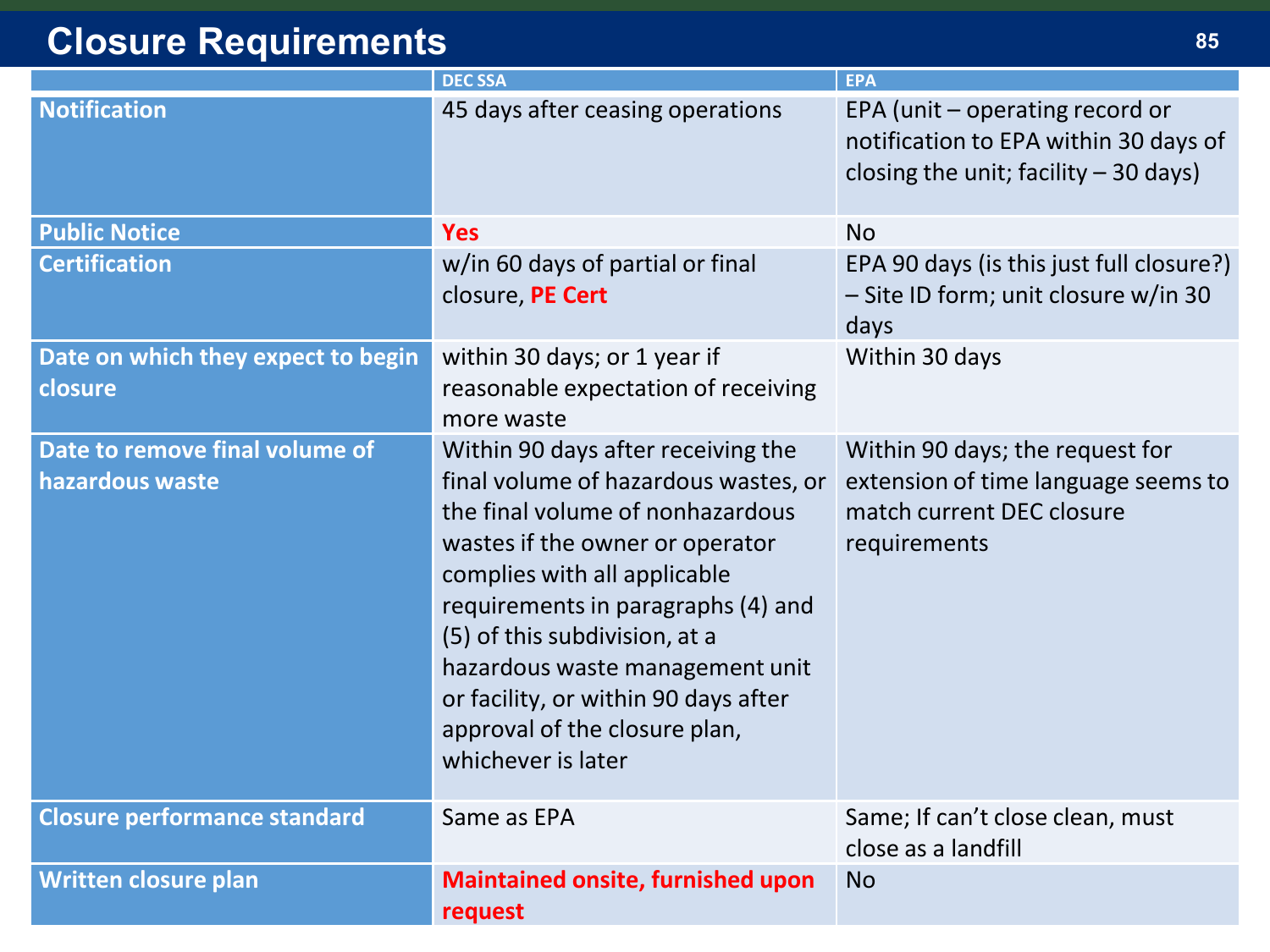# **Secondary Containment of Liquid HW**

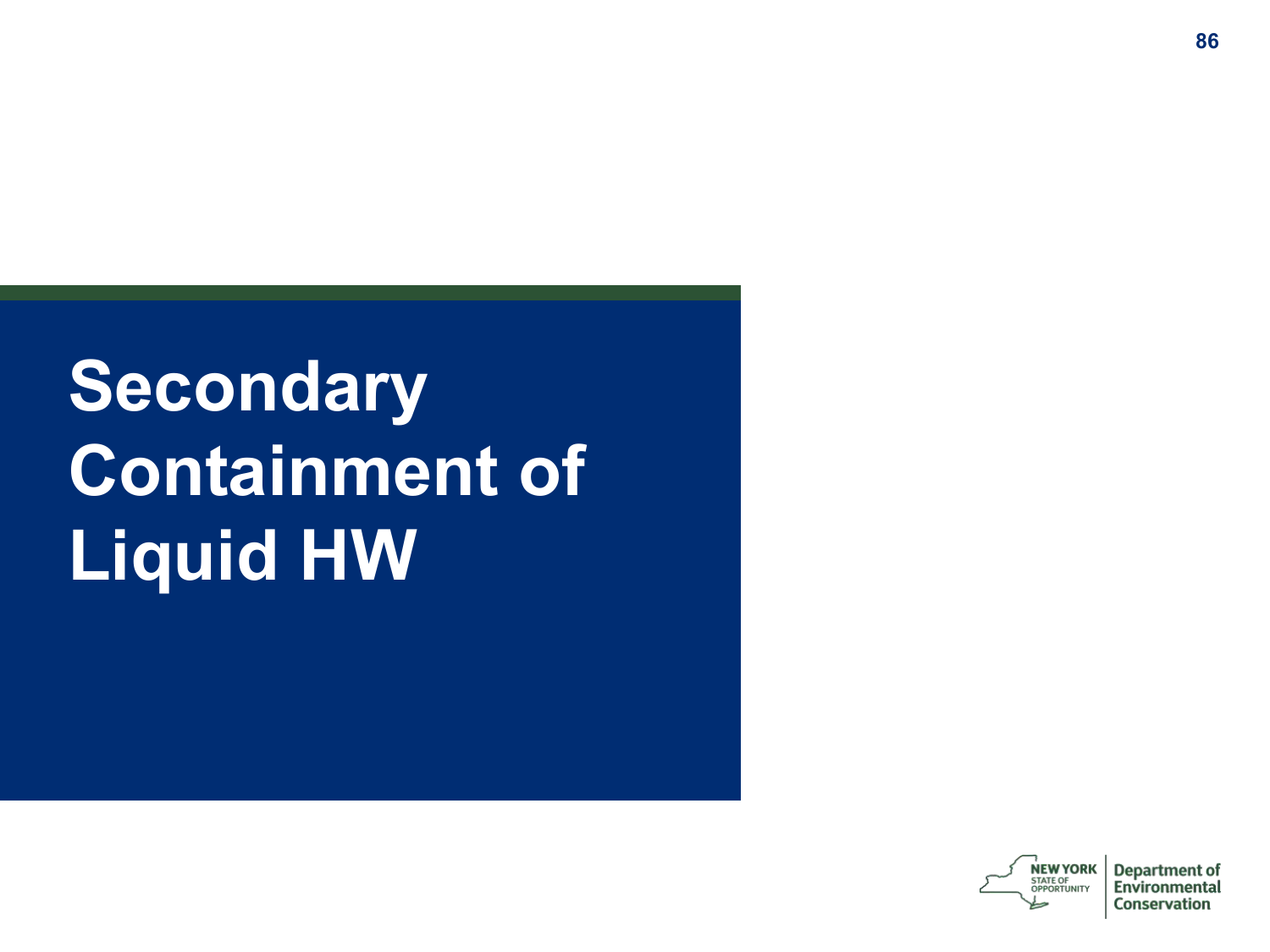#### **Sole Source Aquifers**

- List of sole-source aquifers is out of date
- Delineation of aquifers in definitions is confusing
- Protection of drinking water is a major issue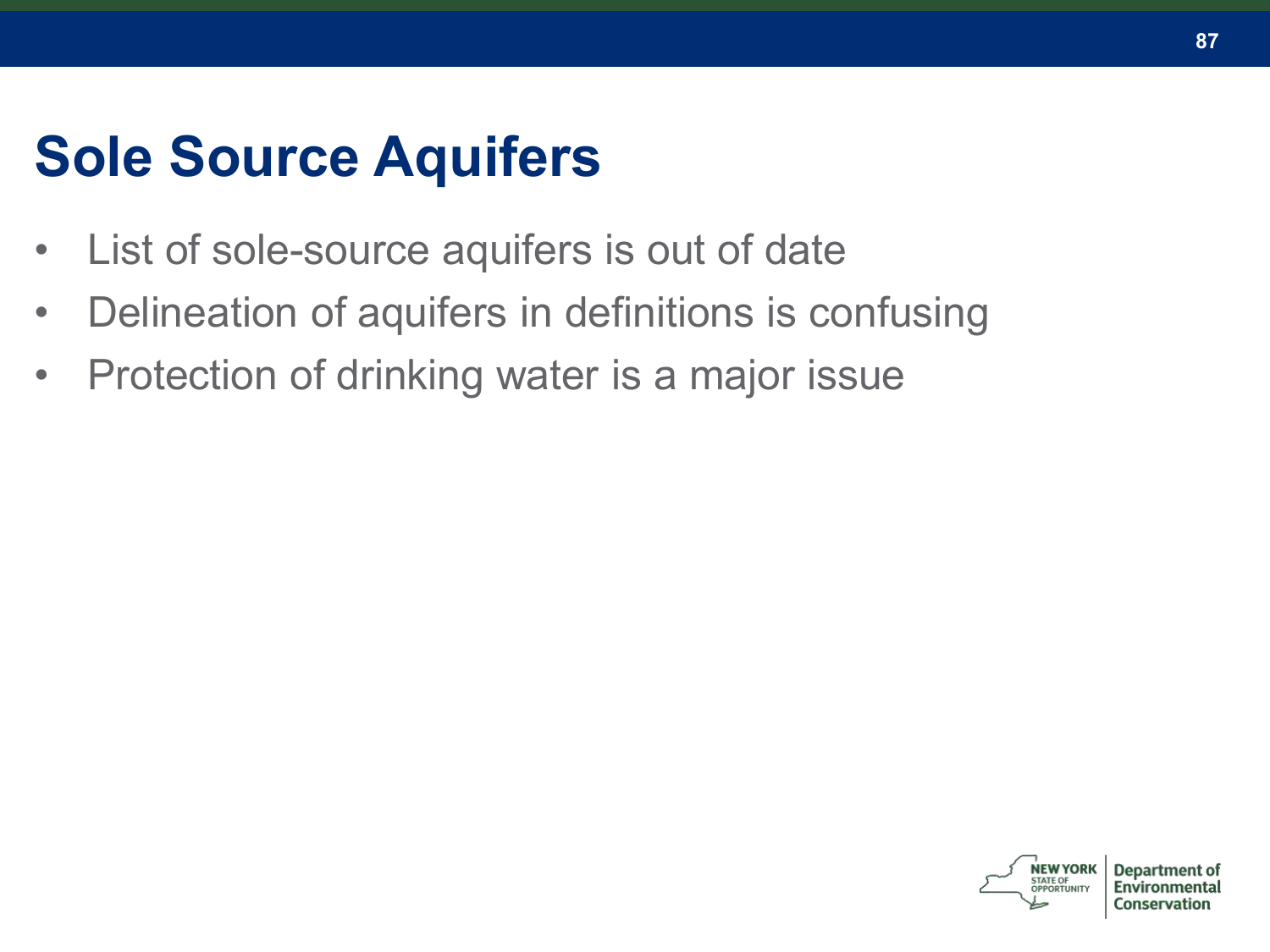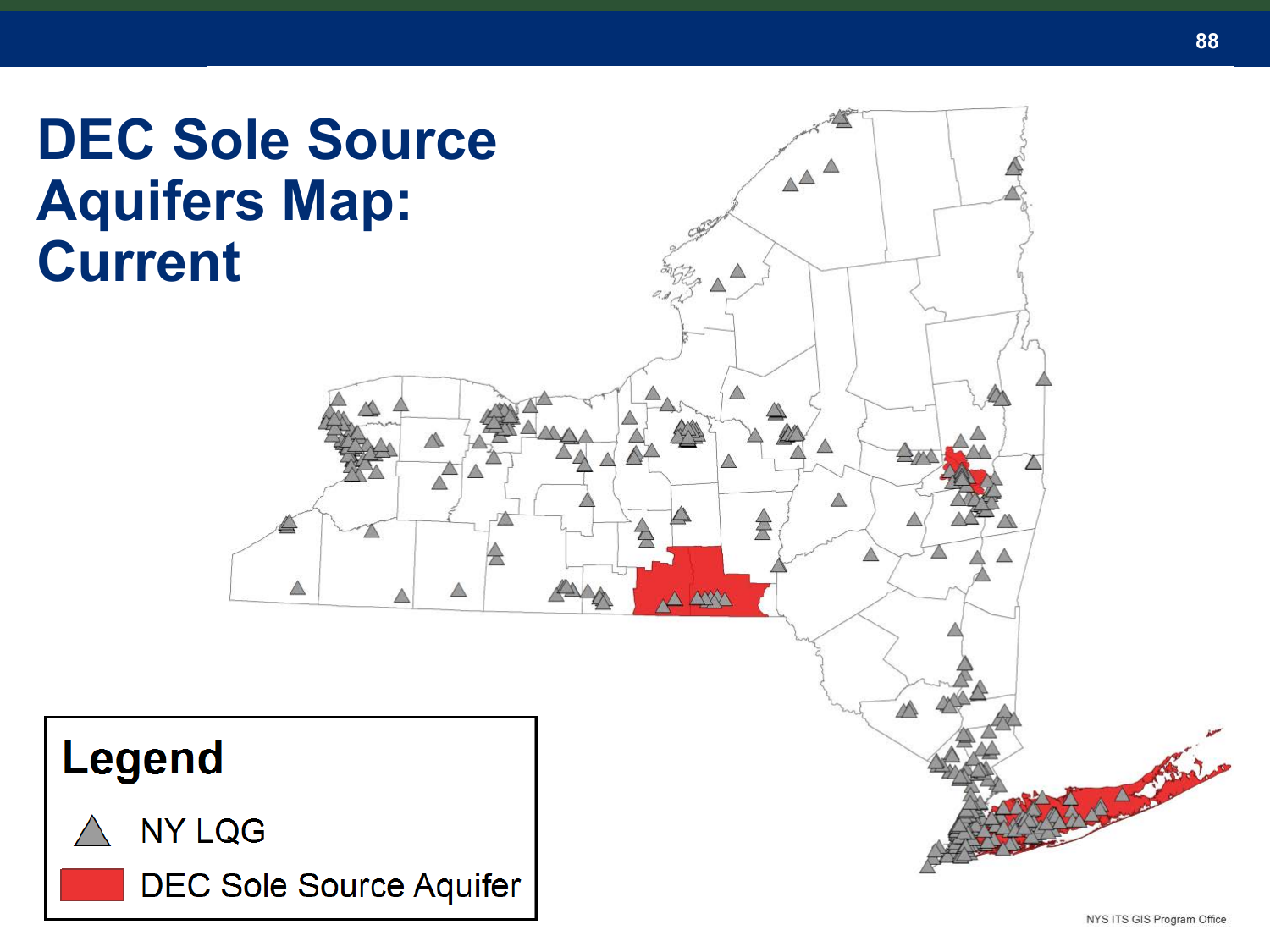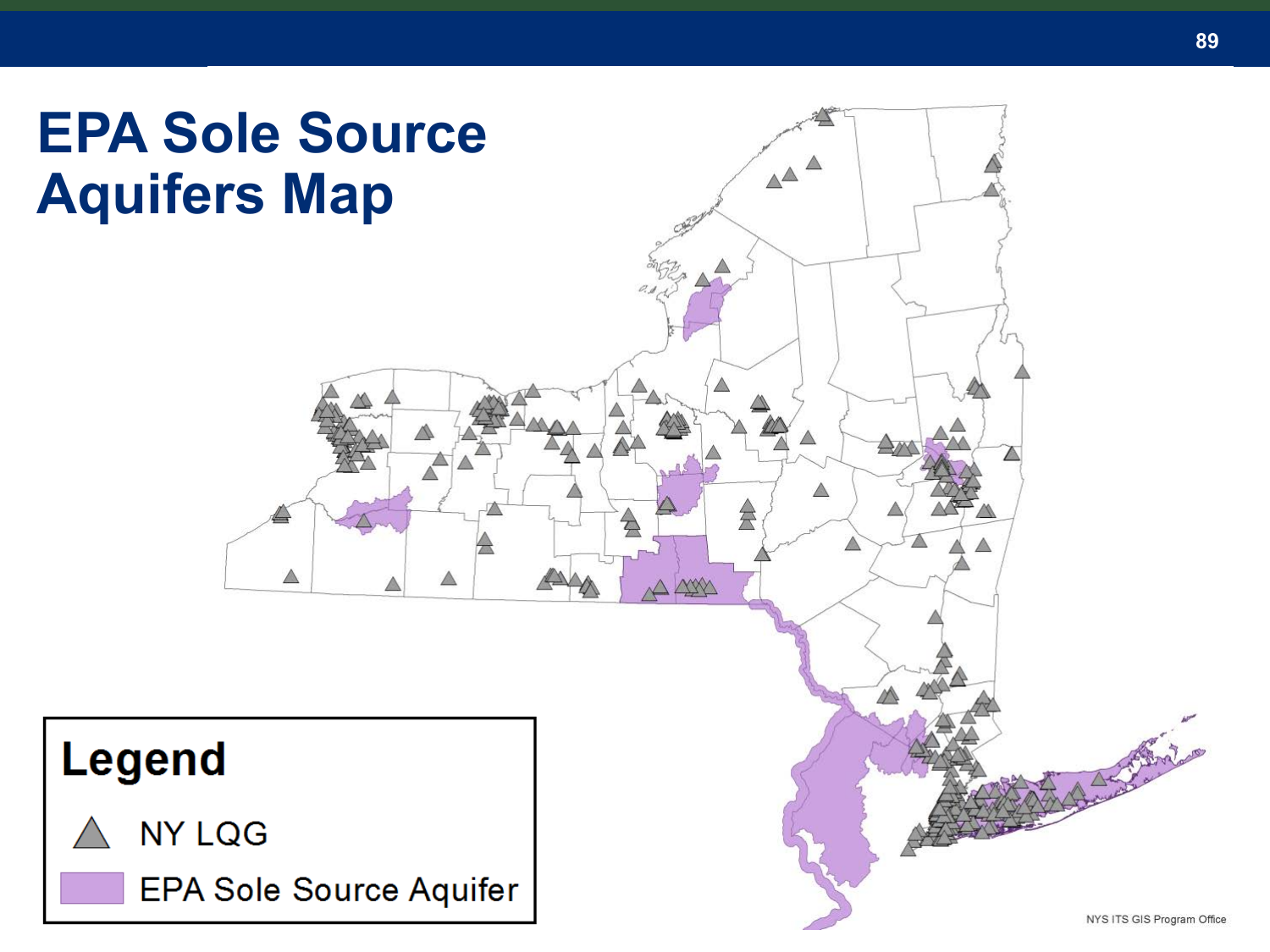#### **Primary and Principal Aquifers Map**





**Department of** Environmental Conservation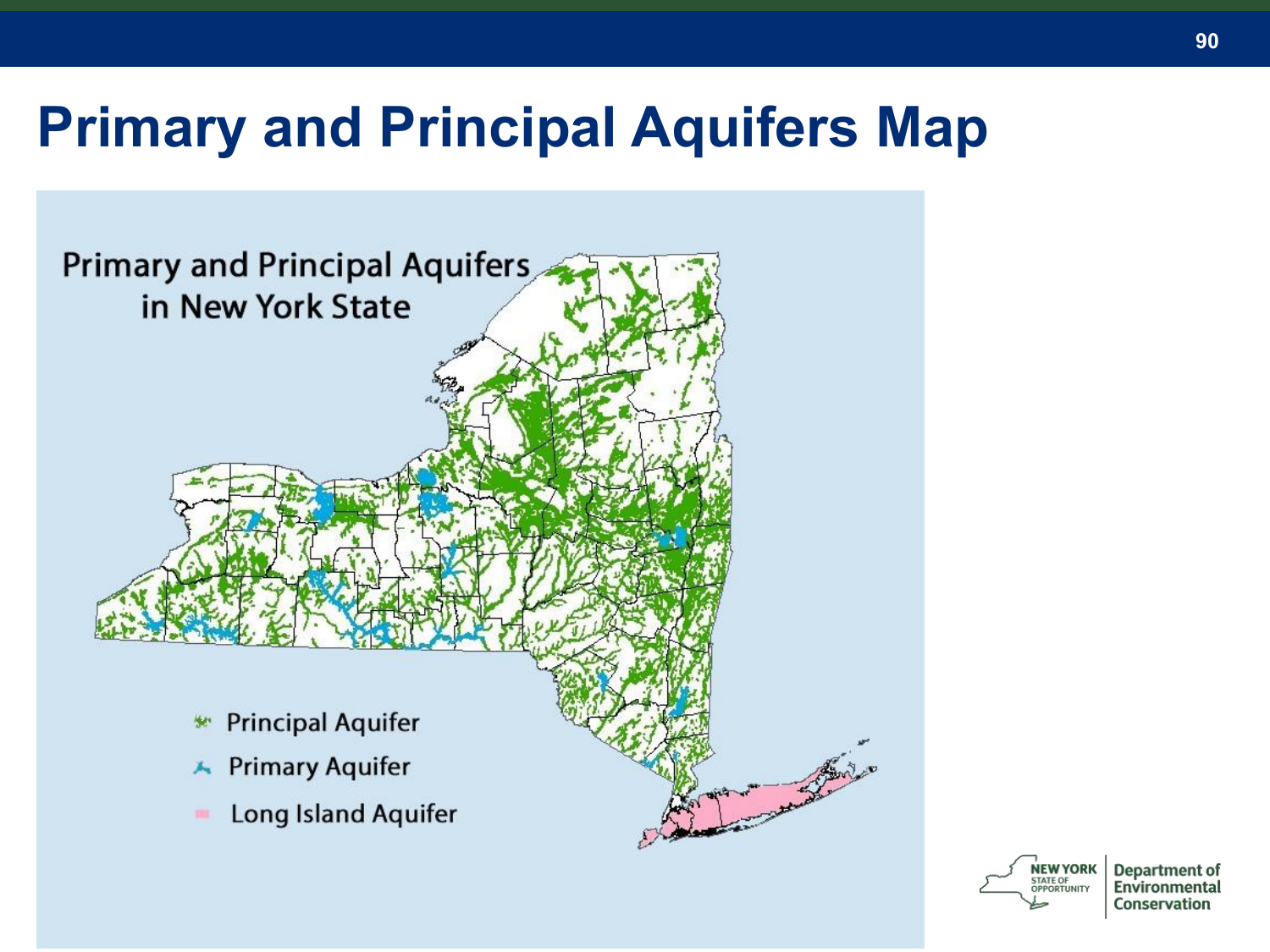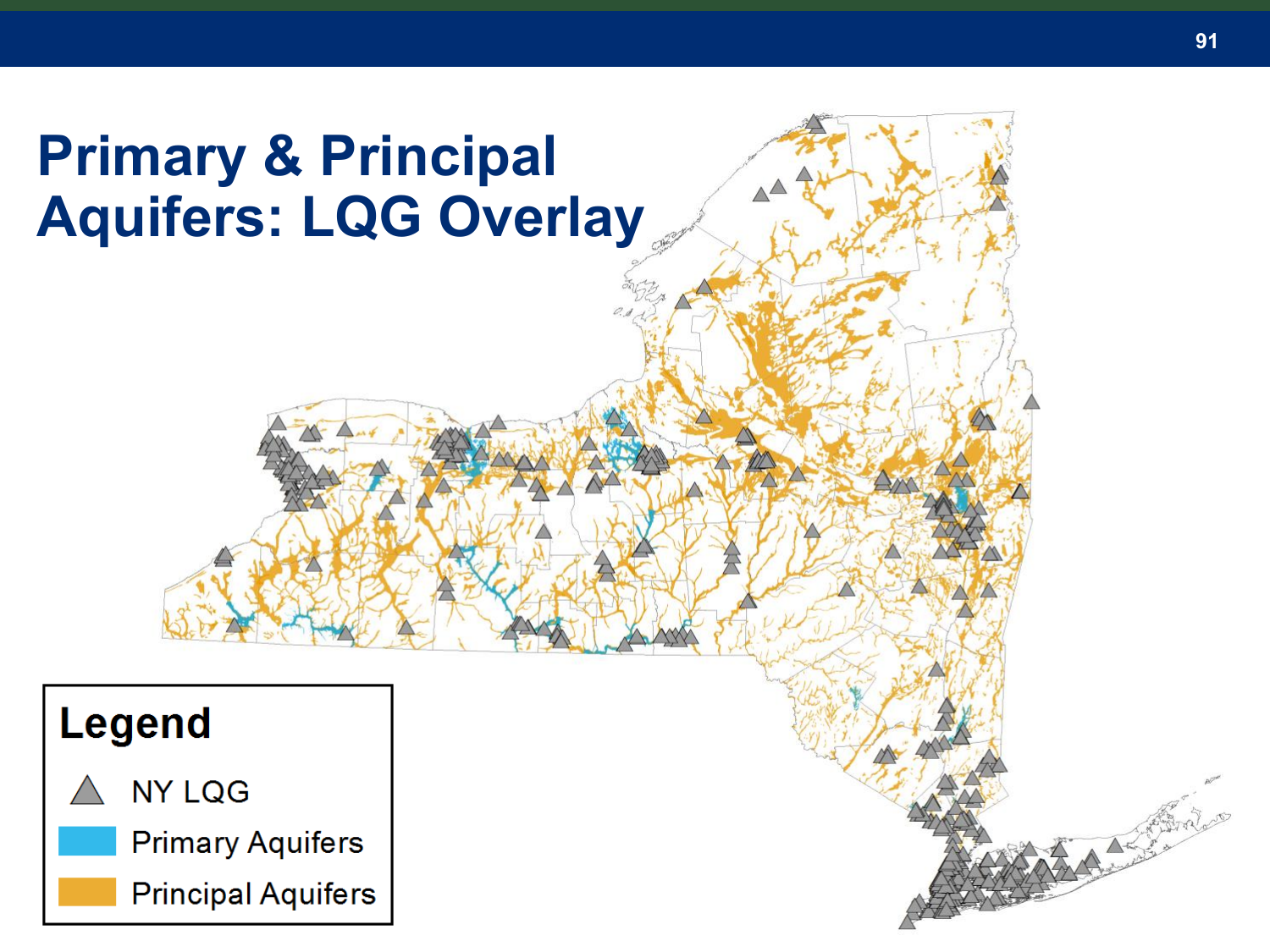#### **Update Secondary Containment Requirements**

- SQG and LQG storage of liquid hazardous waste in quantities greater than 185 gallons;
- Phase-in time?
	- By volume that can be stored;
	- By time;
	- **By priority**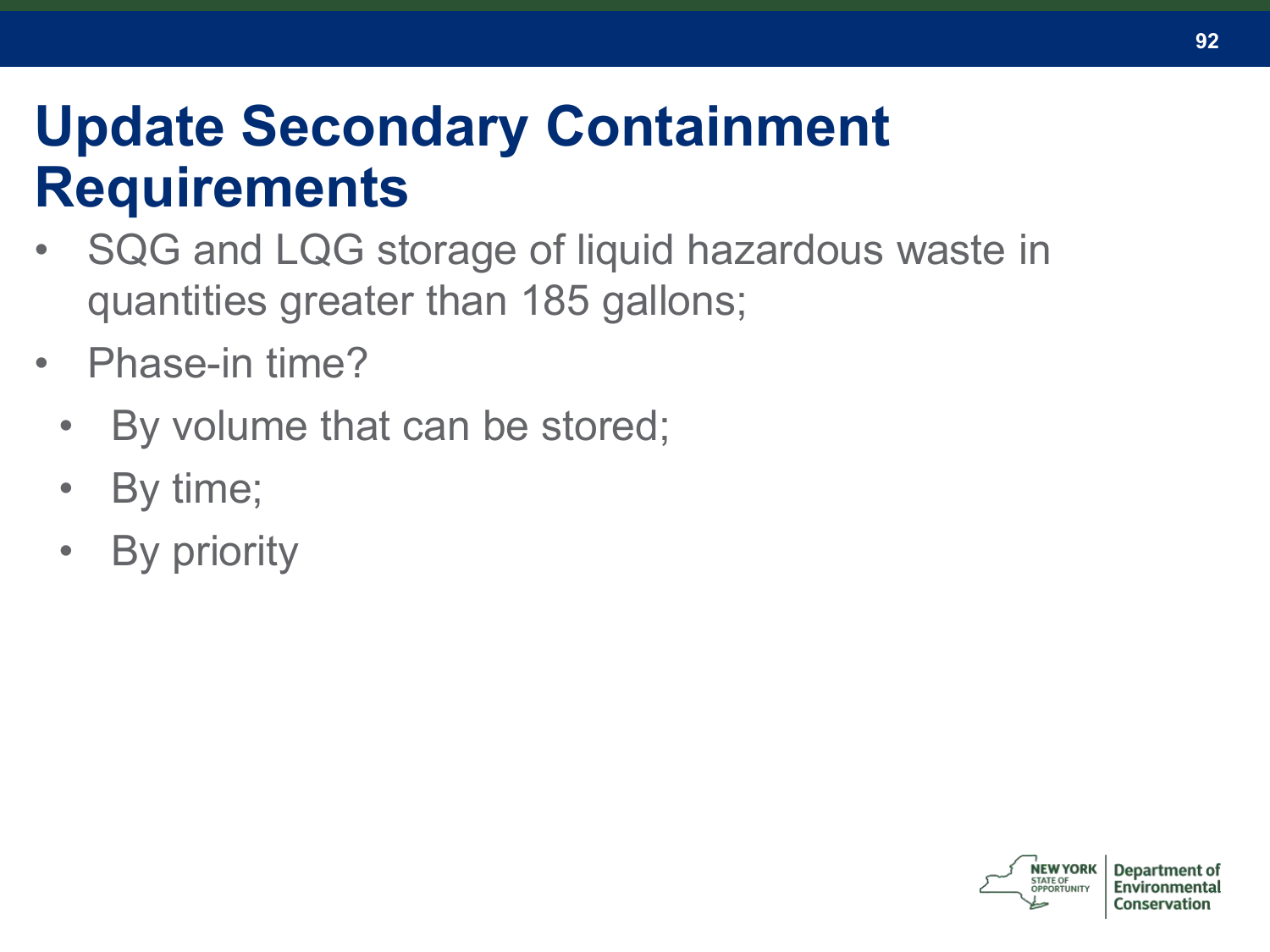# **Questions and Answers**

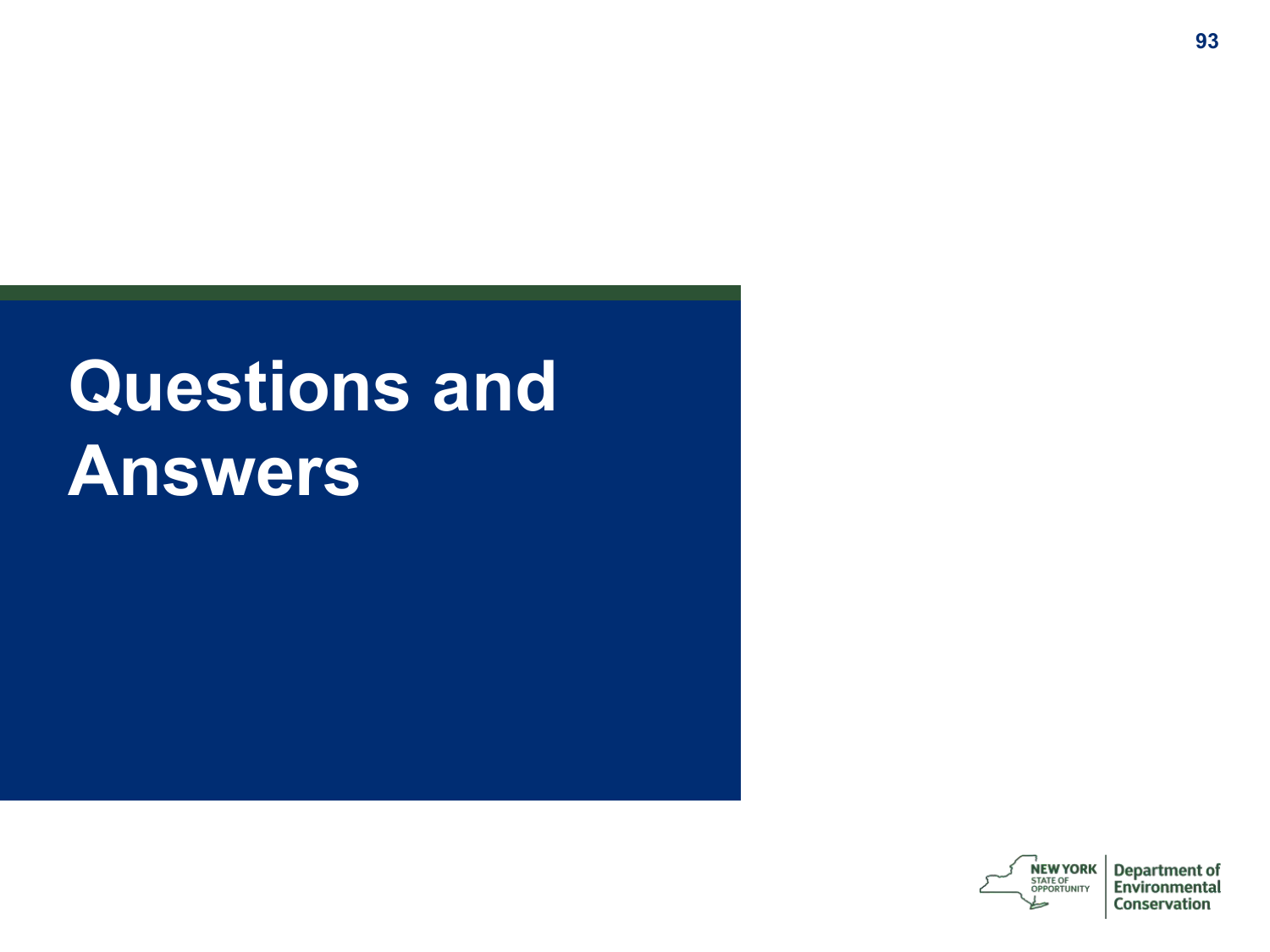### **How to Comment**

Submit **written** comments:

- Email: **[HWregs@dec.ny.gov](mailto:HWregs@dec.ny.gov)** (Include "Comments on Regulatory Initiatives" in the subject line of the email) or
- Mail: Michelle Ching; Division of Materials Management; NYSDEC; 625 Broadway, Albany, NY 12233-7256